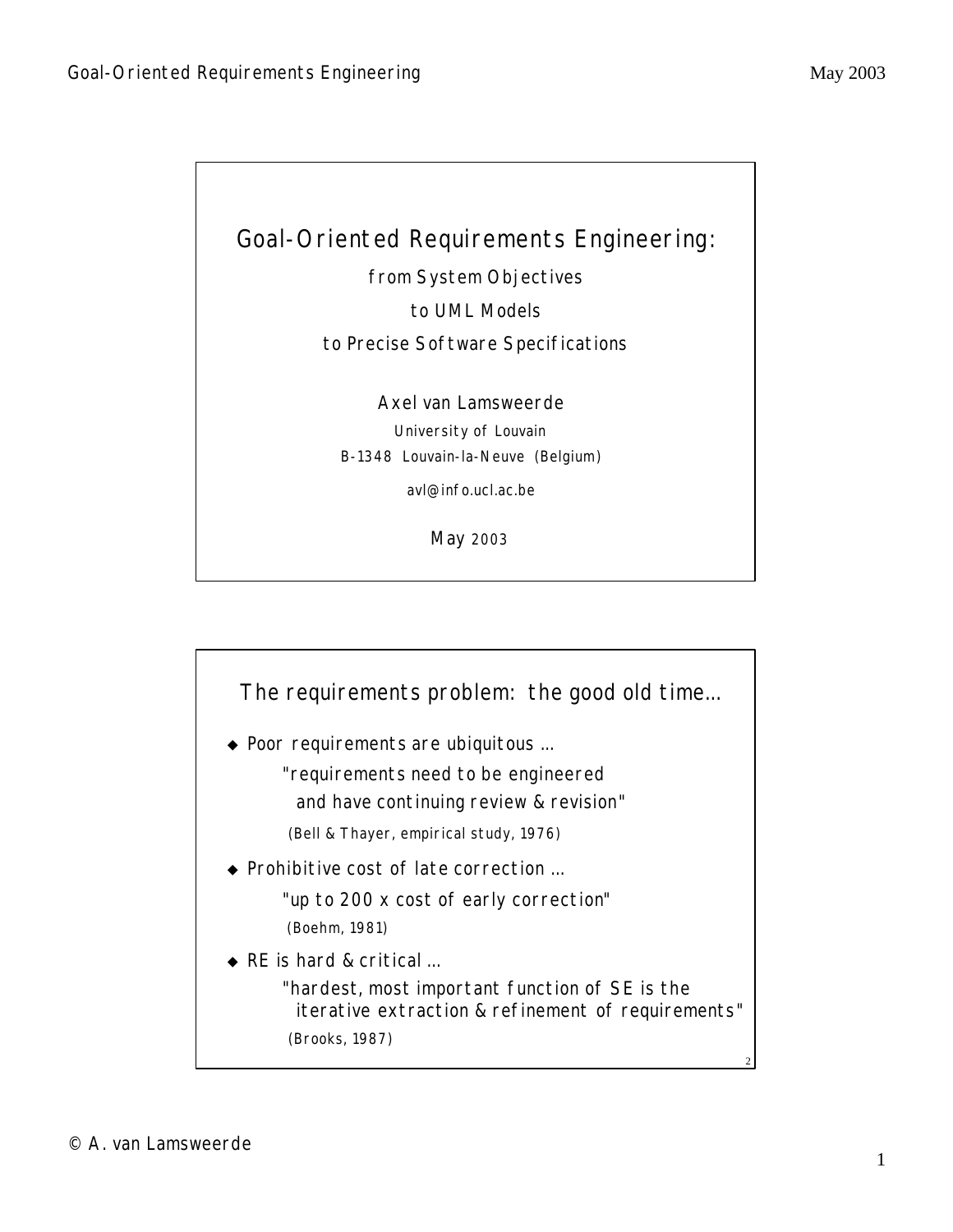

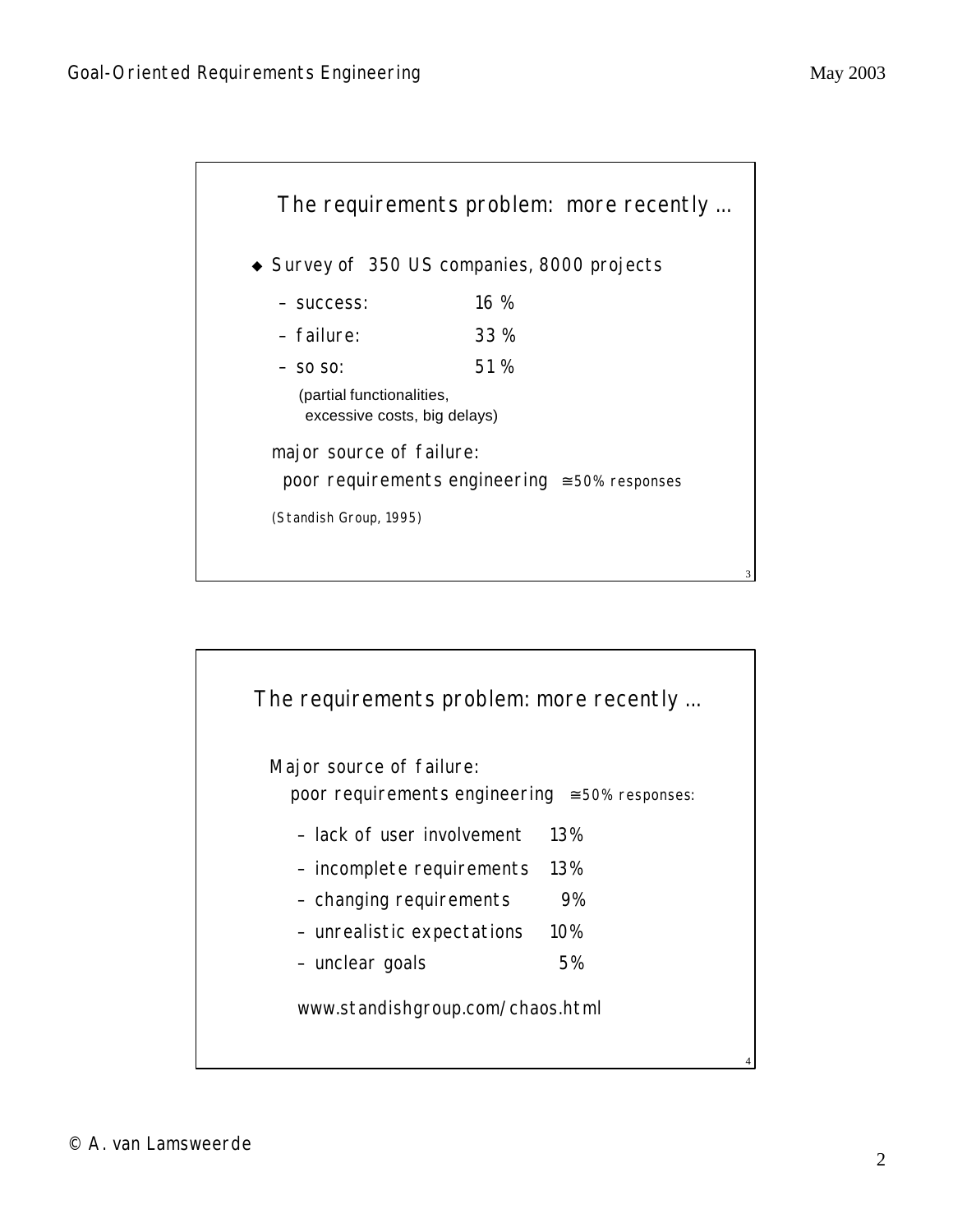

| Outline                                  |   |
|------------------------------------------|---|
| $\triangle$ Requirements engineering     |   |
| ◆ Goal-oriented requirements engineering |   |
| ◆ Building rich system models for RE     |   |
| - Modeling & specification techniques    |   |
| The goal model                           |   |
| The object model                         |   |
| The agent model                          |   |
| The operation model                      |   |
| - A goal-oriented RE method in action    |   |
| ◆ From requirements to software specs    |   |
| ▸ Conclusion                             |   |
|                                          | 6 |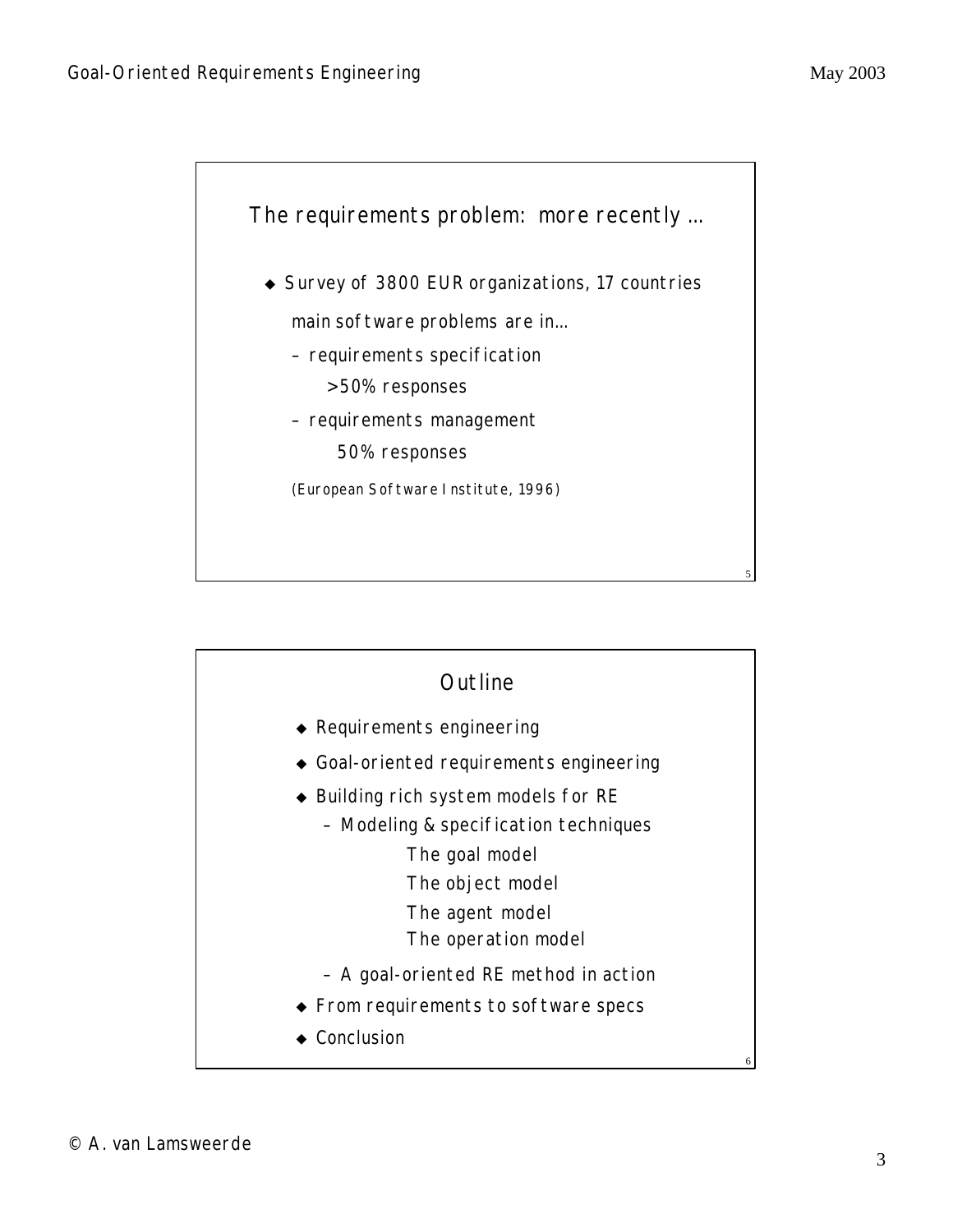

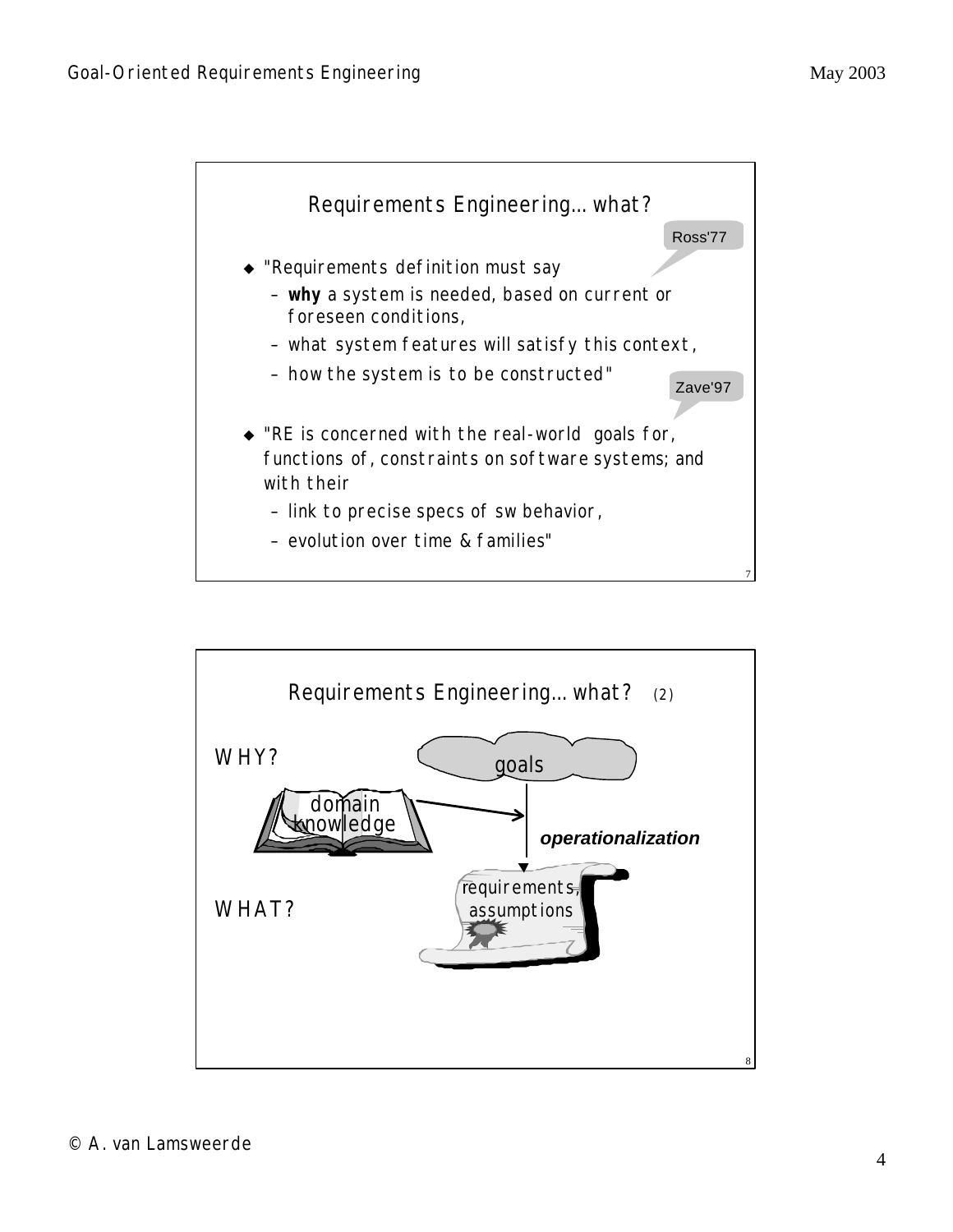

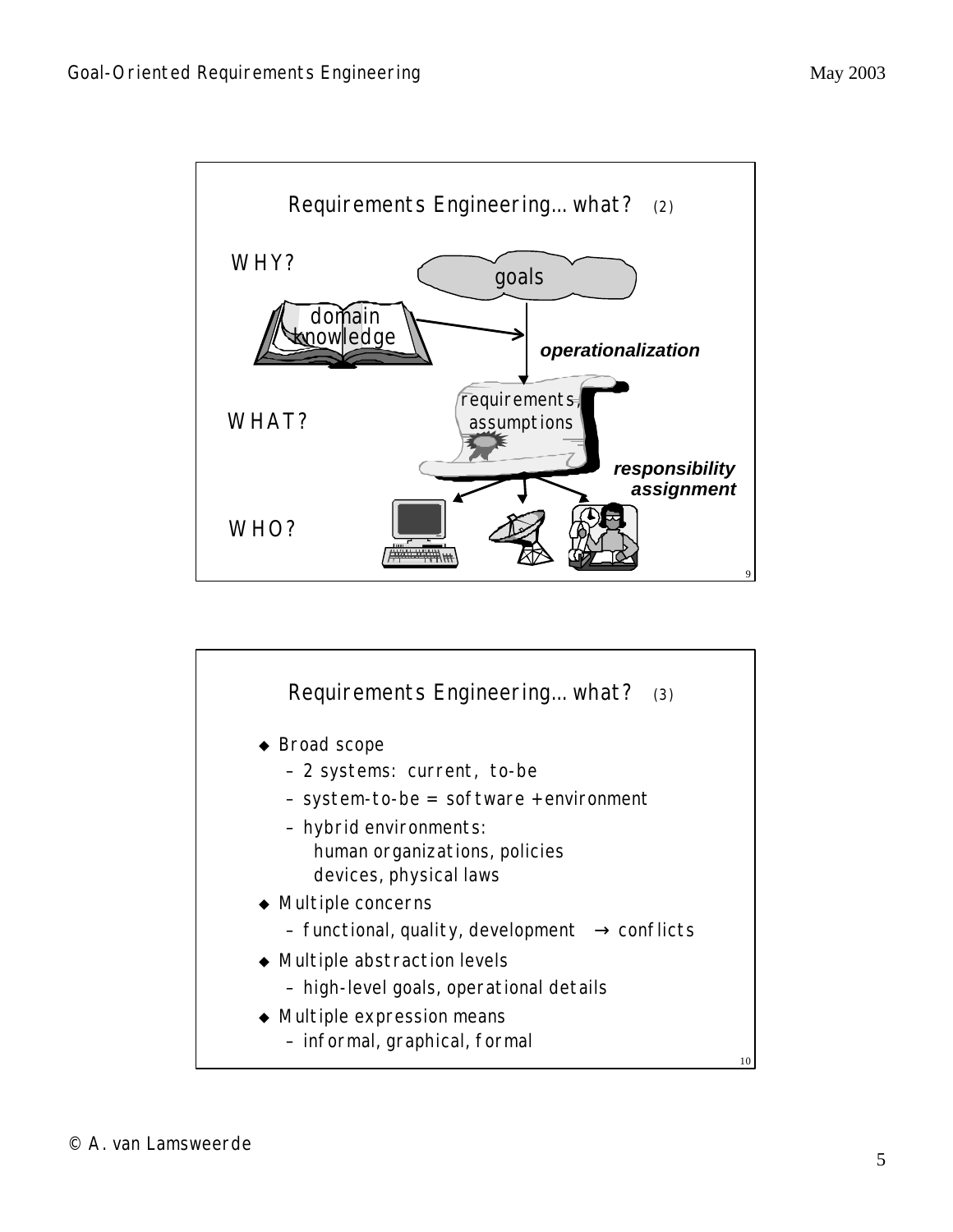

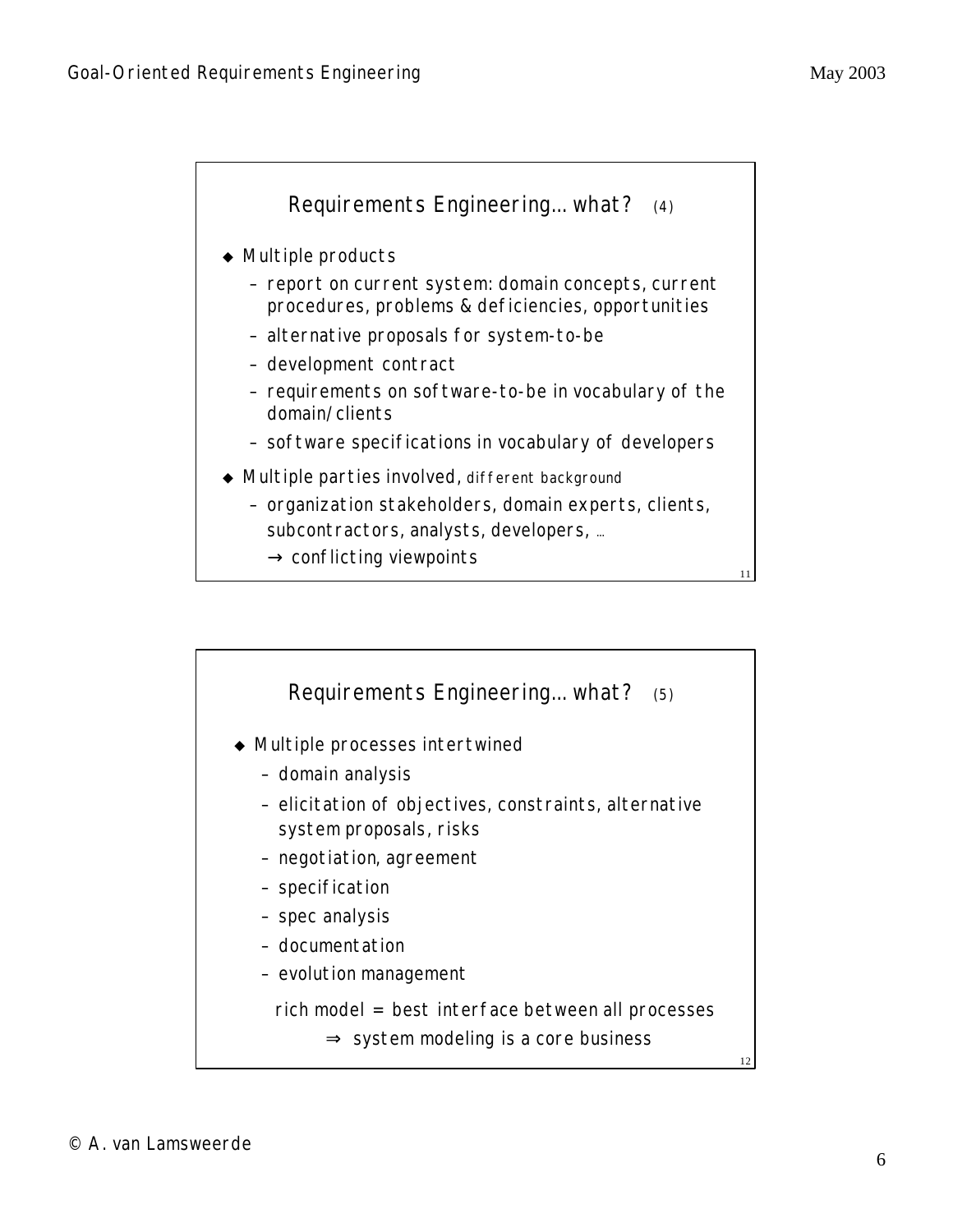

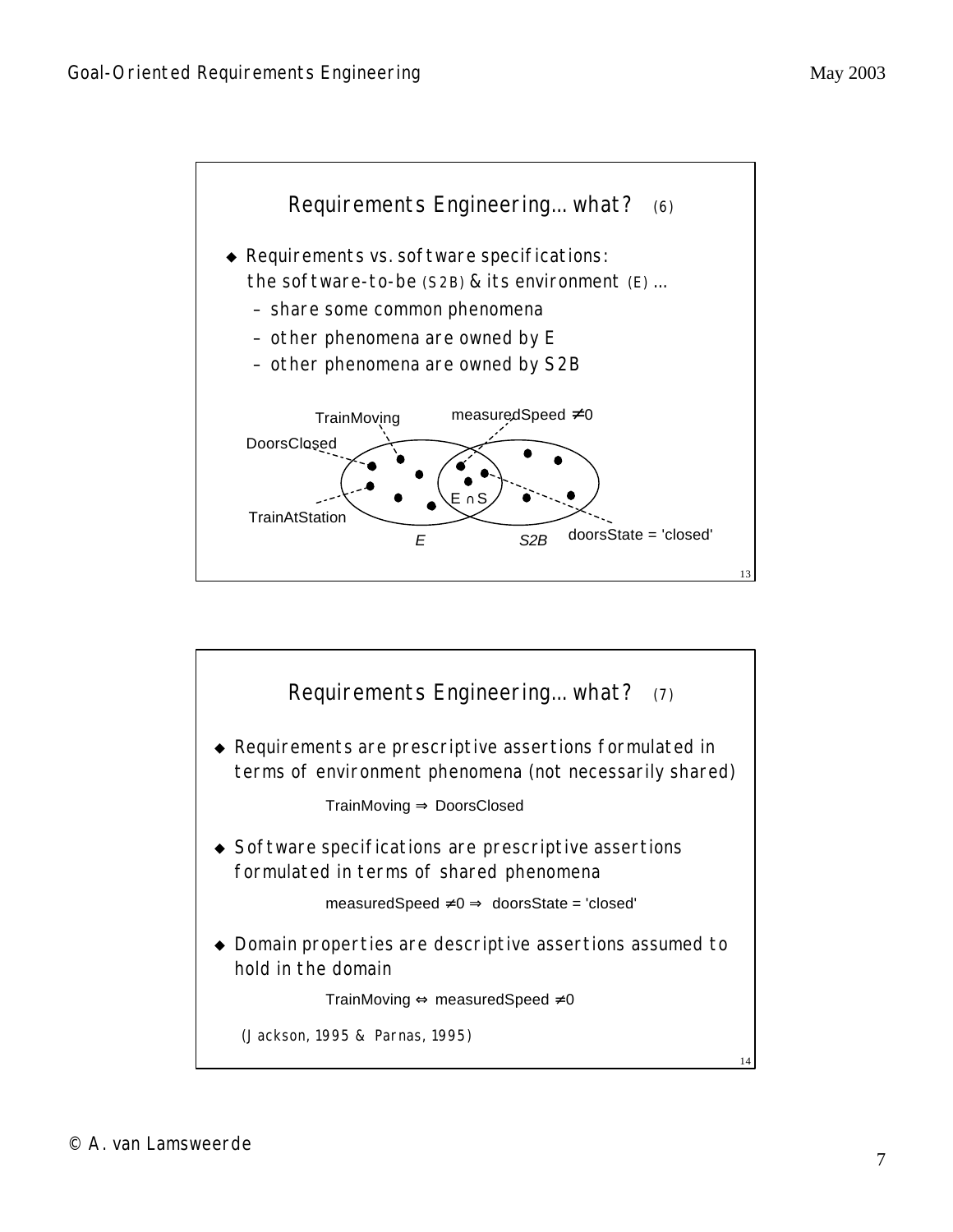

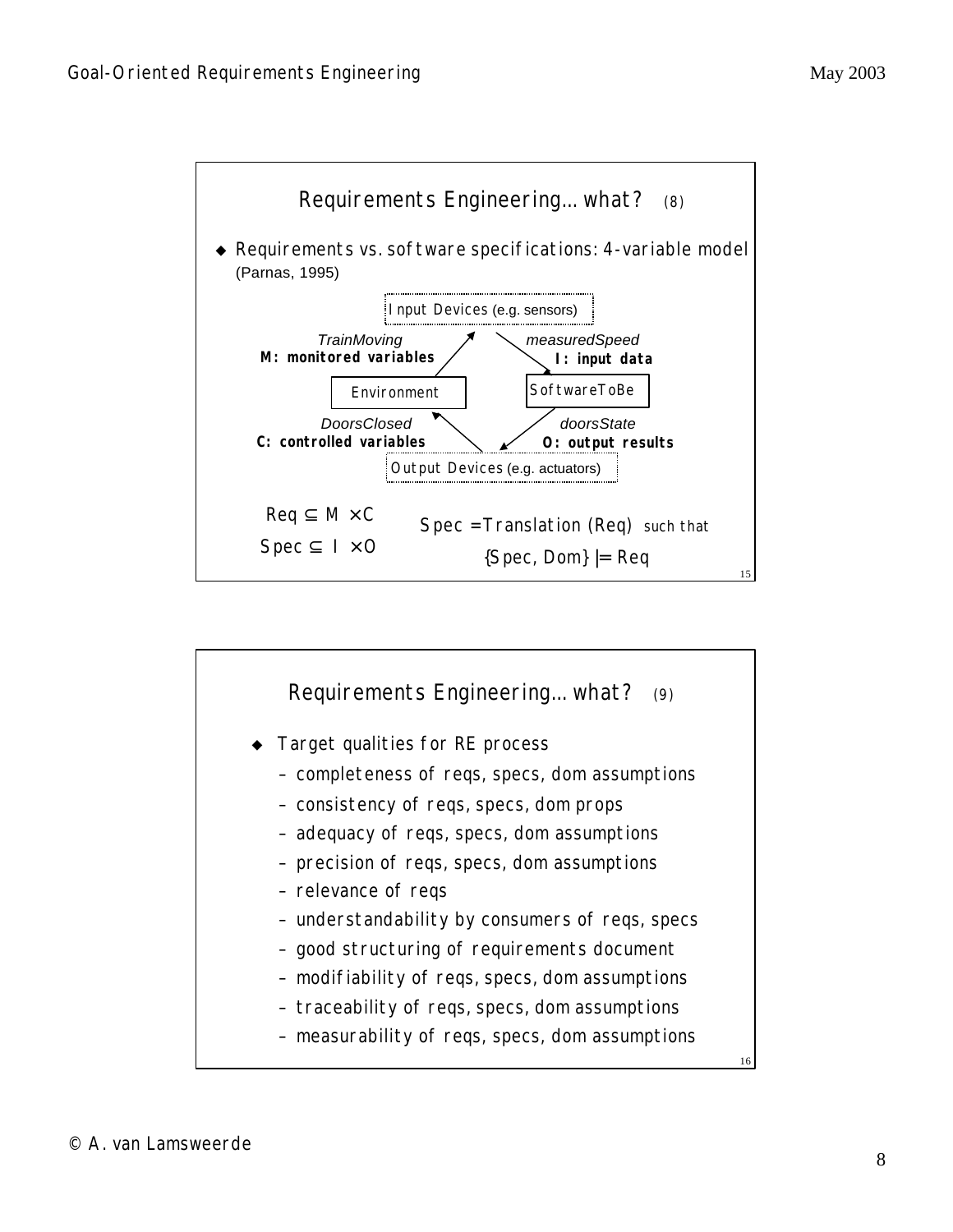![](_page_8_Figure_2.jpeg)

![](_page_8_Figure_3.jpeg)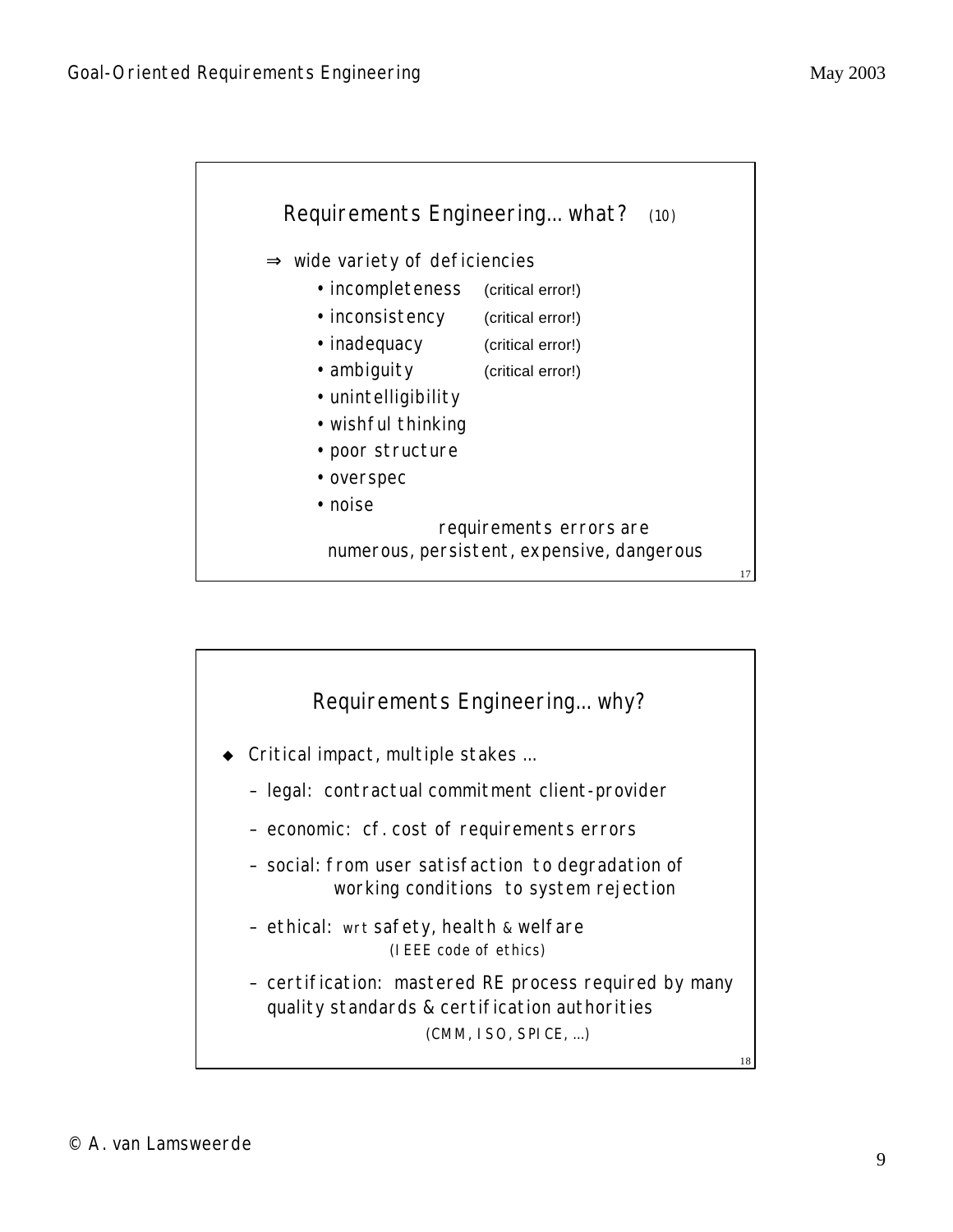![](_page_9_Figure_2.jpeg)

![](_page_9_Figure_3.jpeg)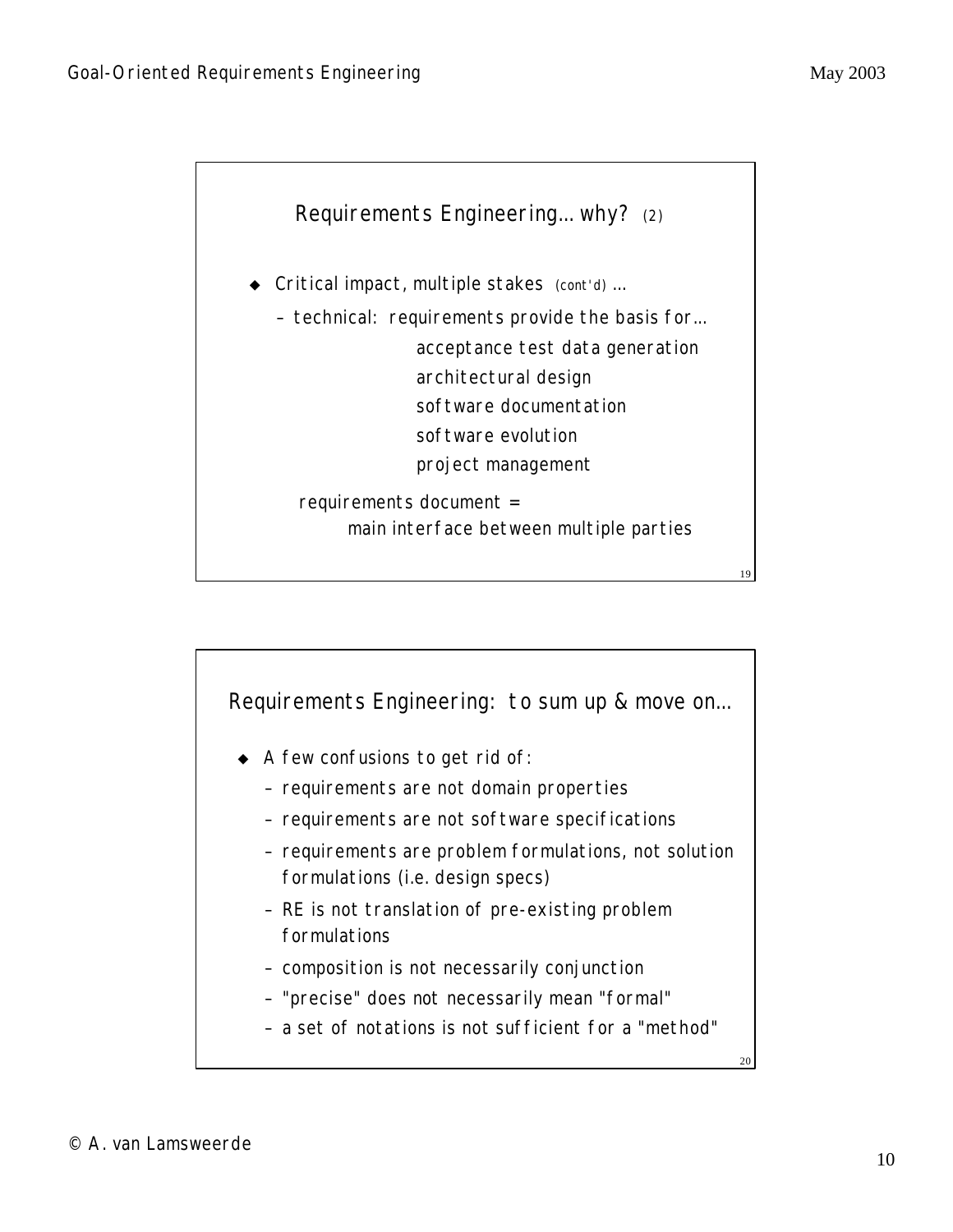![](_page_10_Figure_2.jpeg)

![](_page_10_Figure_3.jpeg)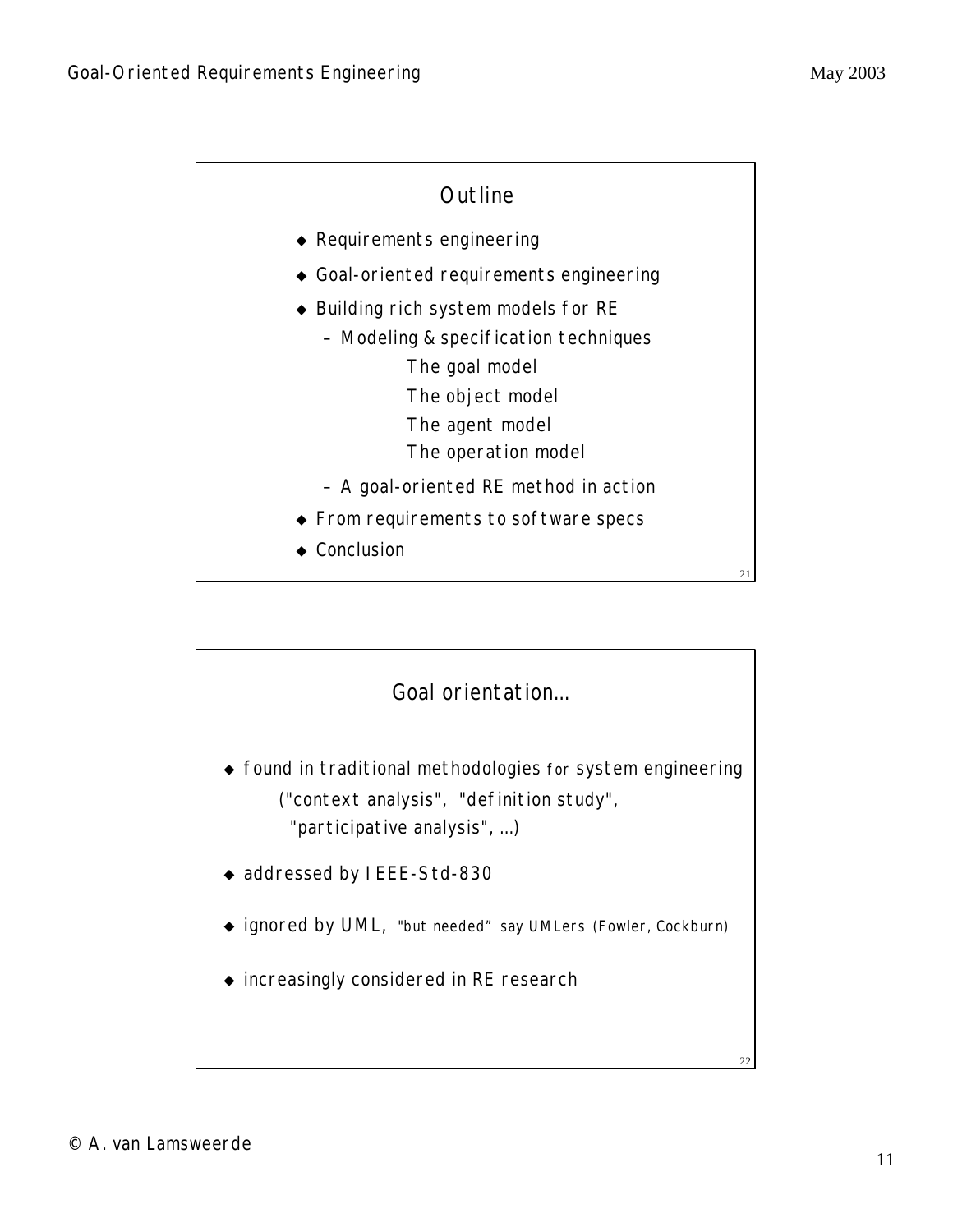![](_page_11_Figure_2.jpeg)

![](_page_11_Figure_3.jpeg)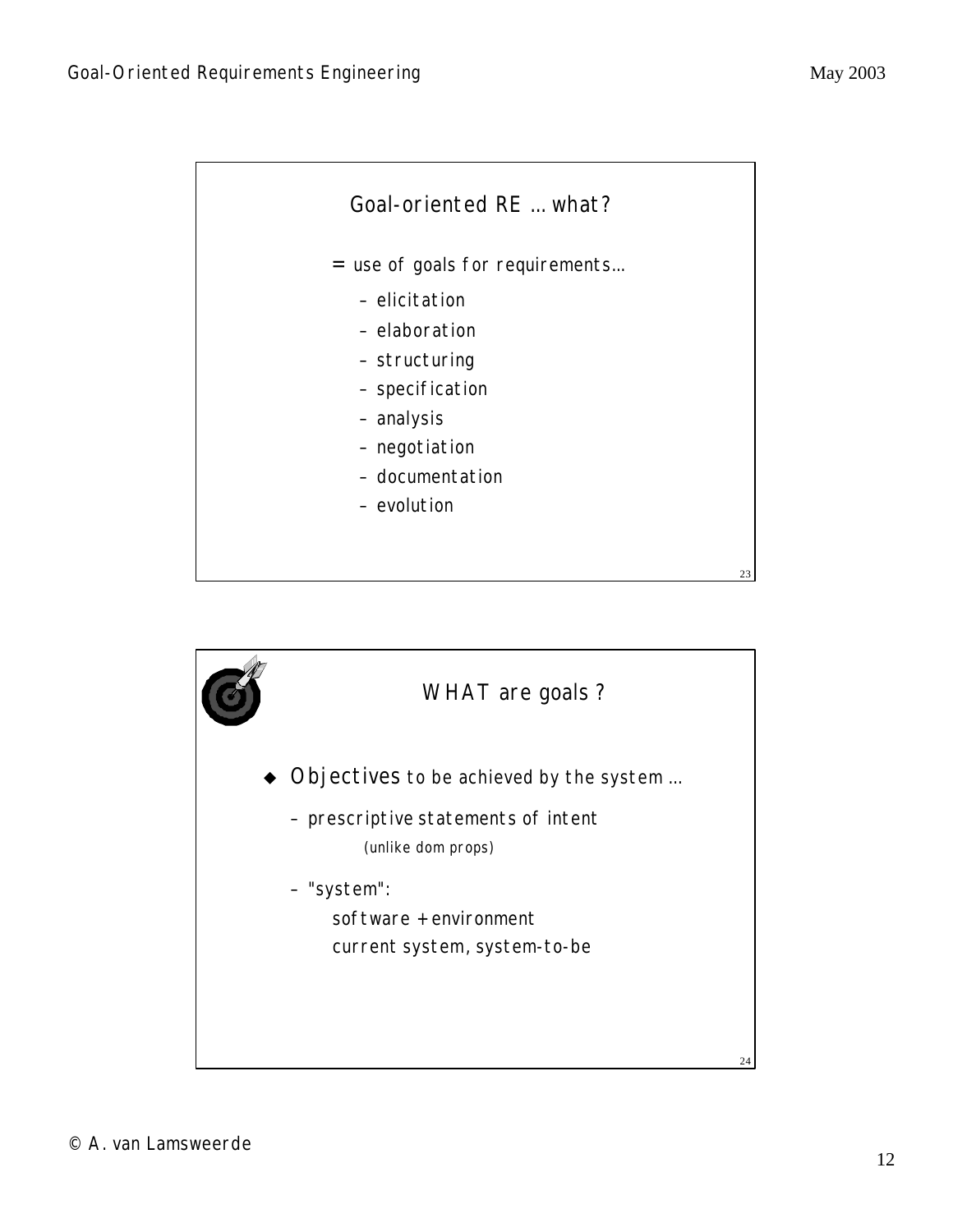![](_page_12_Figure_2.jpeg)

![](_page_12_Picture_3.jpeg)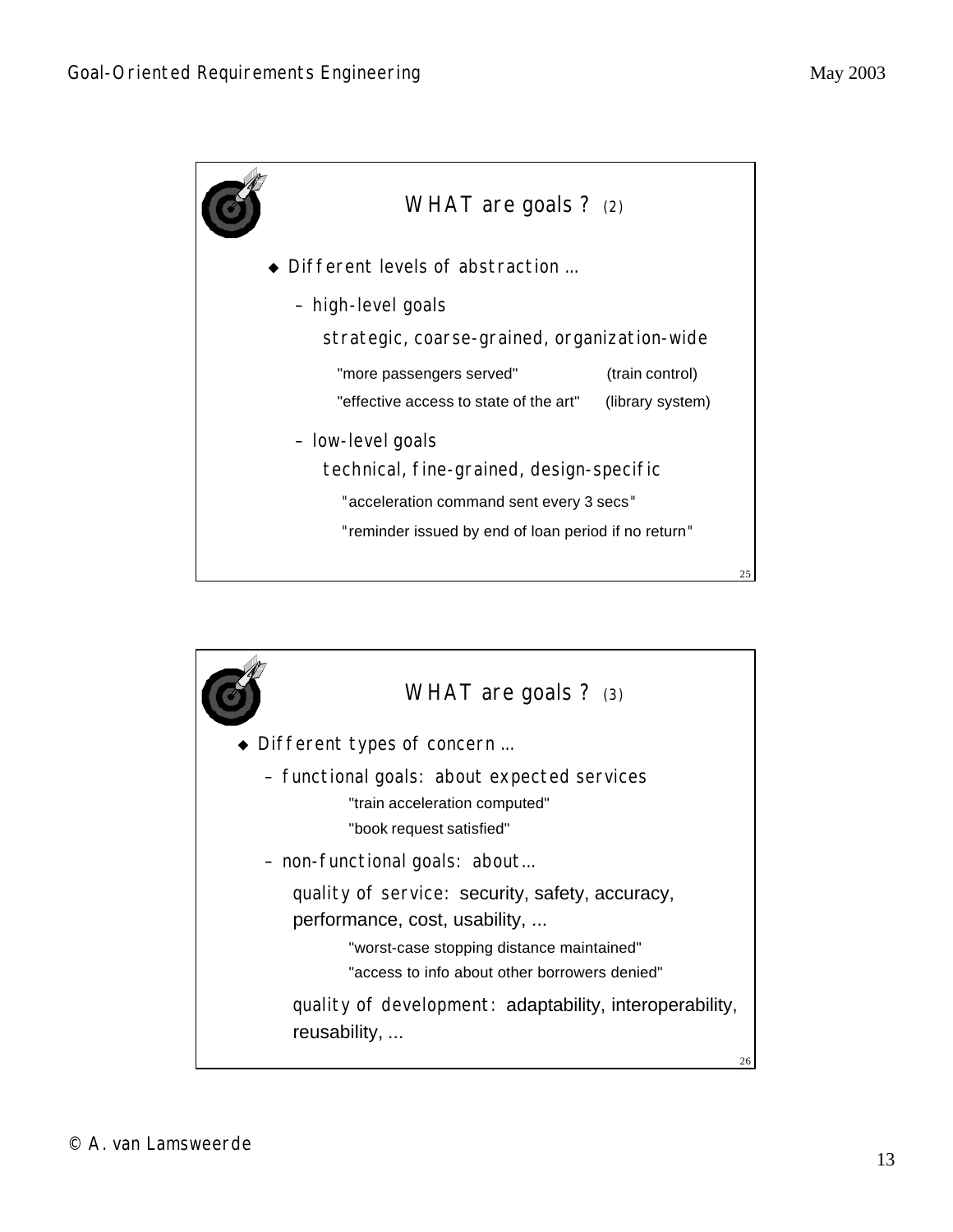![](_page_13_Figure_2.jpeg)

![](_page_13_Picture_3.jpeg)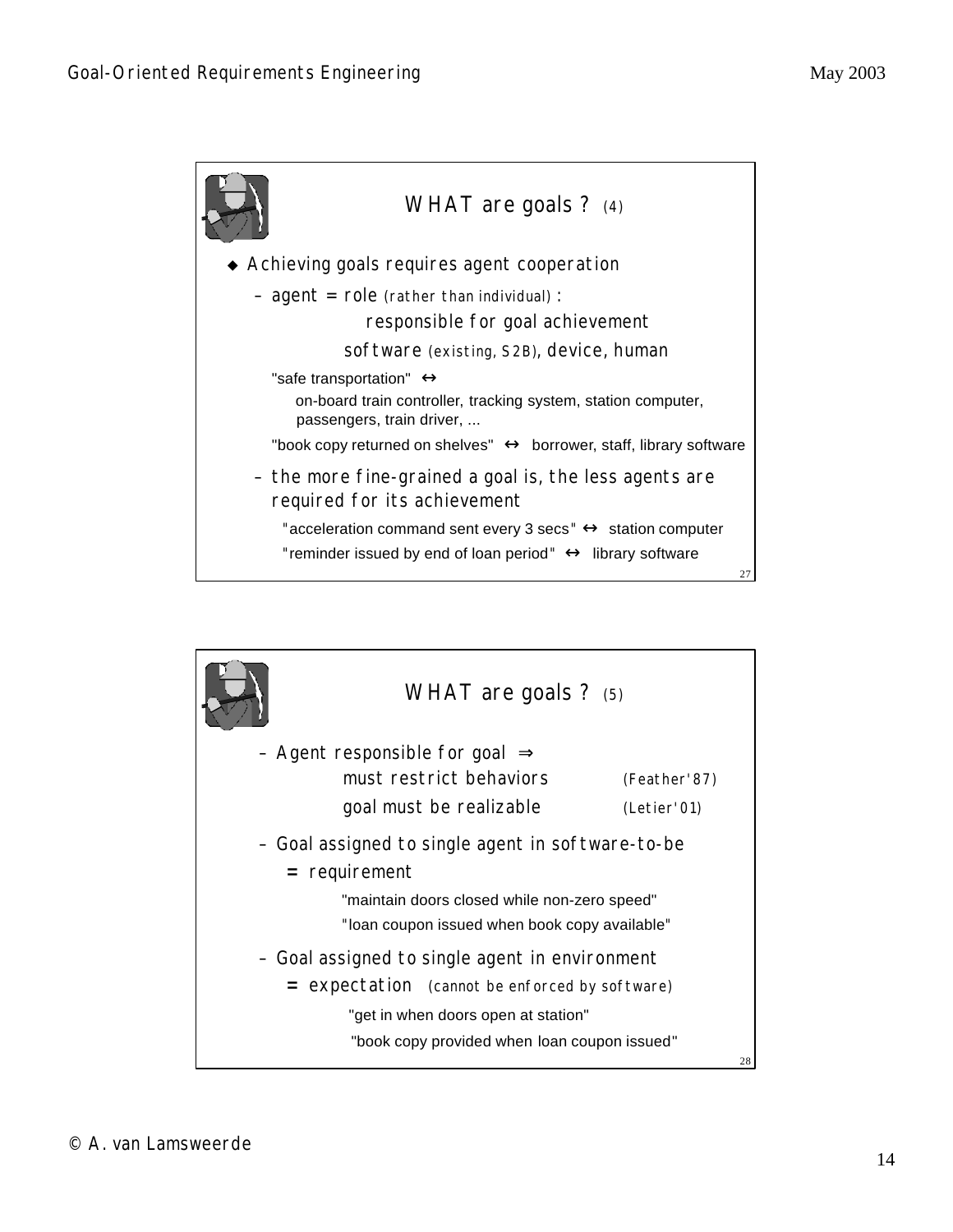![](_page_14_Figure_2.jpeg)

![](_page_14_Figure_3.jpeg)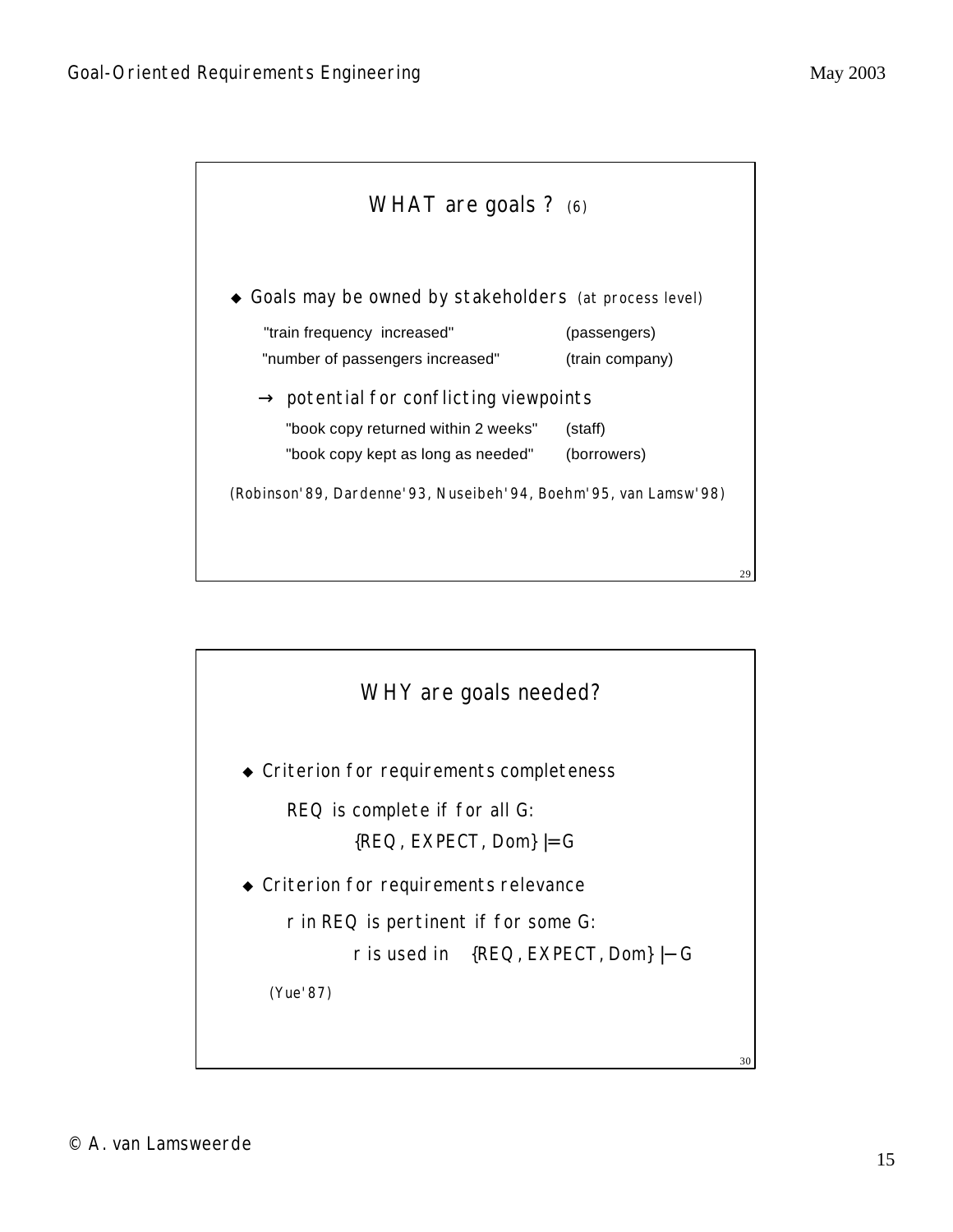![](_page_15_Figure_2.jpeg)

![](_page_15_Figure_3.jpeg)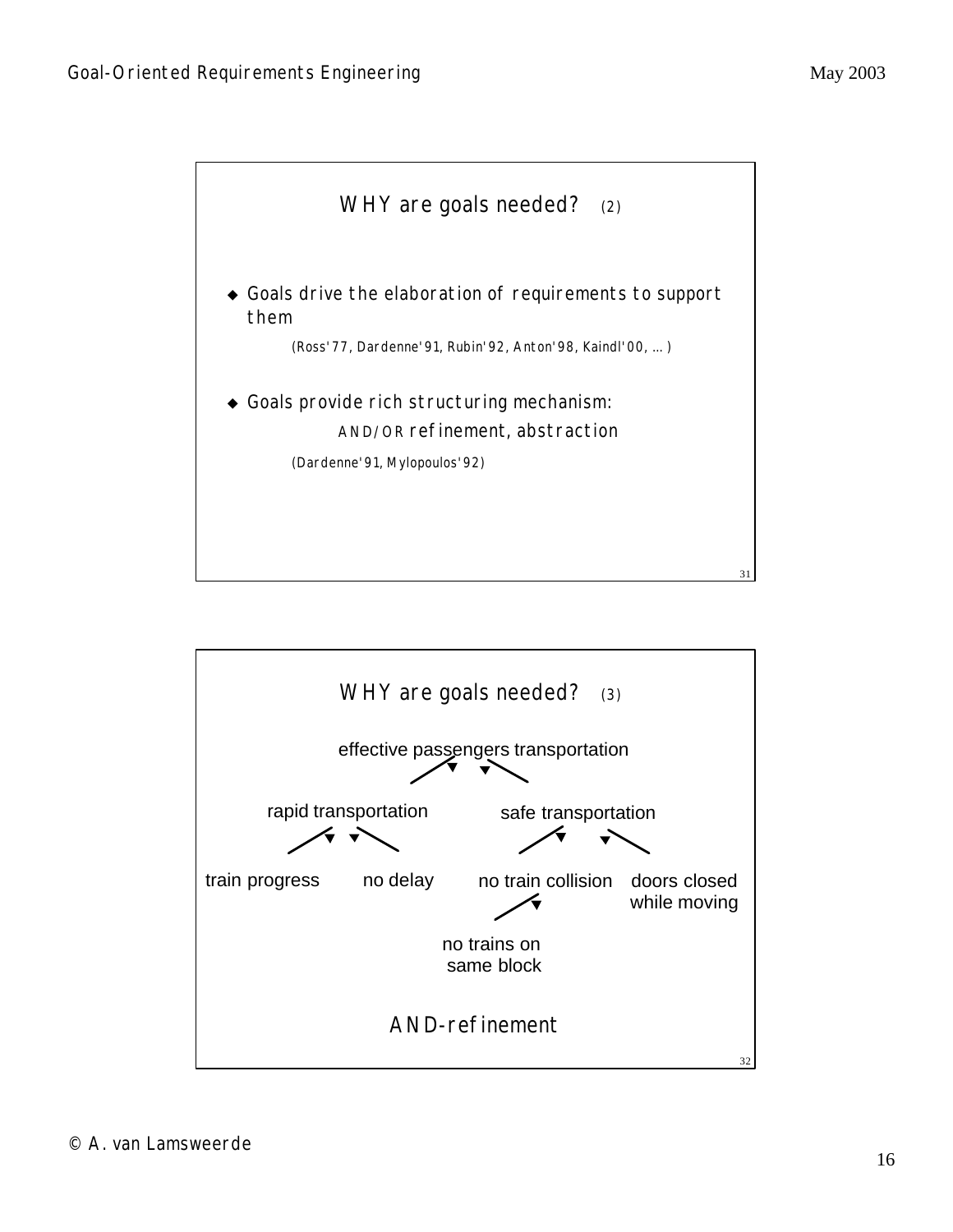![](_page_16_Figure_2.jpeg)

![](_page_16_Figure_3.jpeg)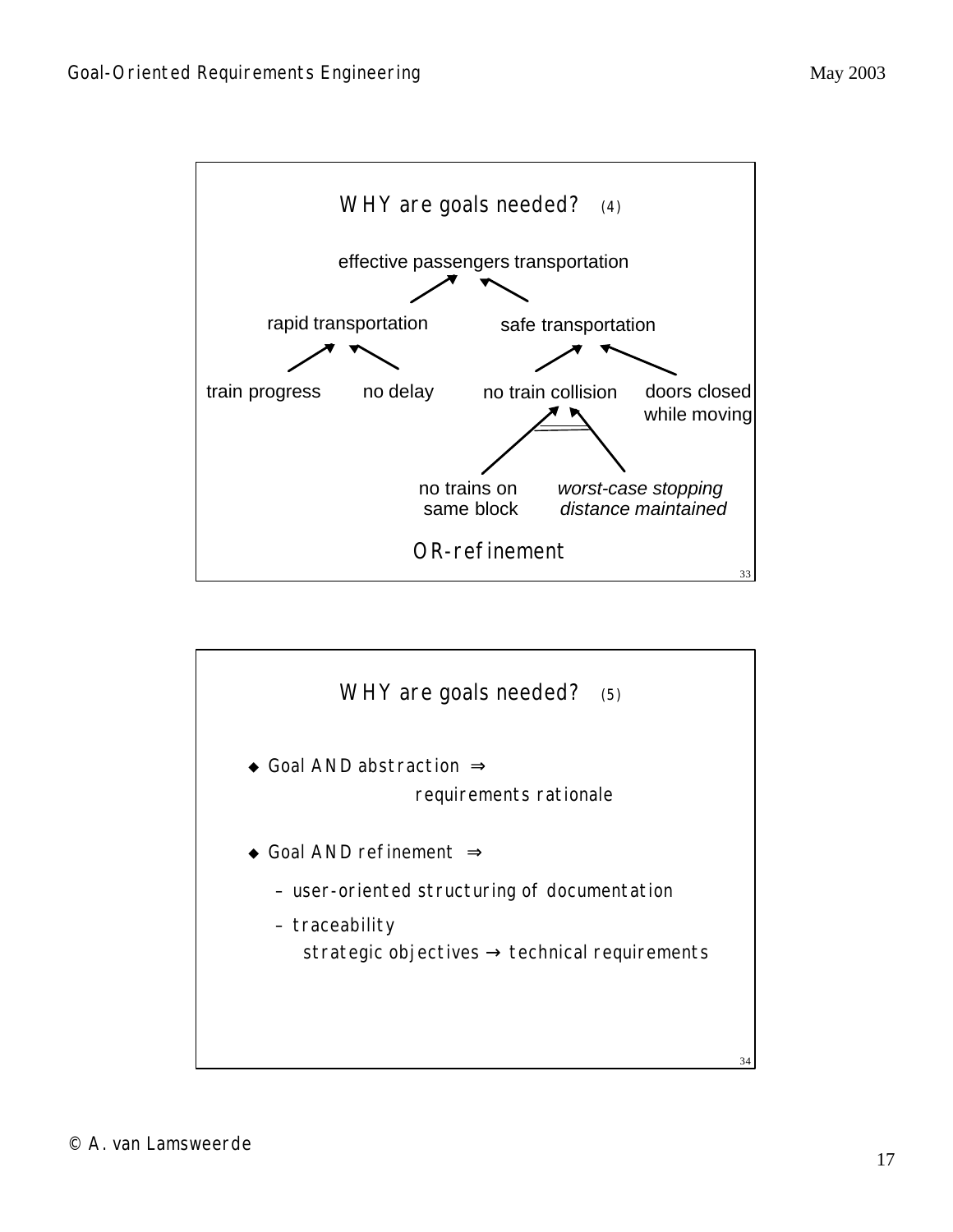![](_page_17_Figure_2.jpeg)

![](_page_17_Figure_3.jpeg)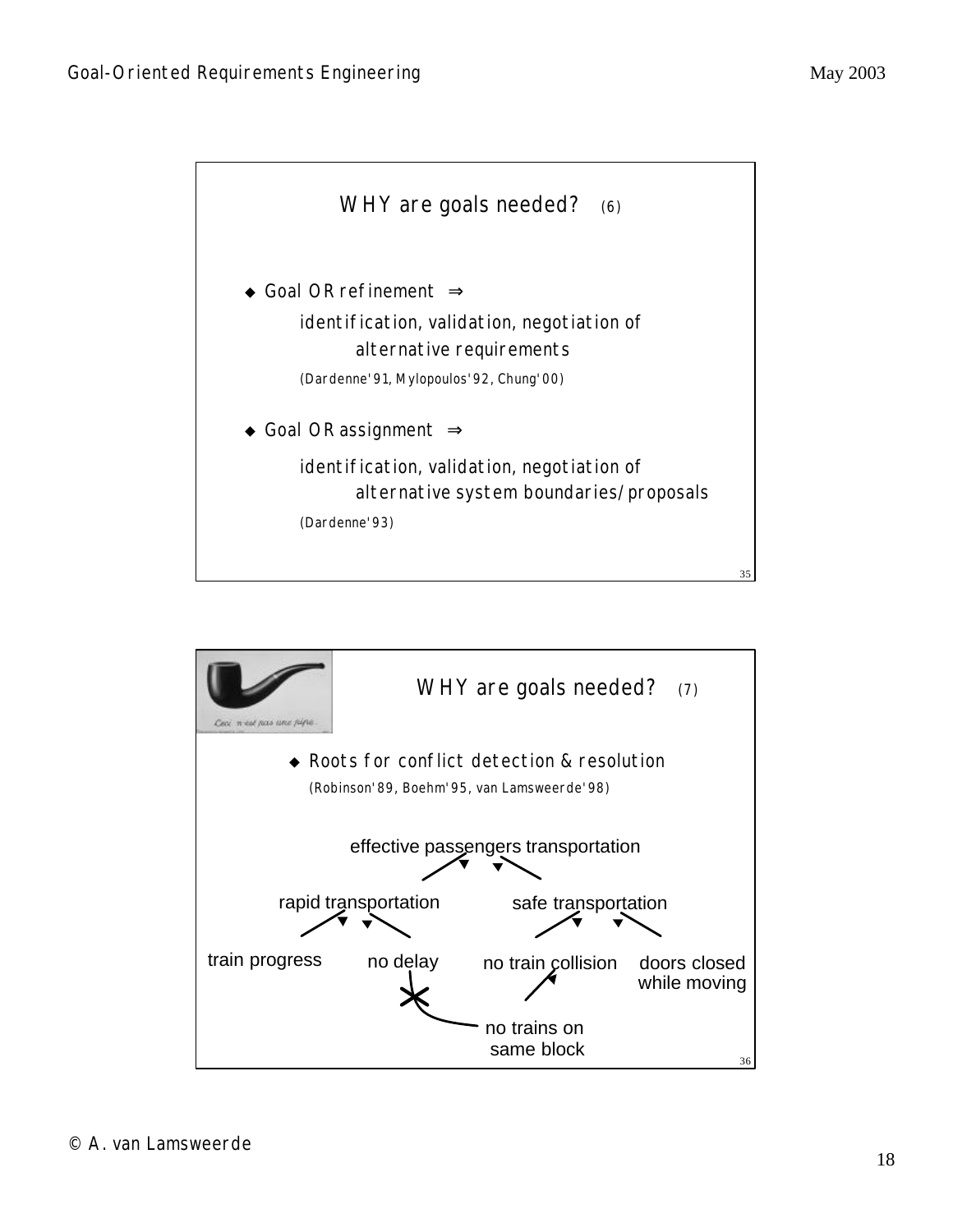![](_page_18_Figure_2.jpeg)

![](_page_18_Figure_3.jpeg)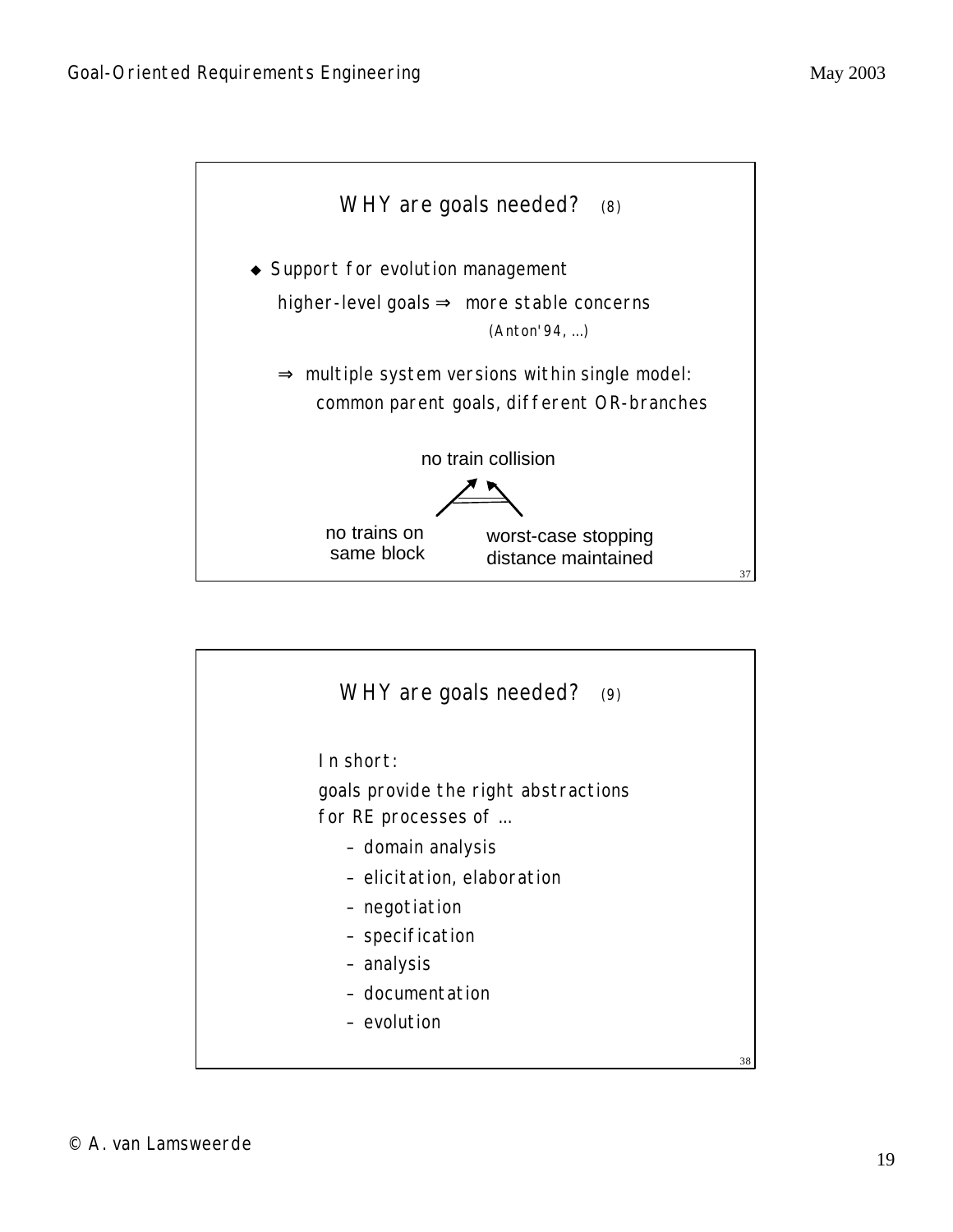![](_page_19_Figure_2.jpeg)

![](_page_19_Figure_3.jpeg)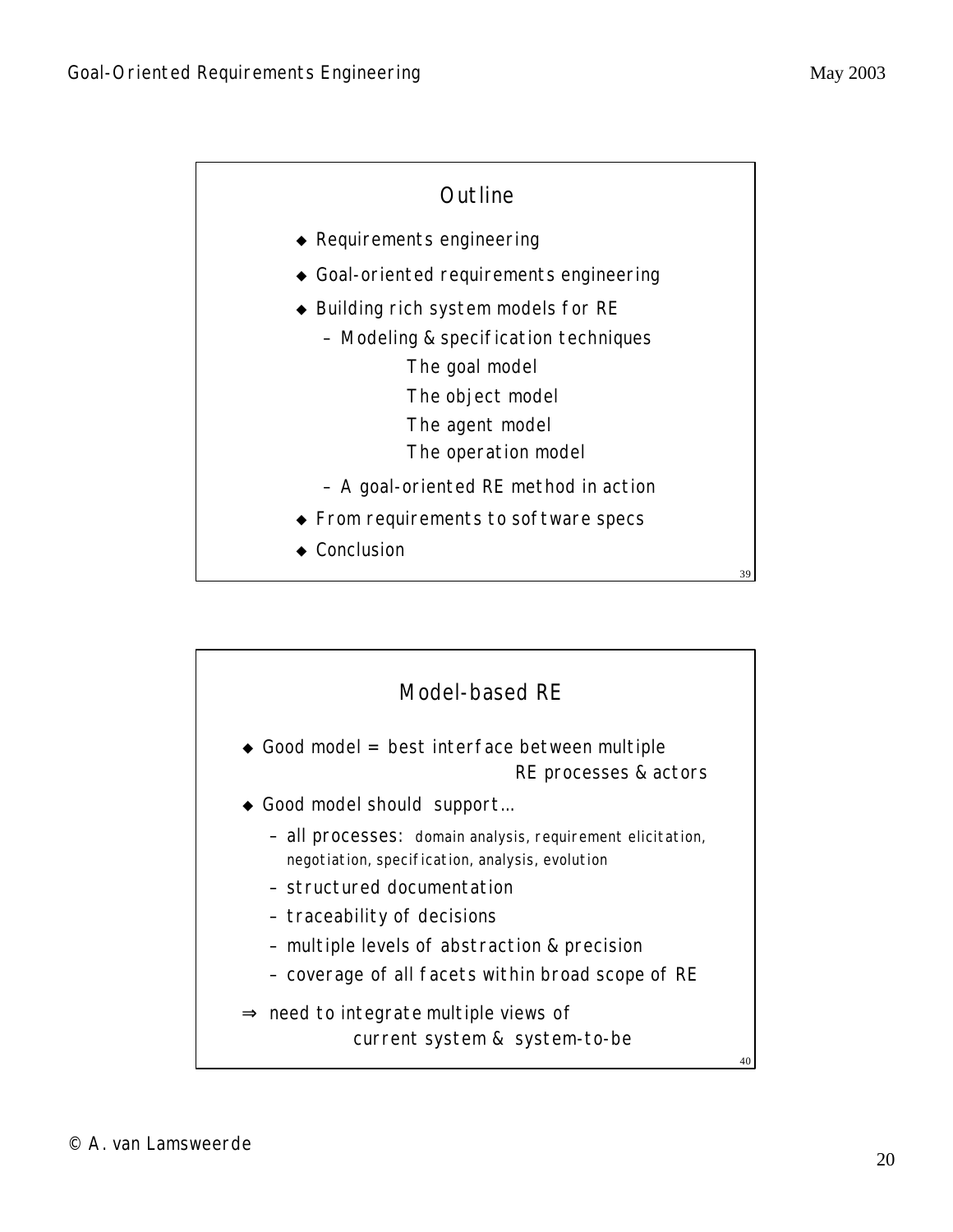![](_page_20_Figure_2.jpeg)

![](_page_20_Figure_3.jpeg)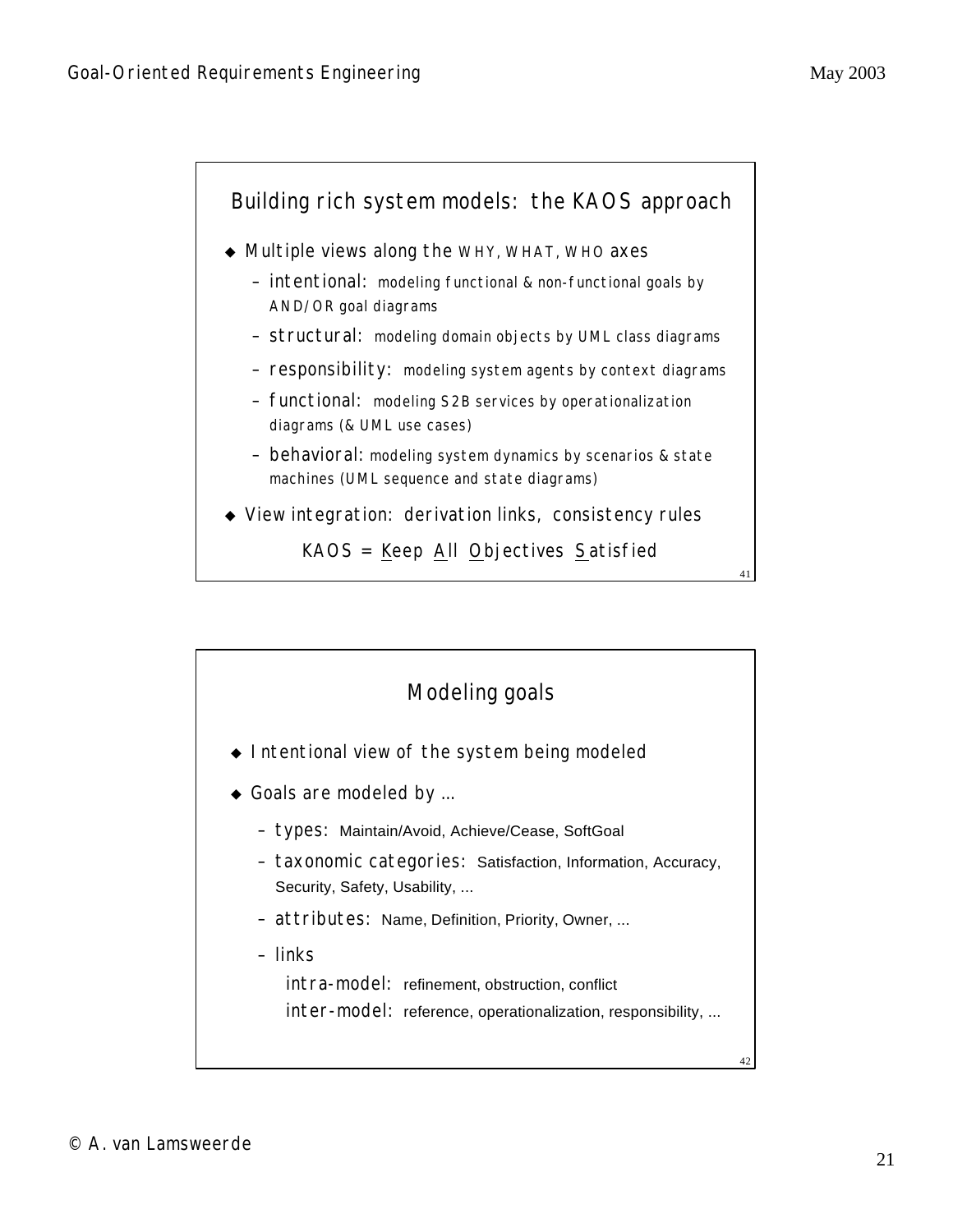![](_page_21_Figure_2.jpeg)

![](_page_21_Figure_3.jpeg)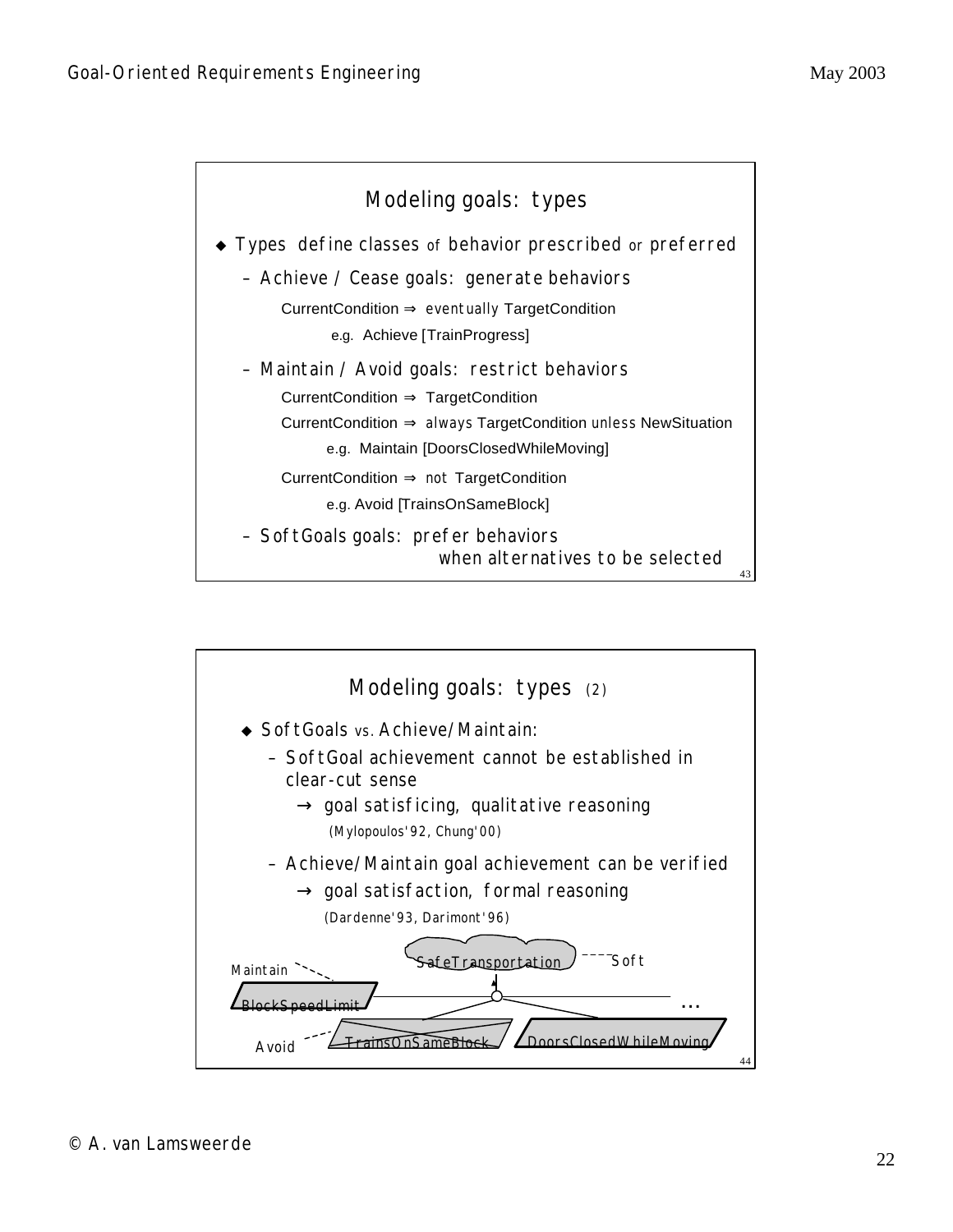![](_page_22_Figure_2.jpeg)

![](_page_22_Figure_3.jpeg)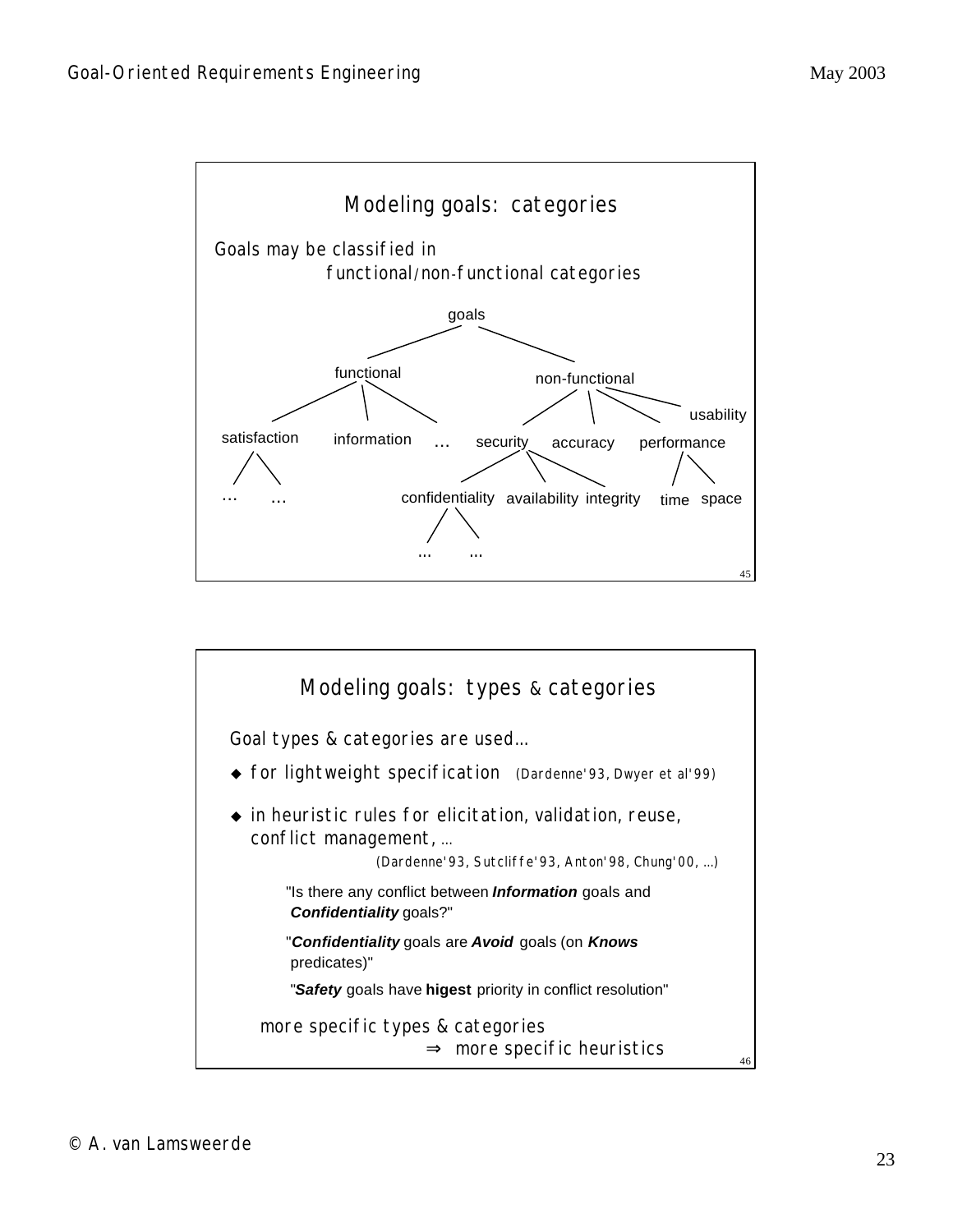![](_page_23_Figure_2.jpeg)

![](_page_23_Figure_3.jpeg)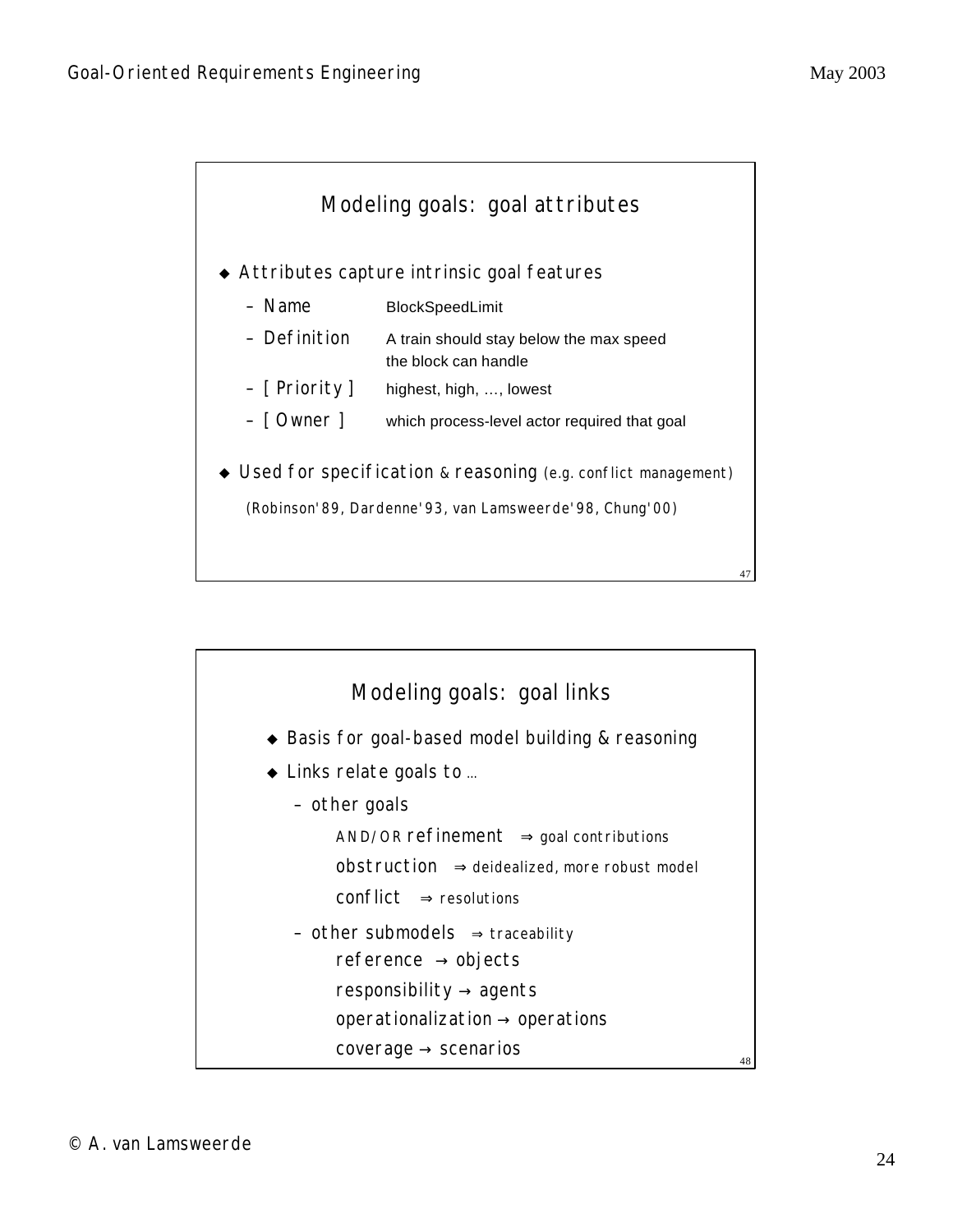![](_page_24_Figure_2.jpeg)

![](_page_24_Figure_3.jpeg)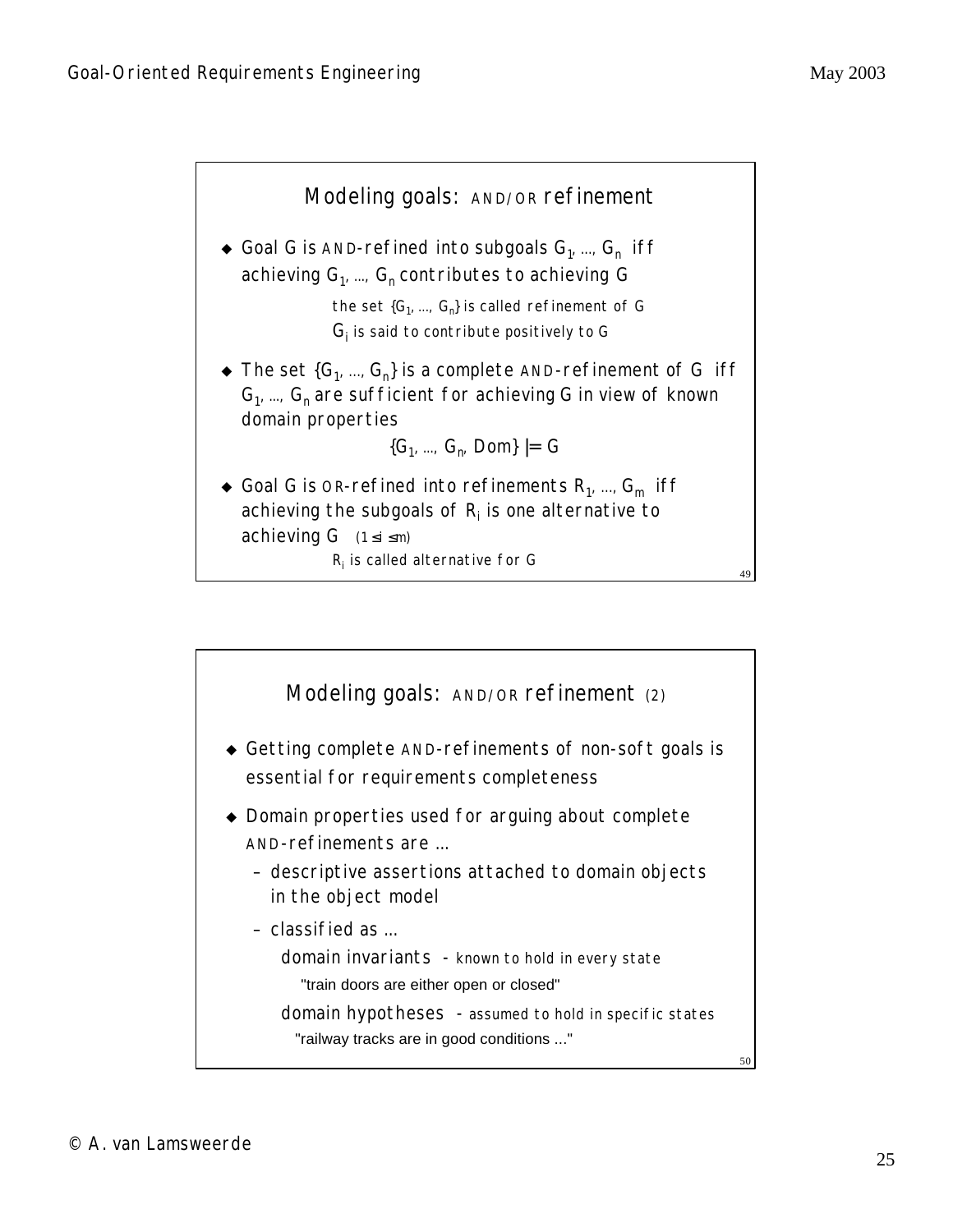![](_page_25_Figure_2.jpeg)

![](_page_25_Figure_3.jpeg)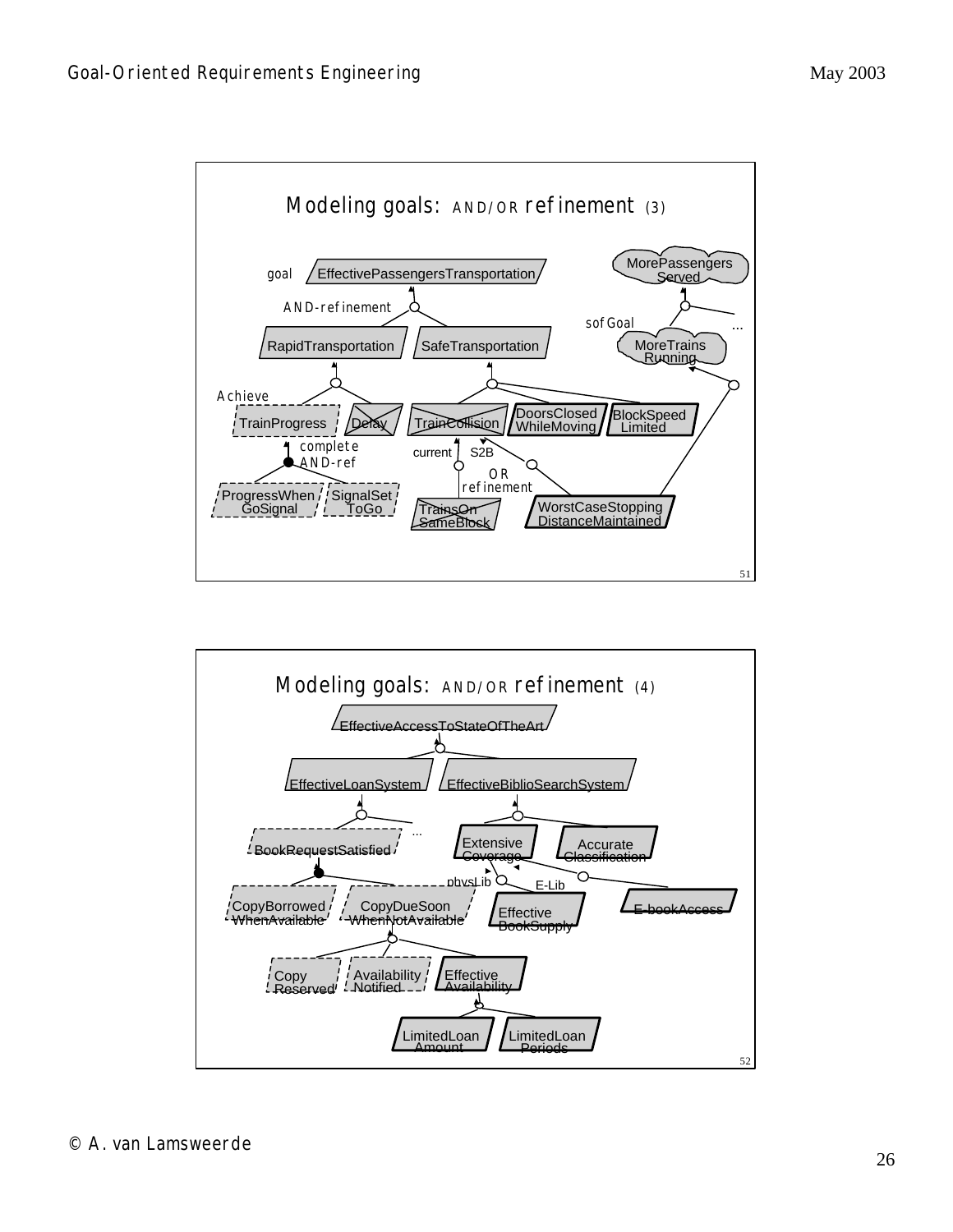![](_page_26_Figure_2.jpeg)

![](_page_26_Figure_3.jpeg)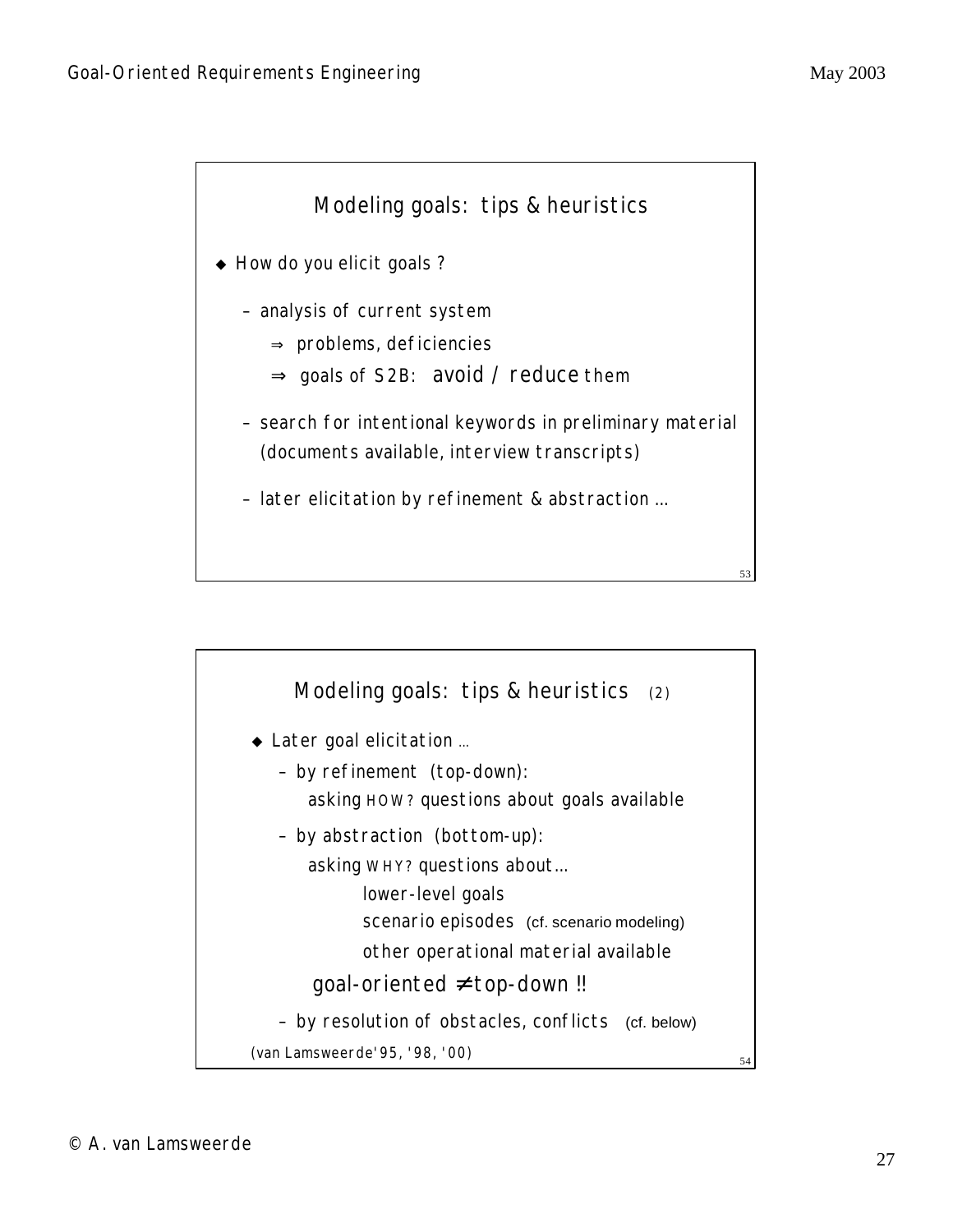![](_page_27_Figure_2.jpeg)

![](_page_27_Figure_3.jpeg)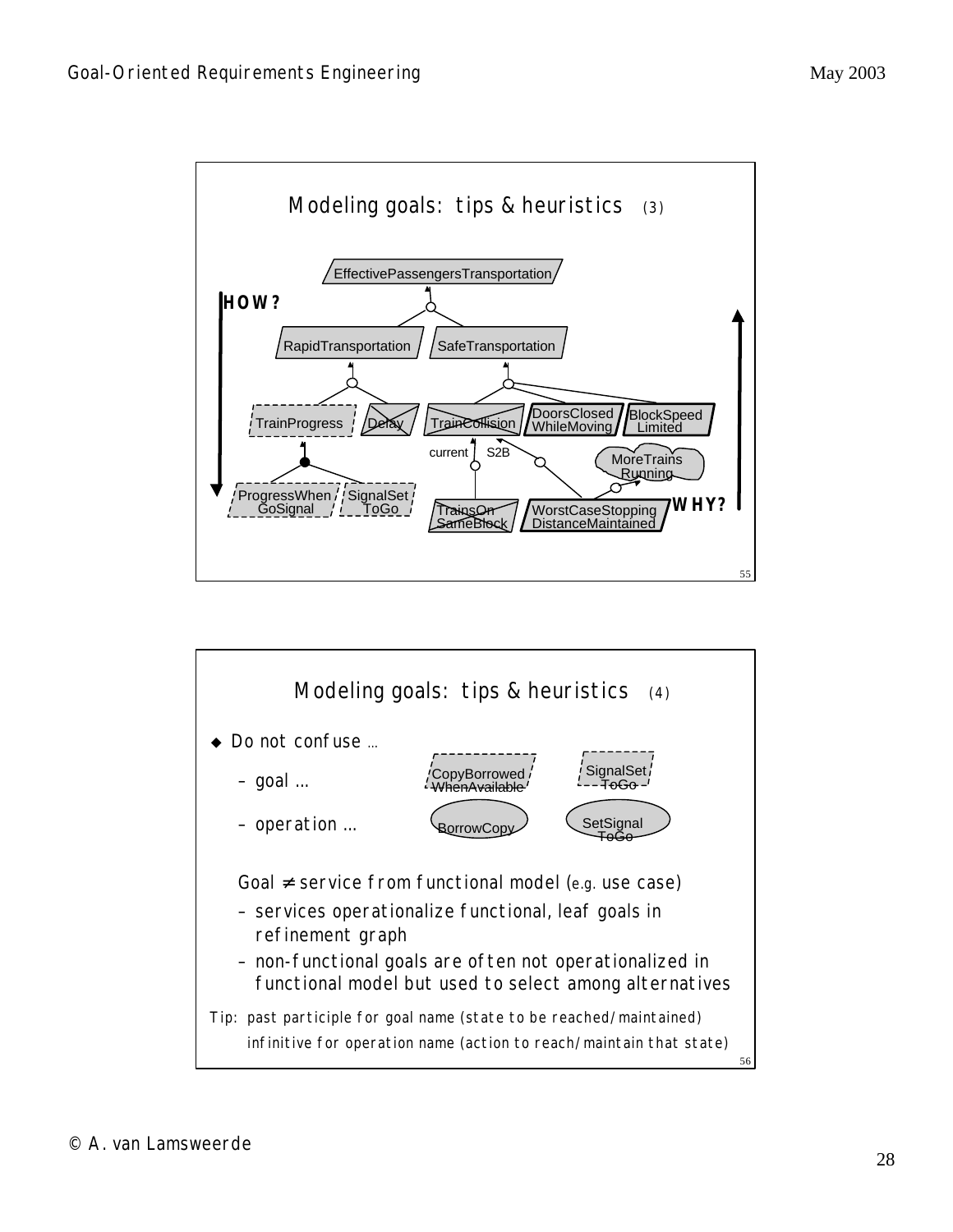![](_page_28_Figure_2.jpeg)

![](_page_28_Figure_3.jpeg)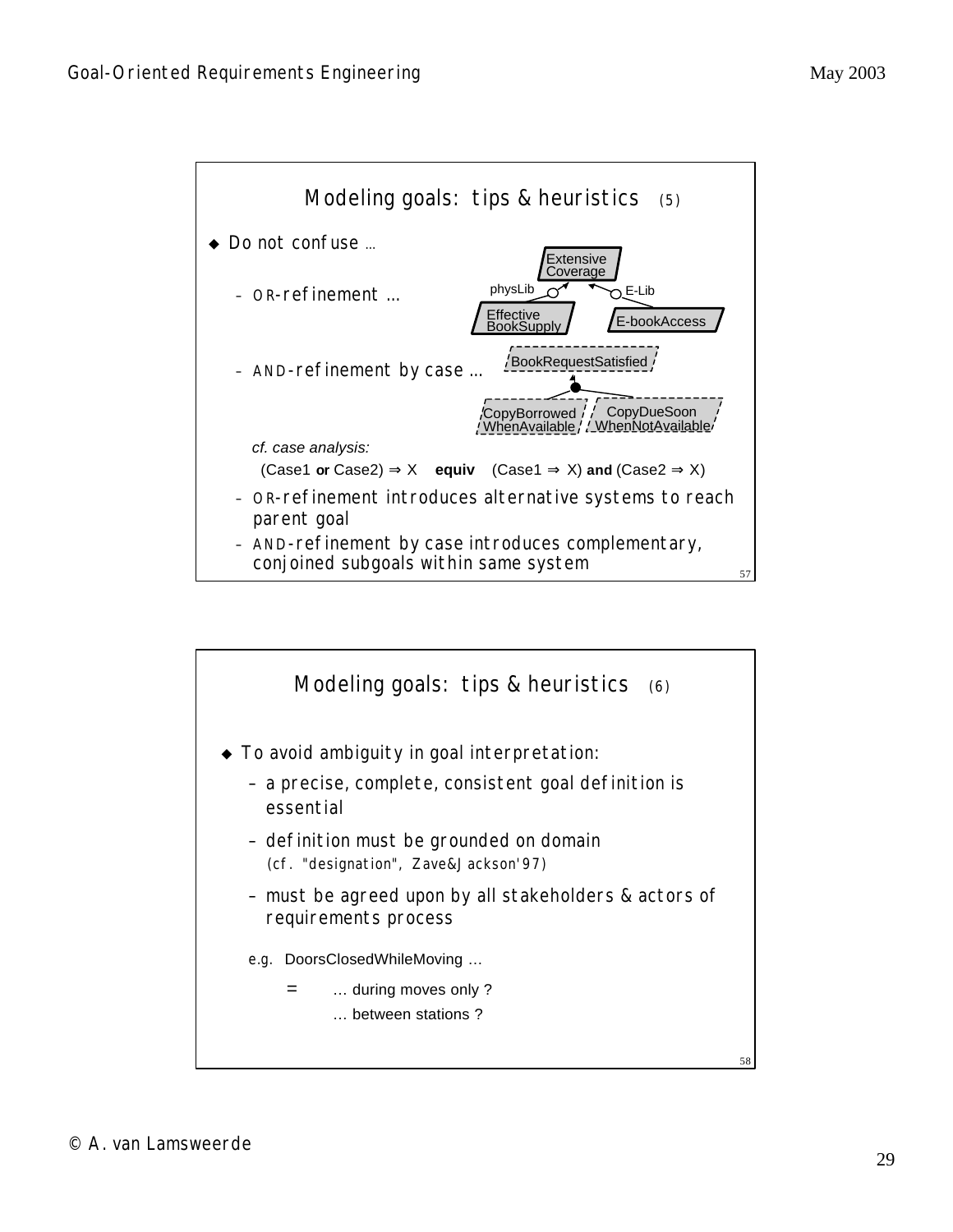![](_page_29_Figure_2.jpeg)

![](_page_29_Figure_3.jpeg)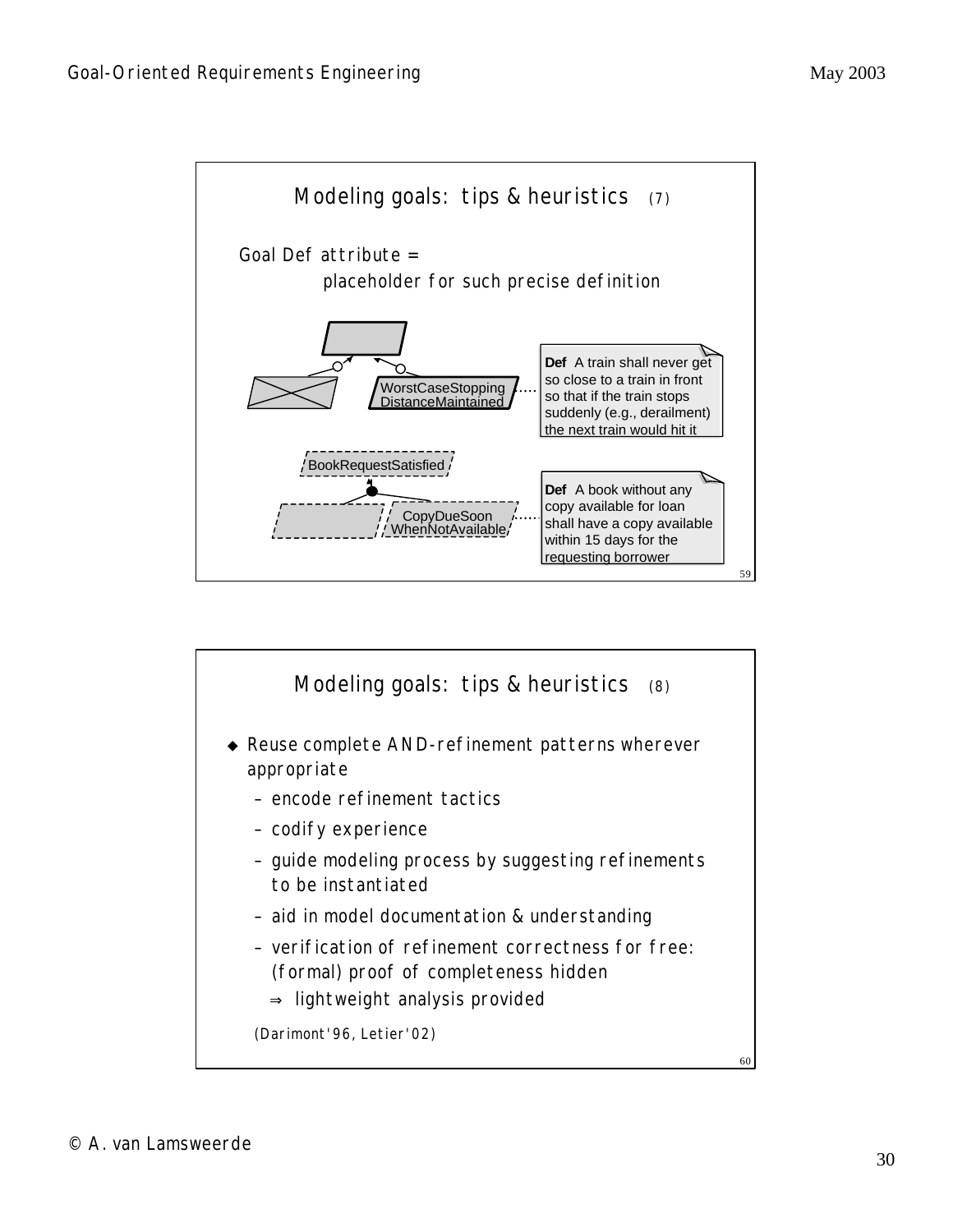![](_page_30_Figure_2.jpeg)

![](_page_30_Figure_3.jpeg)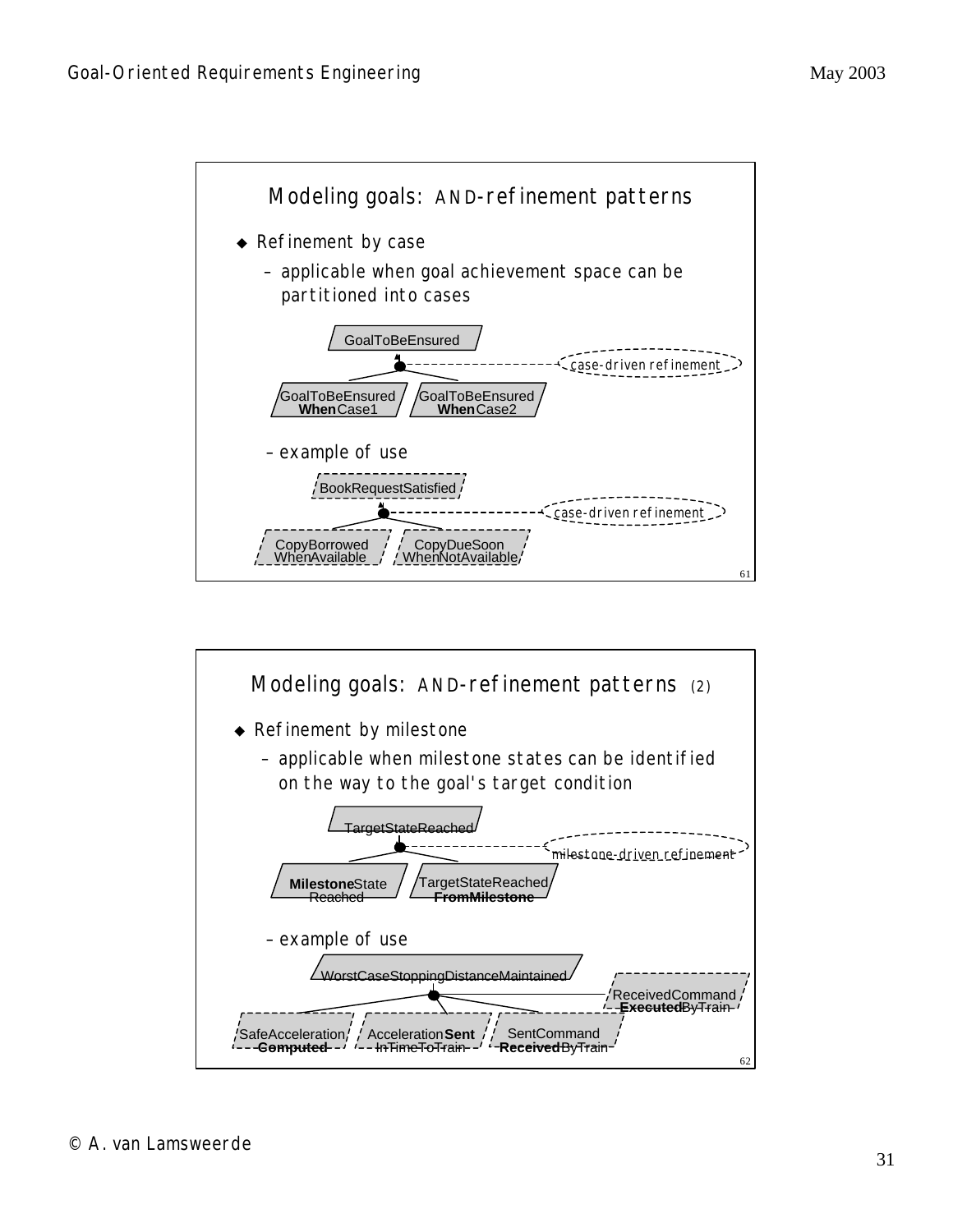![](_page_31_Figure_2.jpeg)

![](_page_31_Figure_3.jpeg)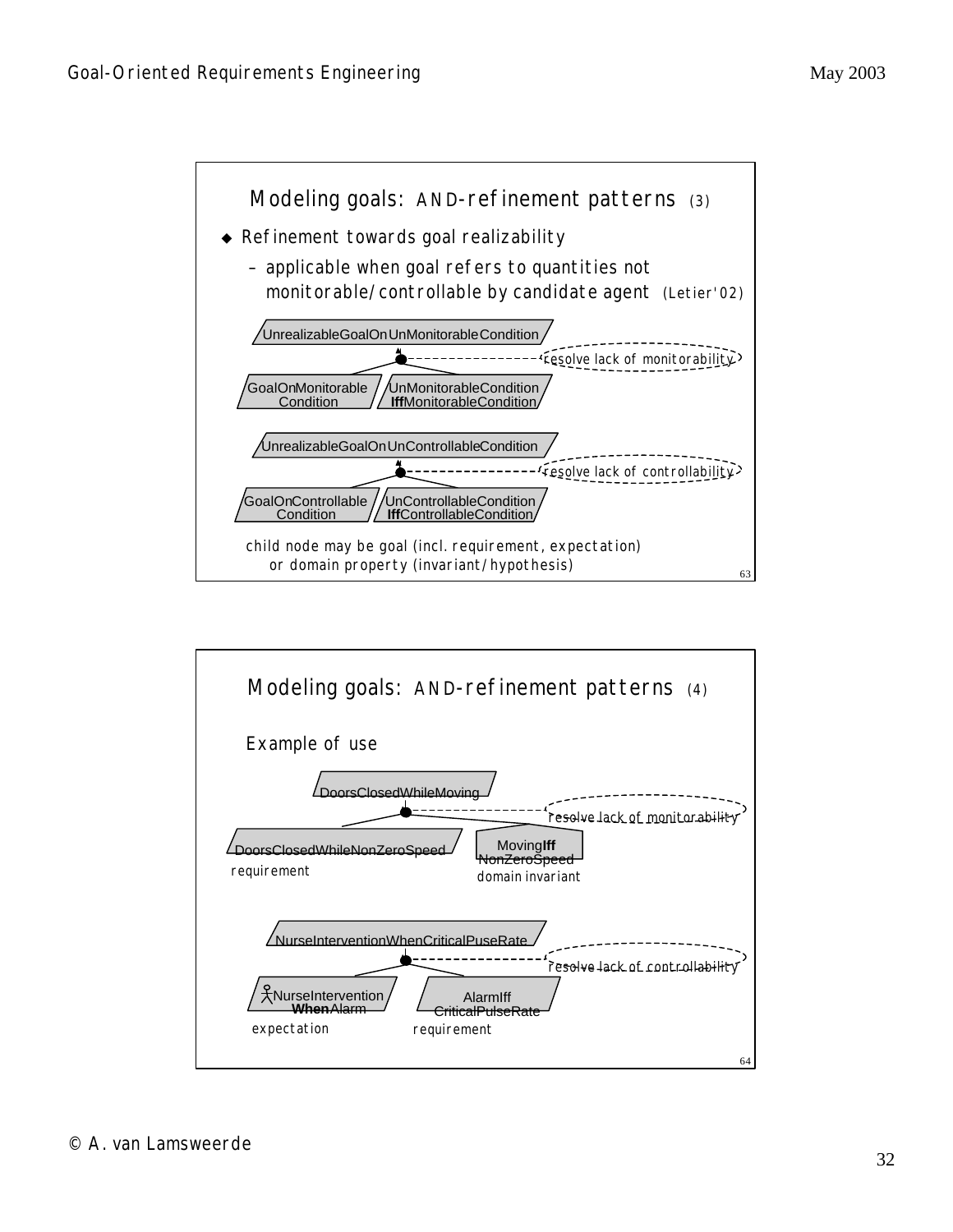![](_page_32_Figure_2.jpeg)

![](_page_32_Figure_3.jpeg)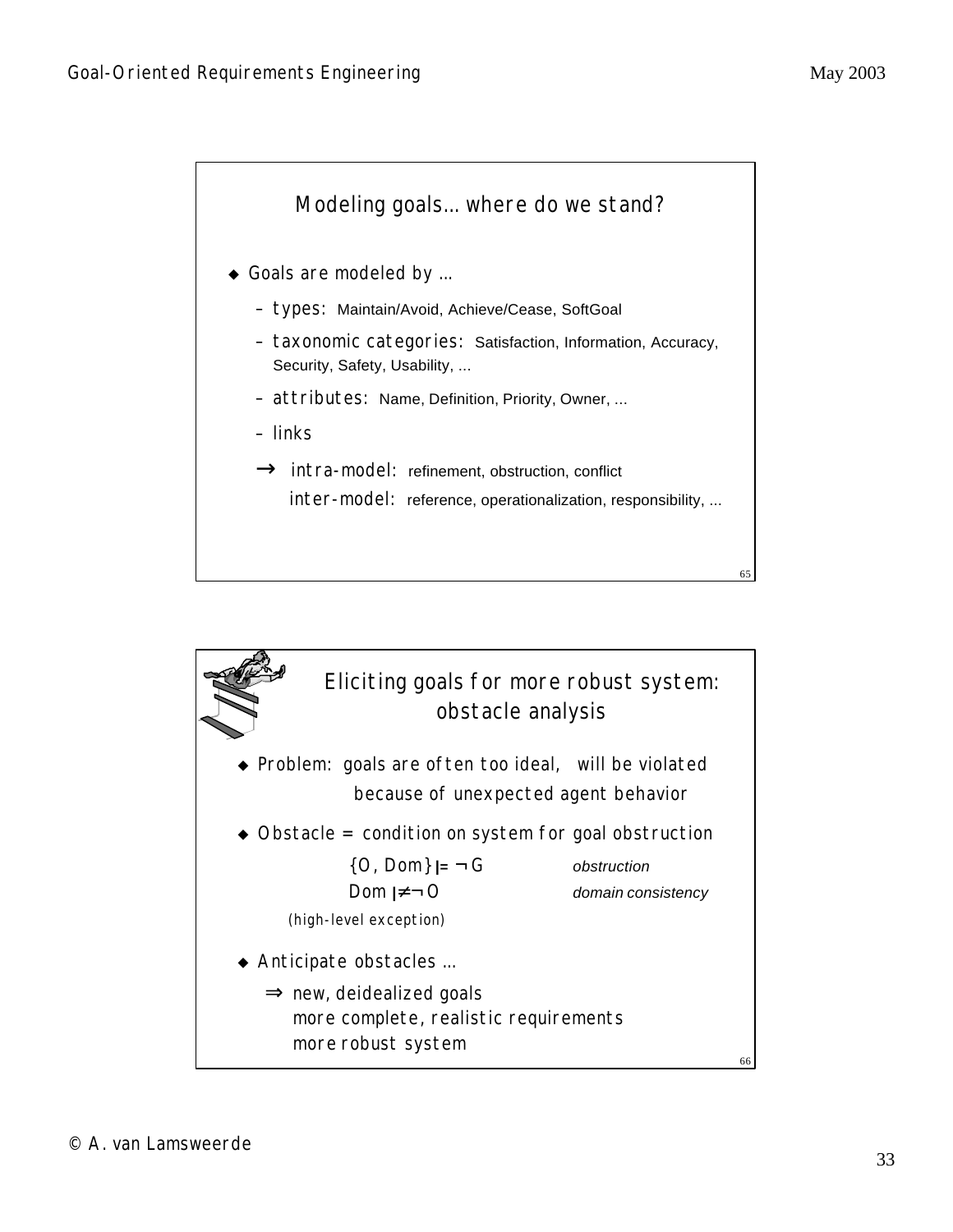![](_page_33_Figure_2.jpeg)

![](_page_33_Figure_3.jpeg)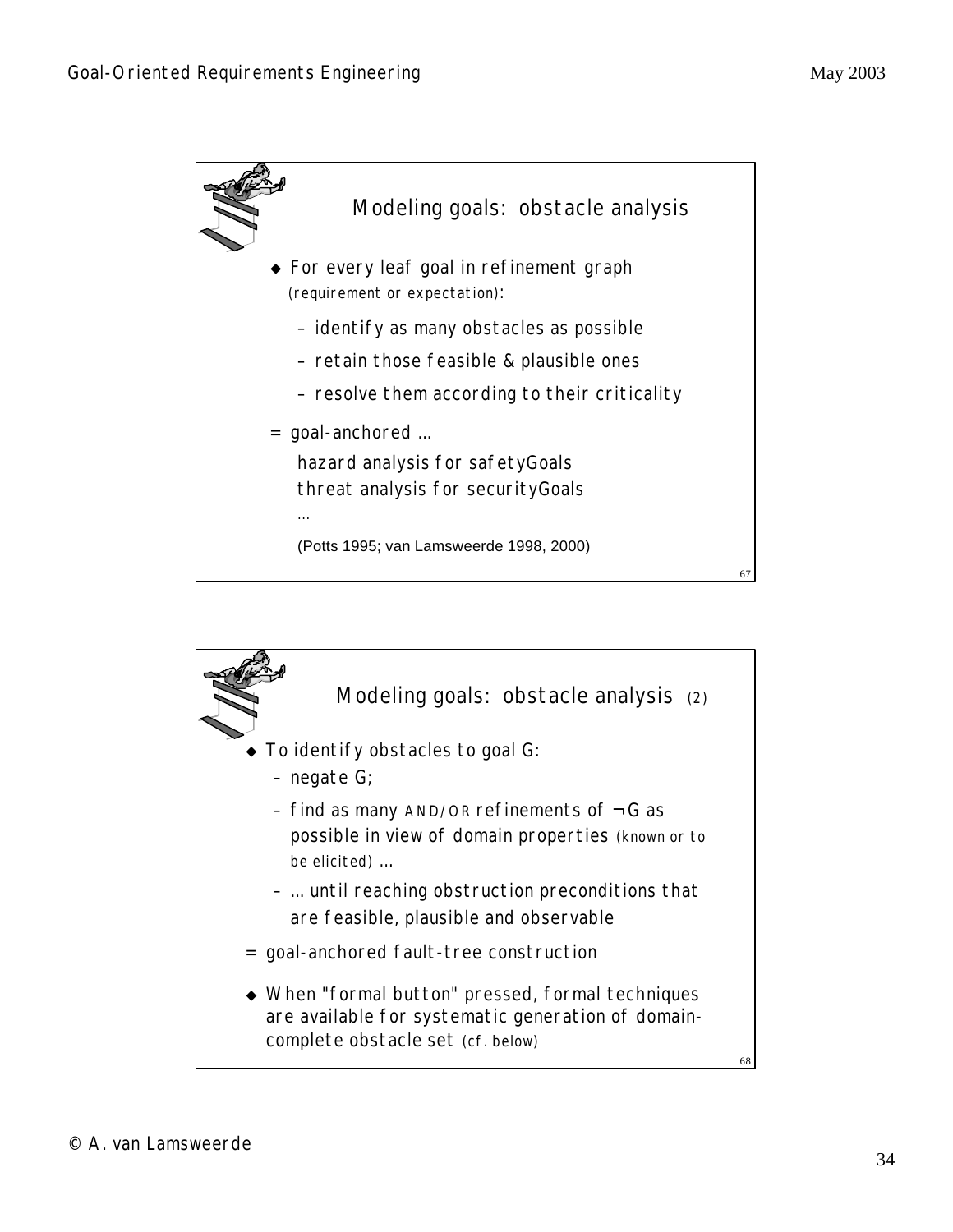![](_page_34_Figure_2.jpeg)

![](_page_34_Figure_3.jpeg)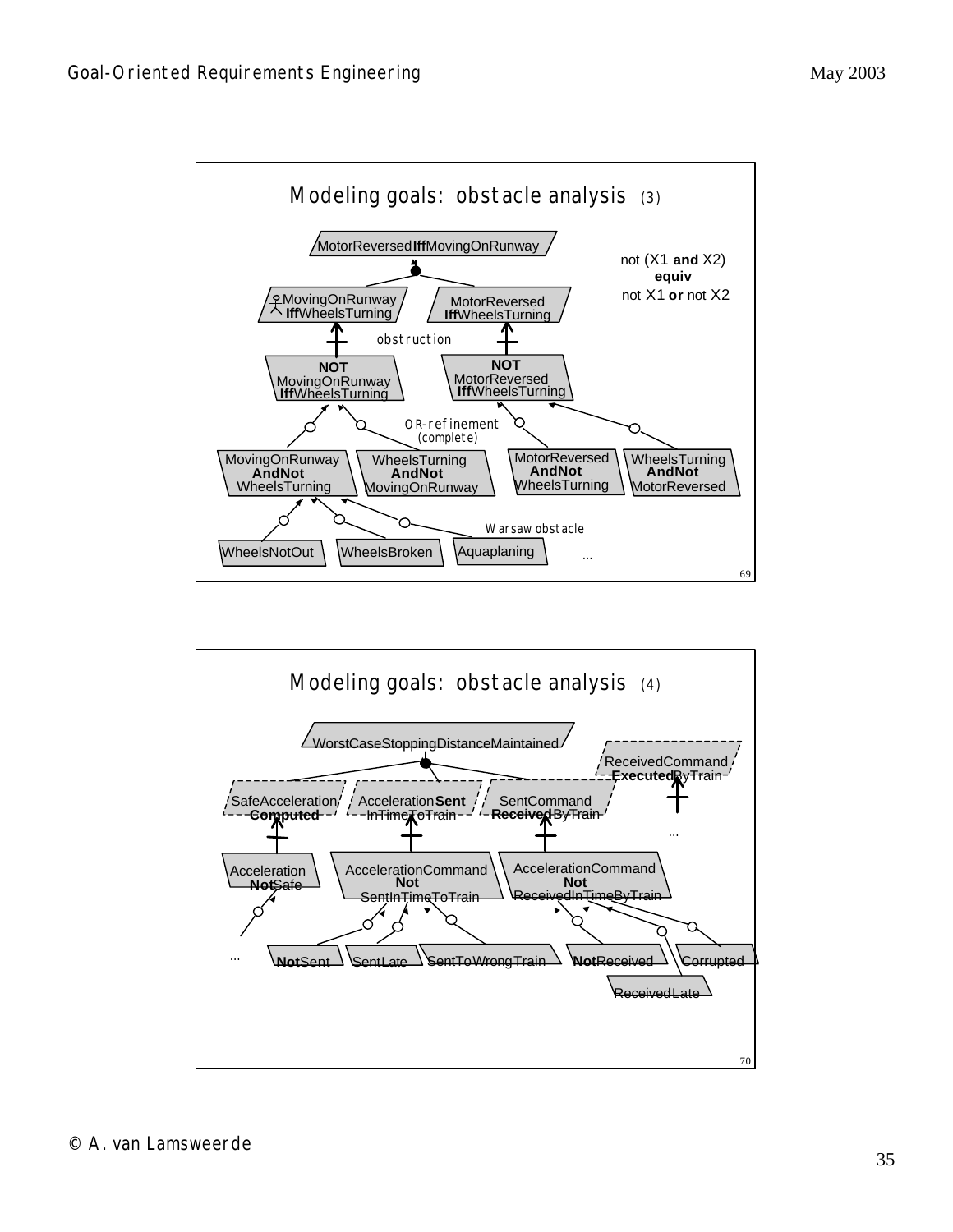![](_page_35_Figure_2.jpeg)

![](_page_35_Figure_3.jpeg)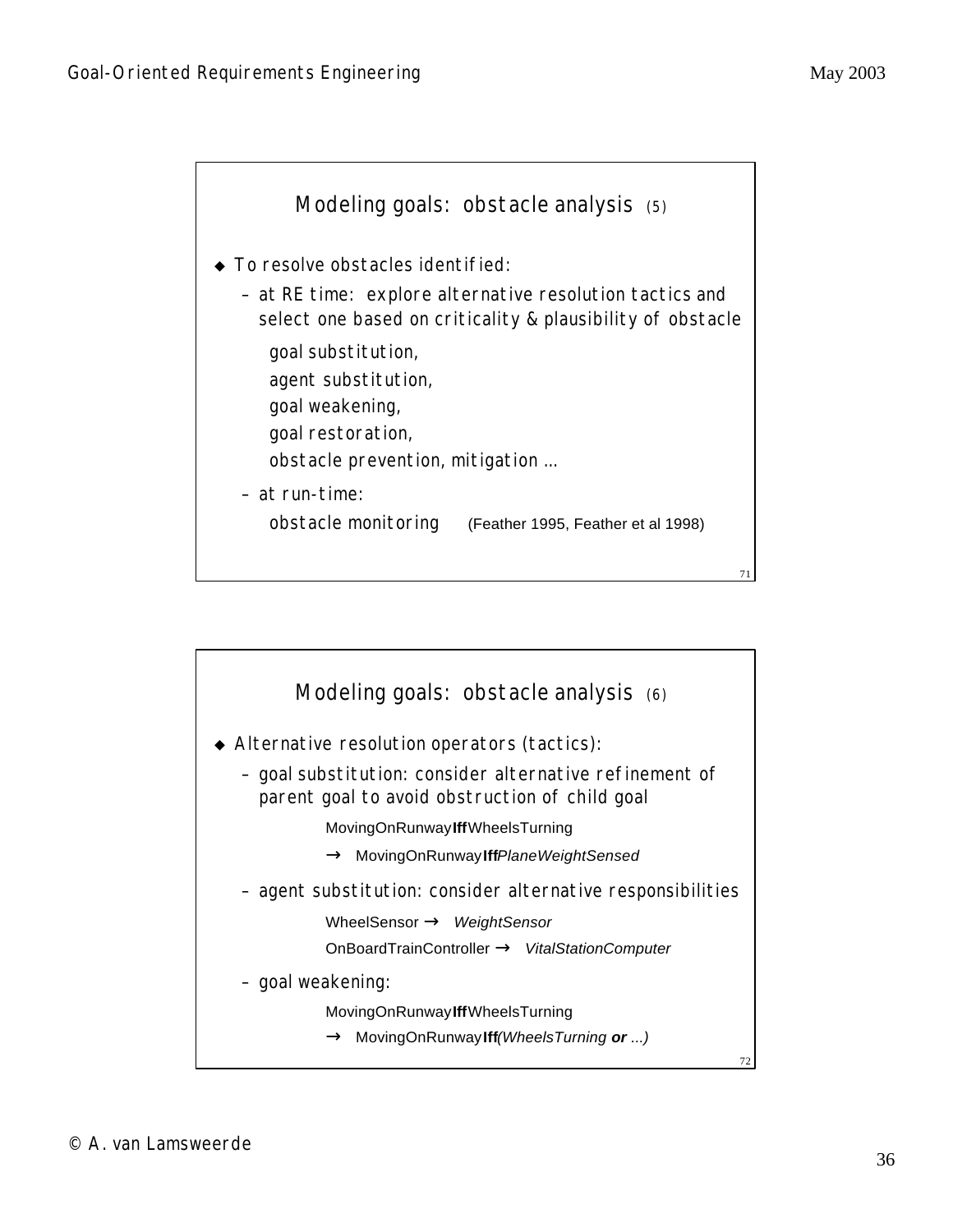

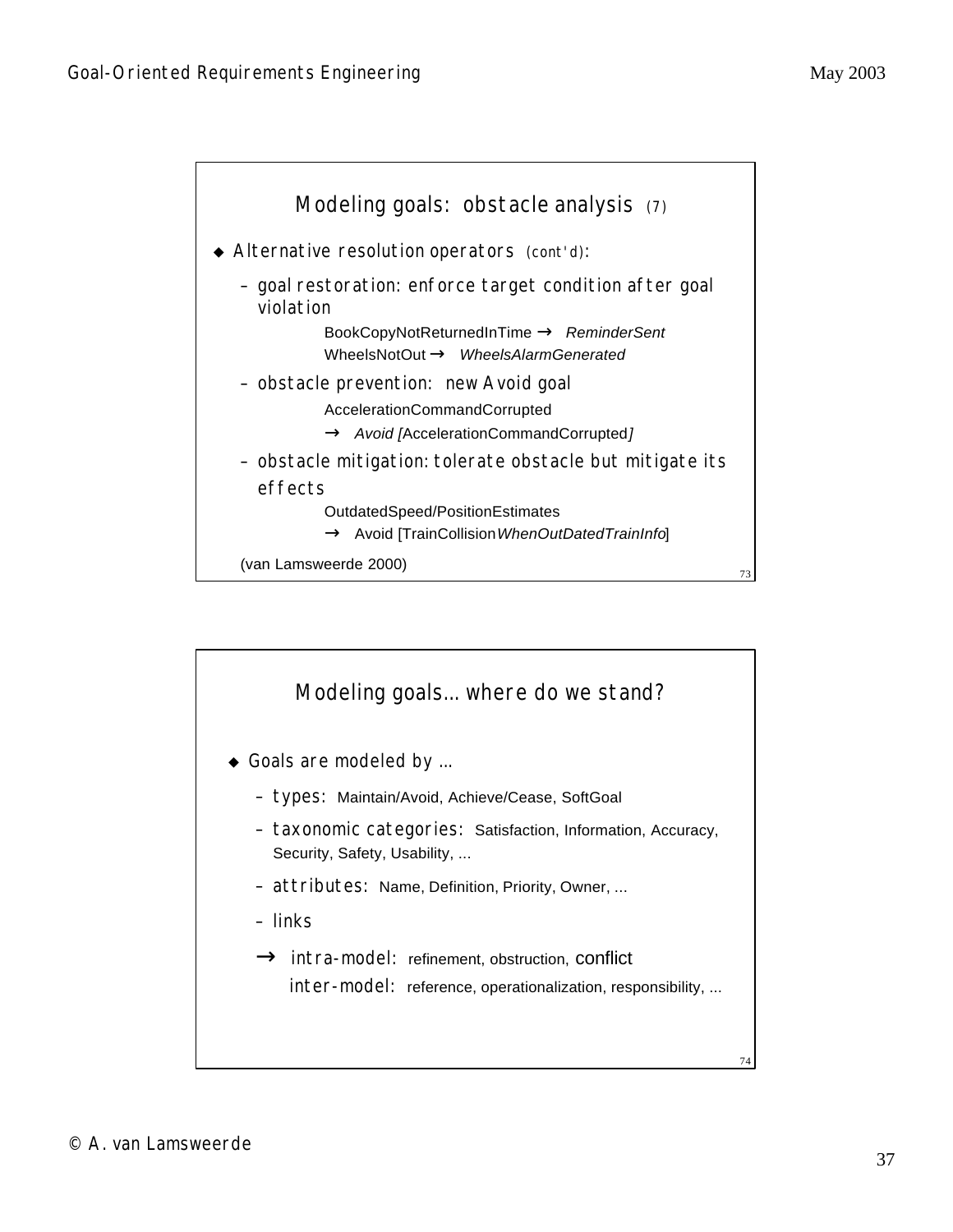

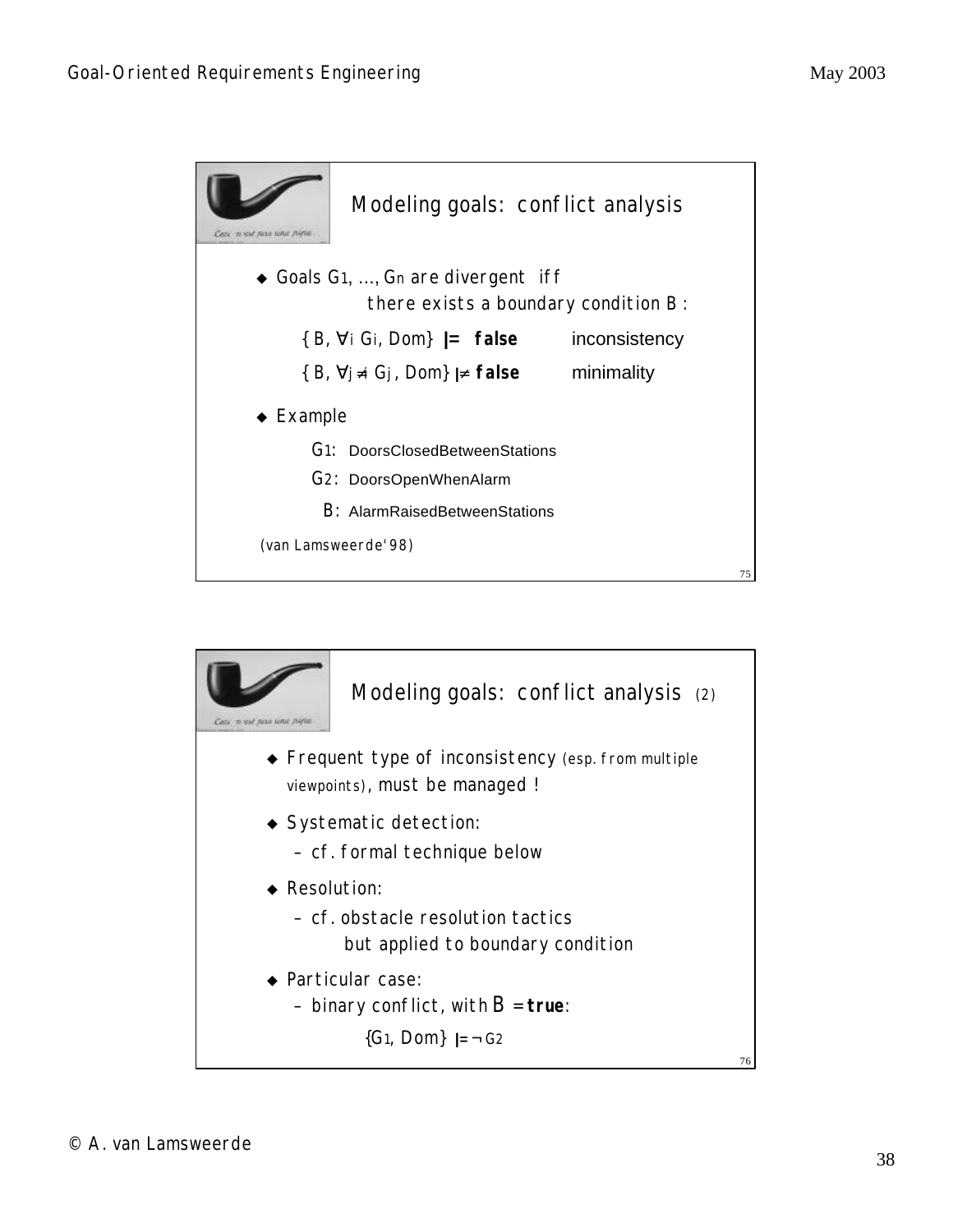

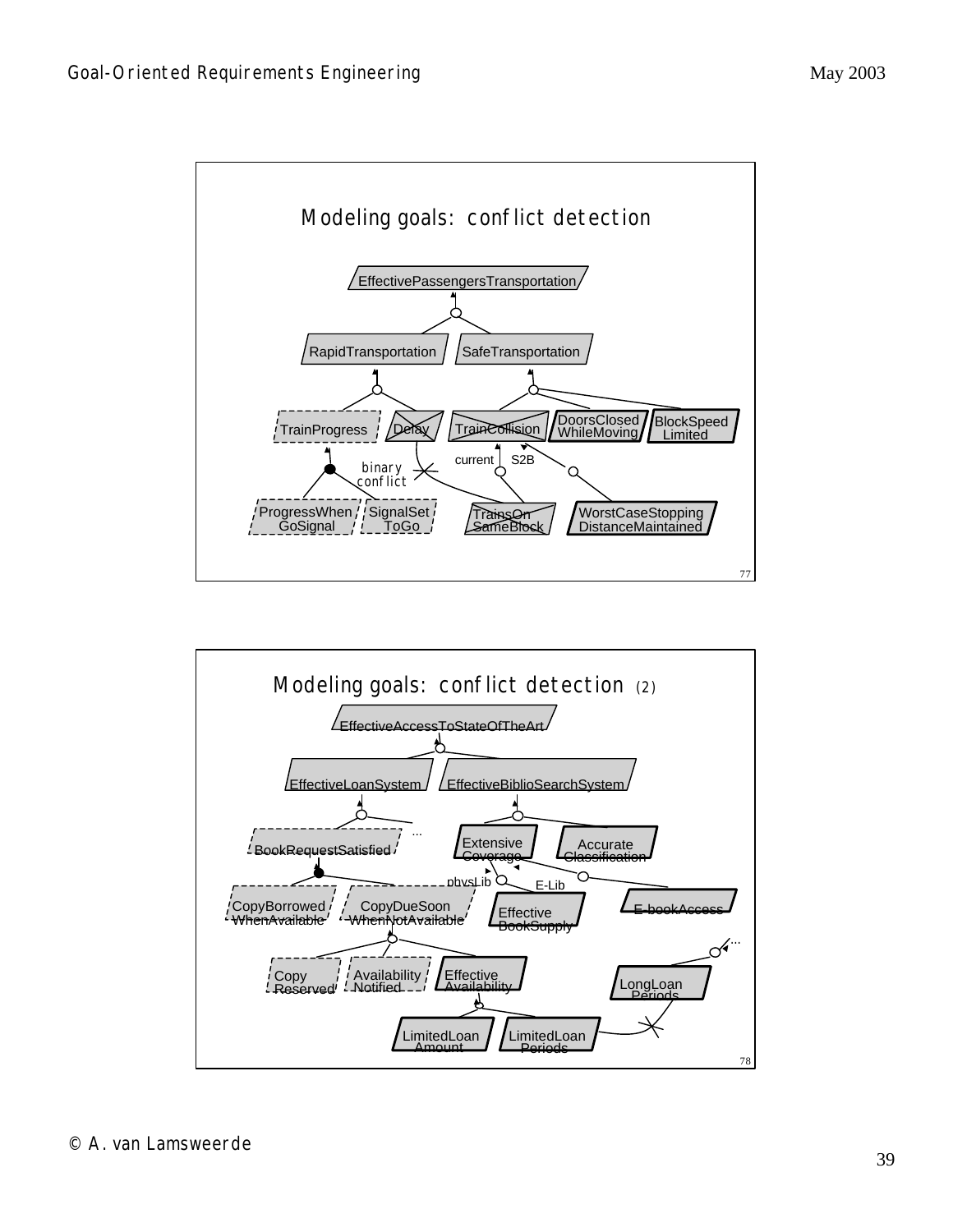

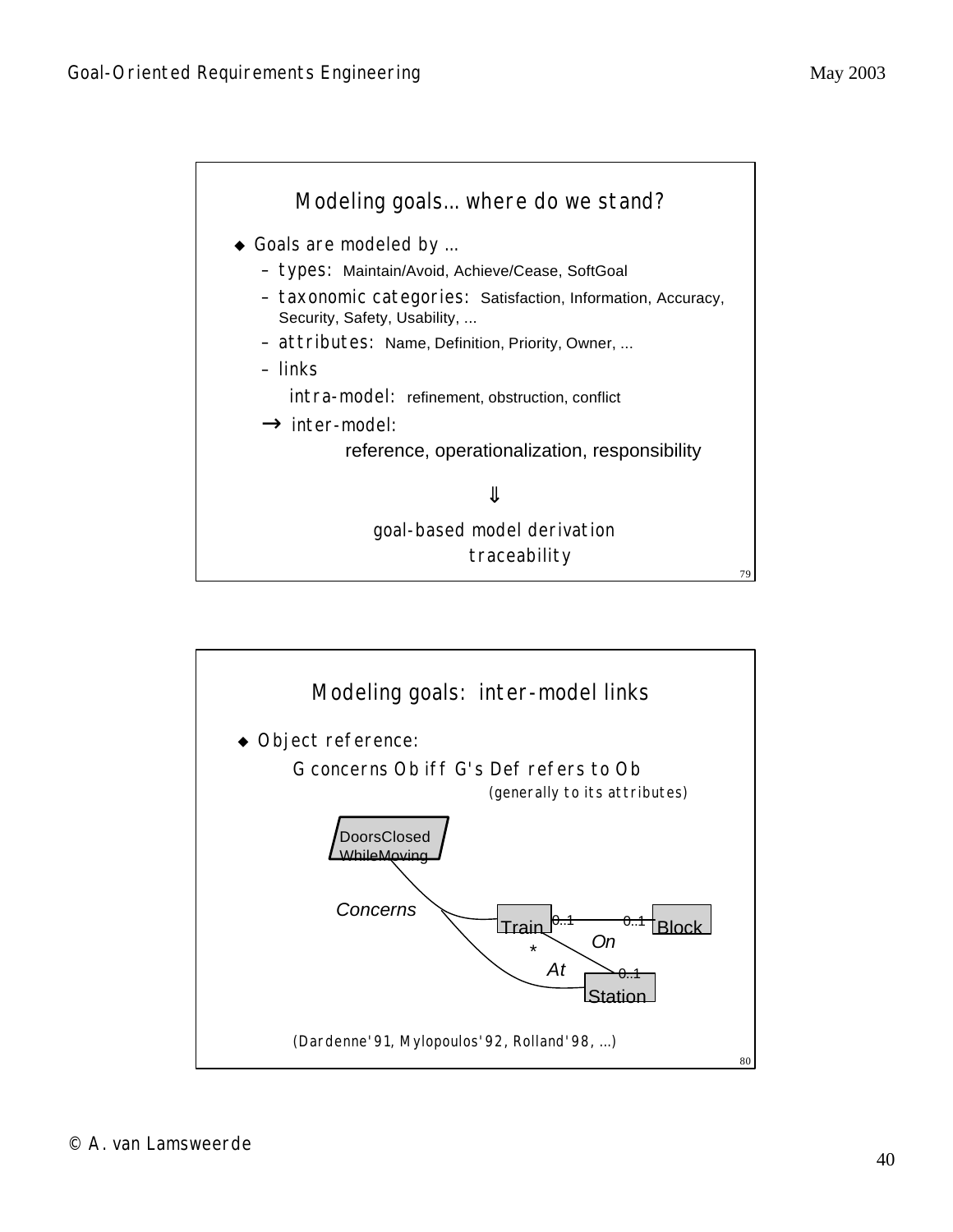

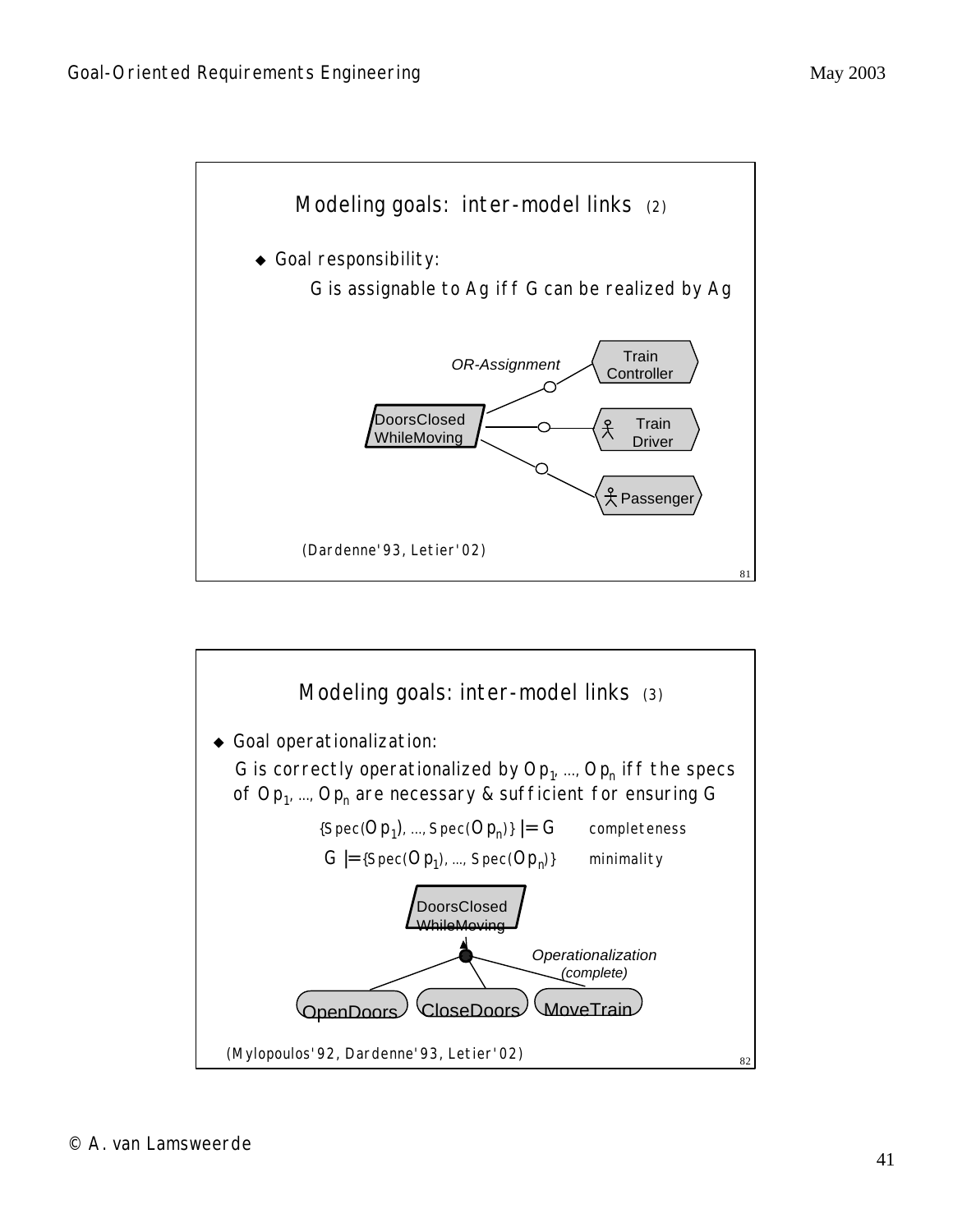

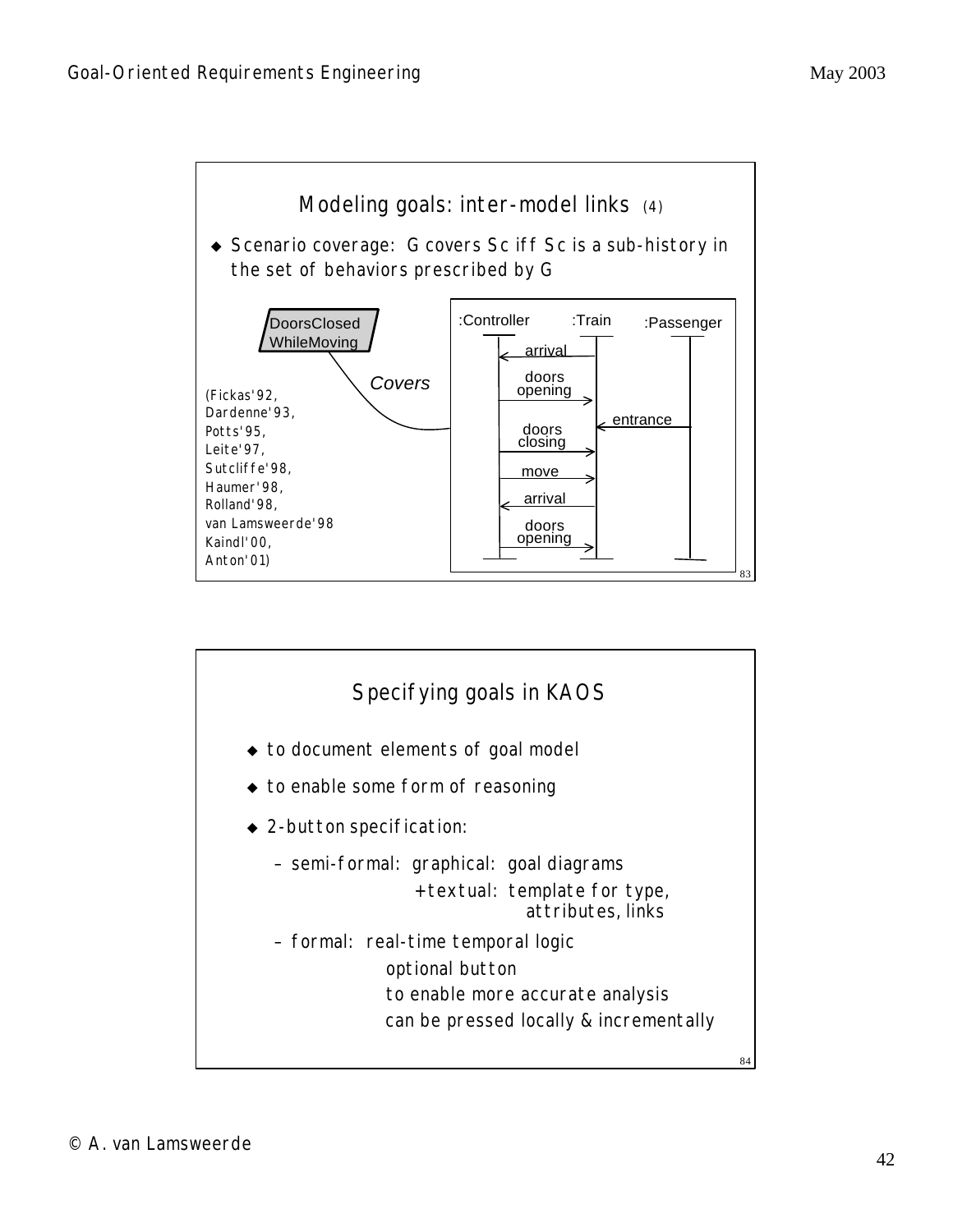

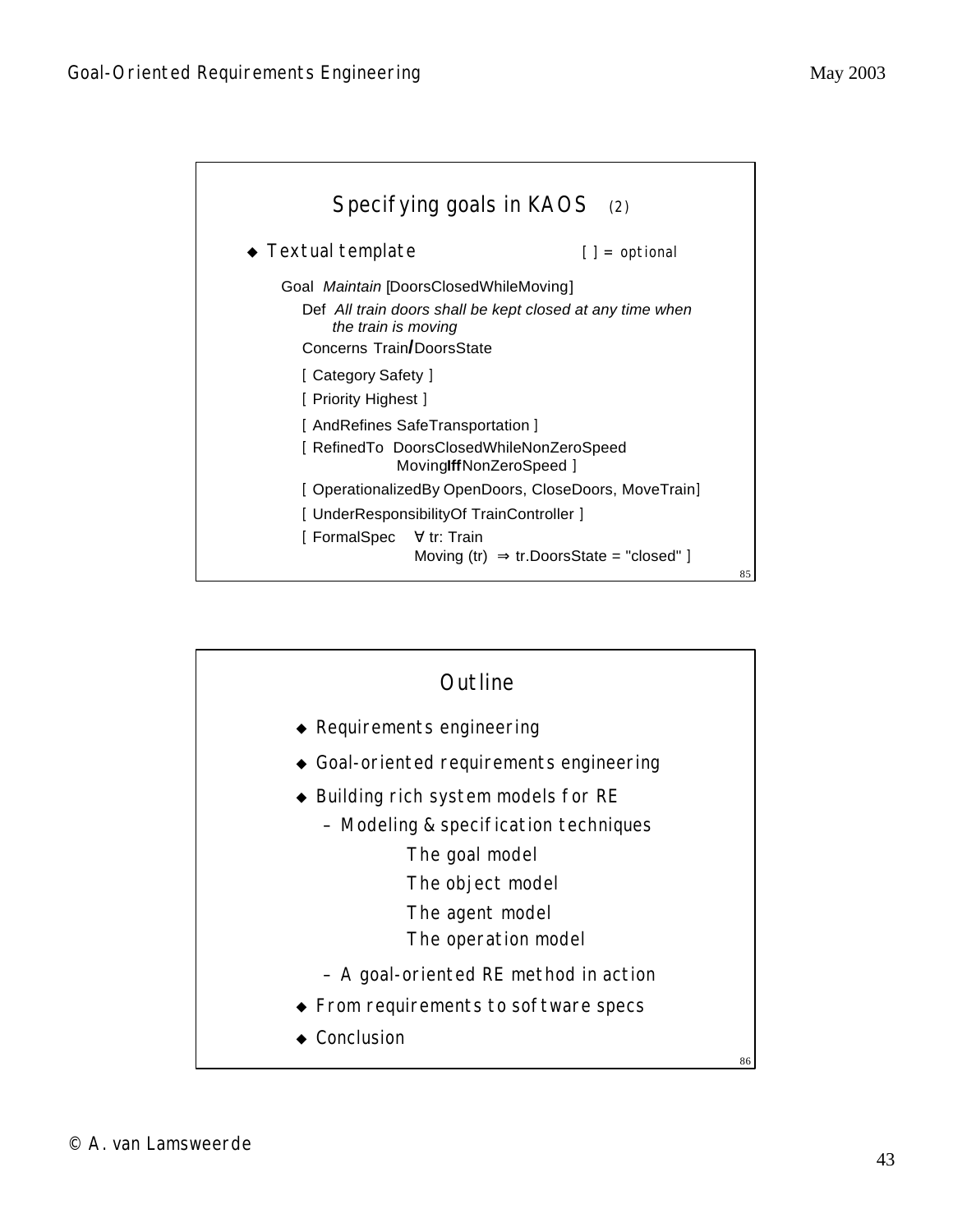

- $\triangleleft$  Structural view of the system being modeled
- $\bullet$  Object = thing of interest in the system whose instances ...
	- share similar features
	- can be distinctly identified
	- have specific behavior from state to state
- $\bullet$  Object specializations (at meta level):
	- entity: autonomous object
	- association: object dependent on other objects it links
	- event: instantaneous object
	- agent: active object, controls behaviors

87

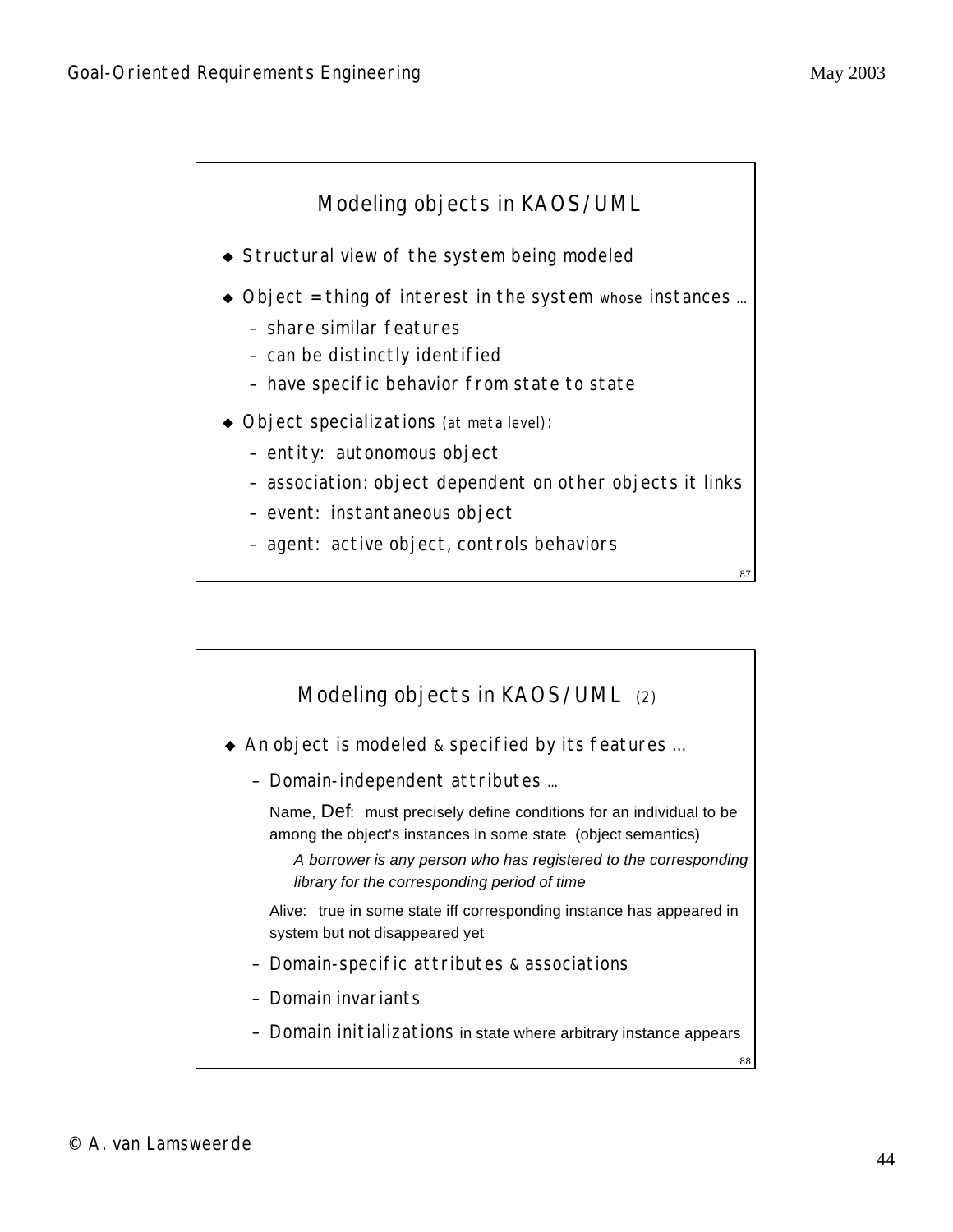

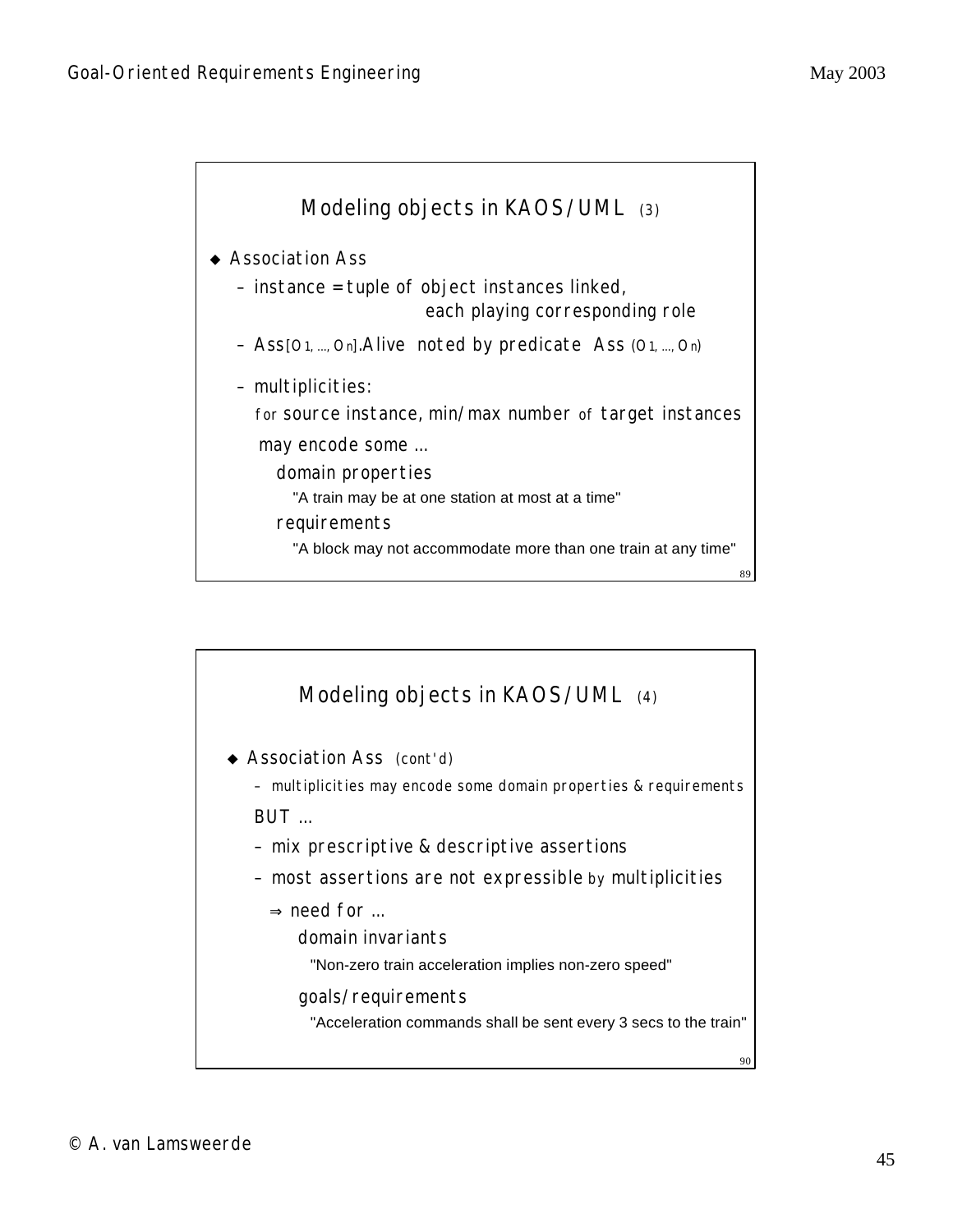

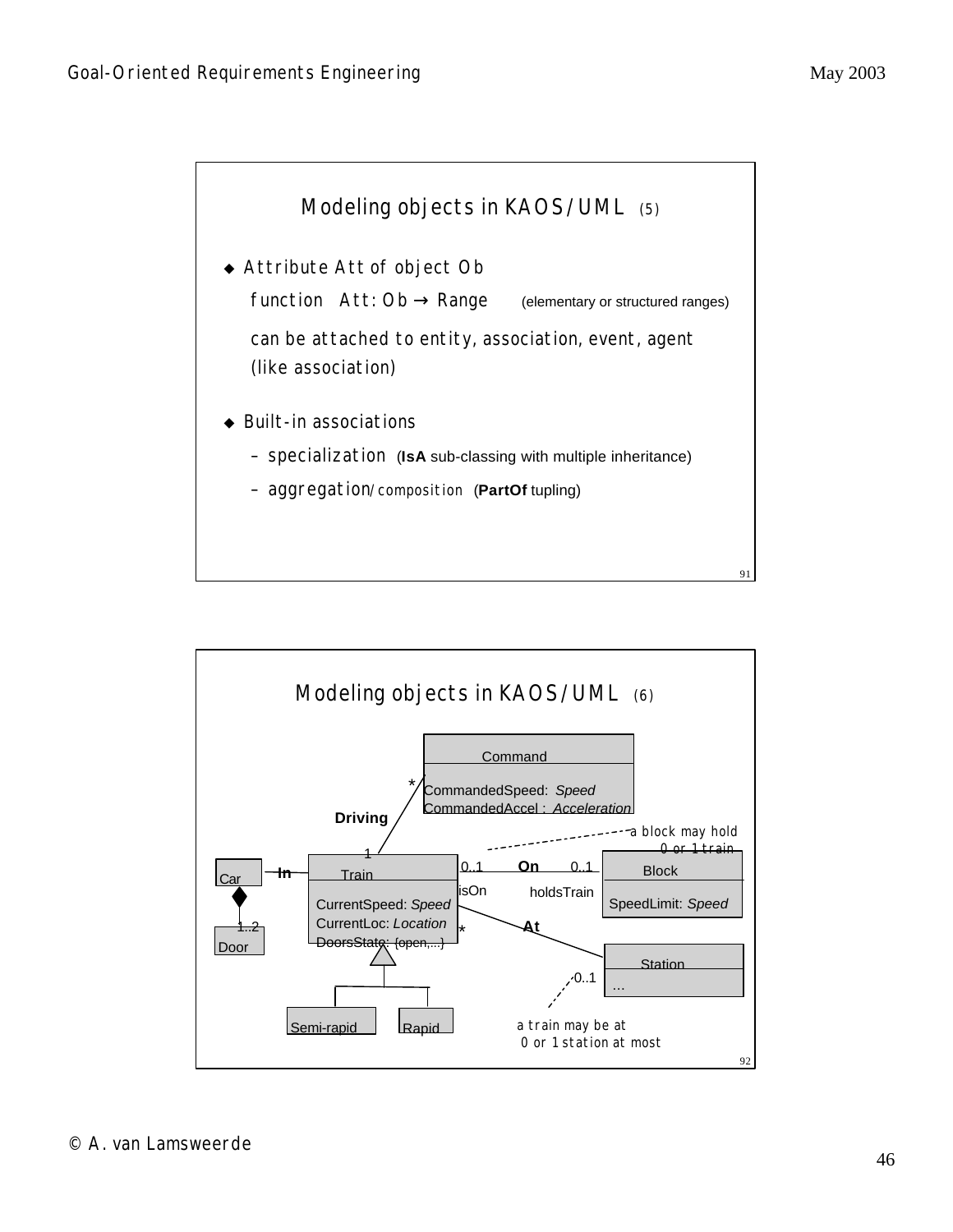

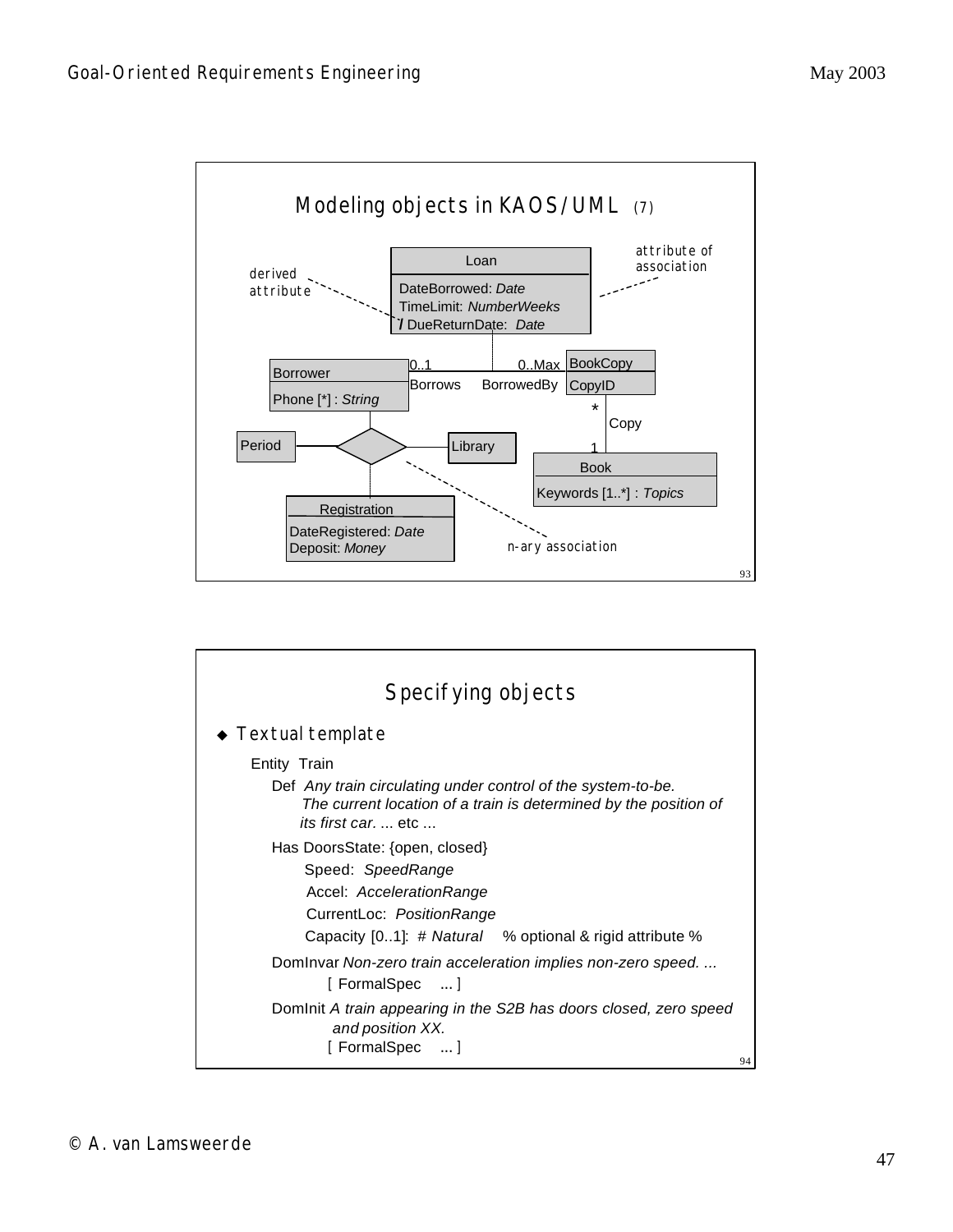

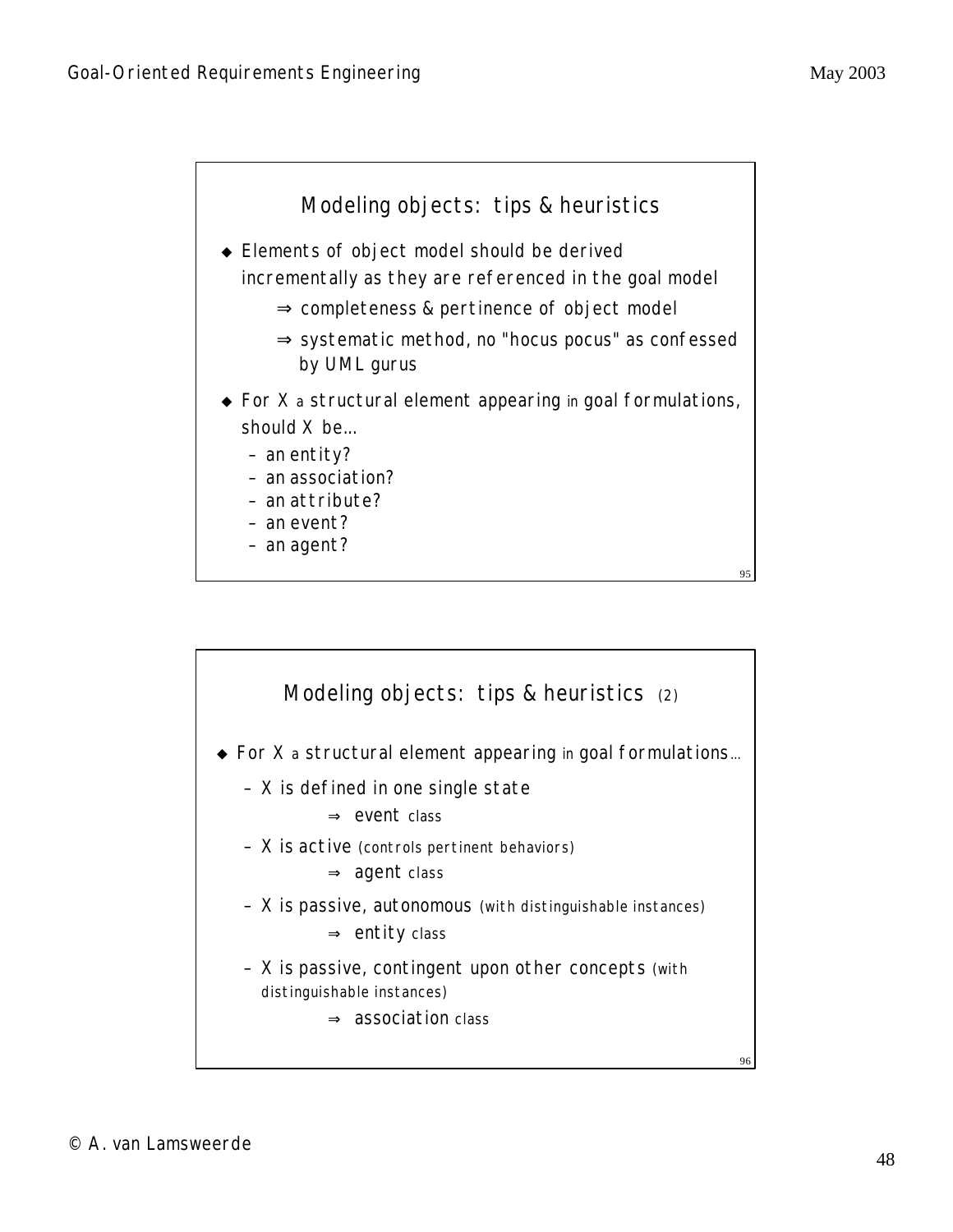

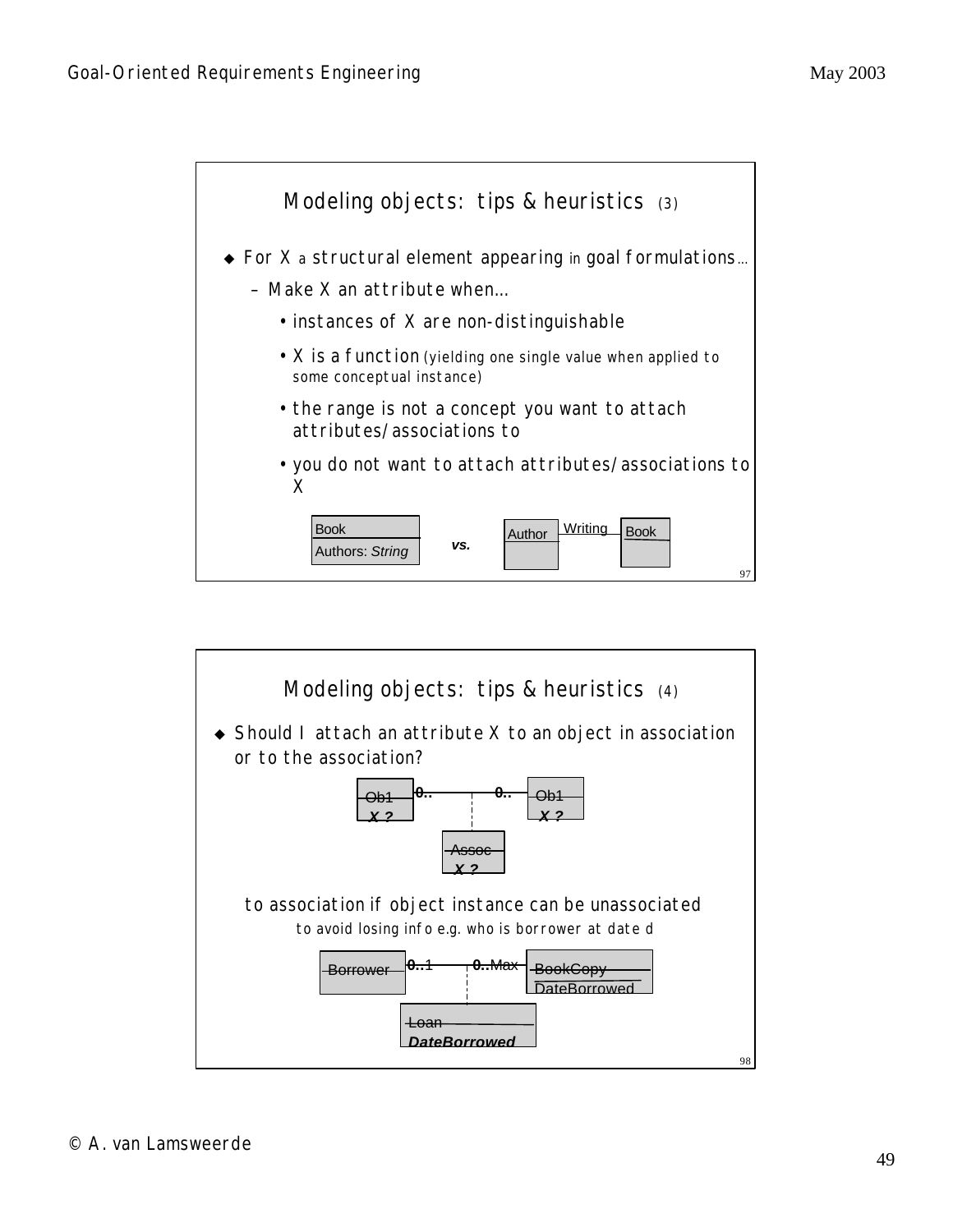

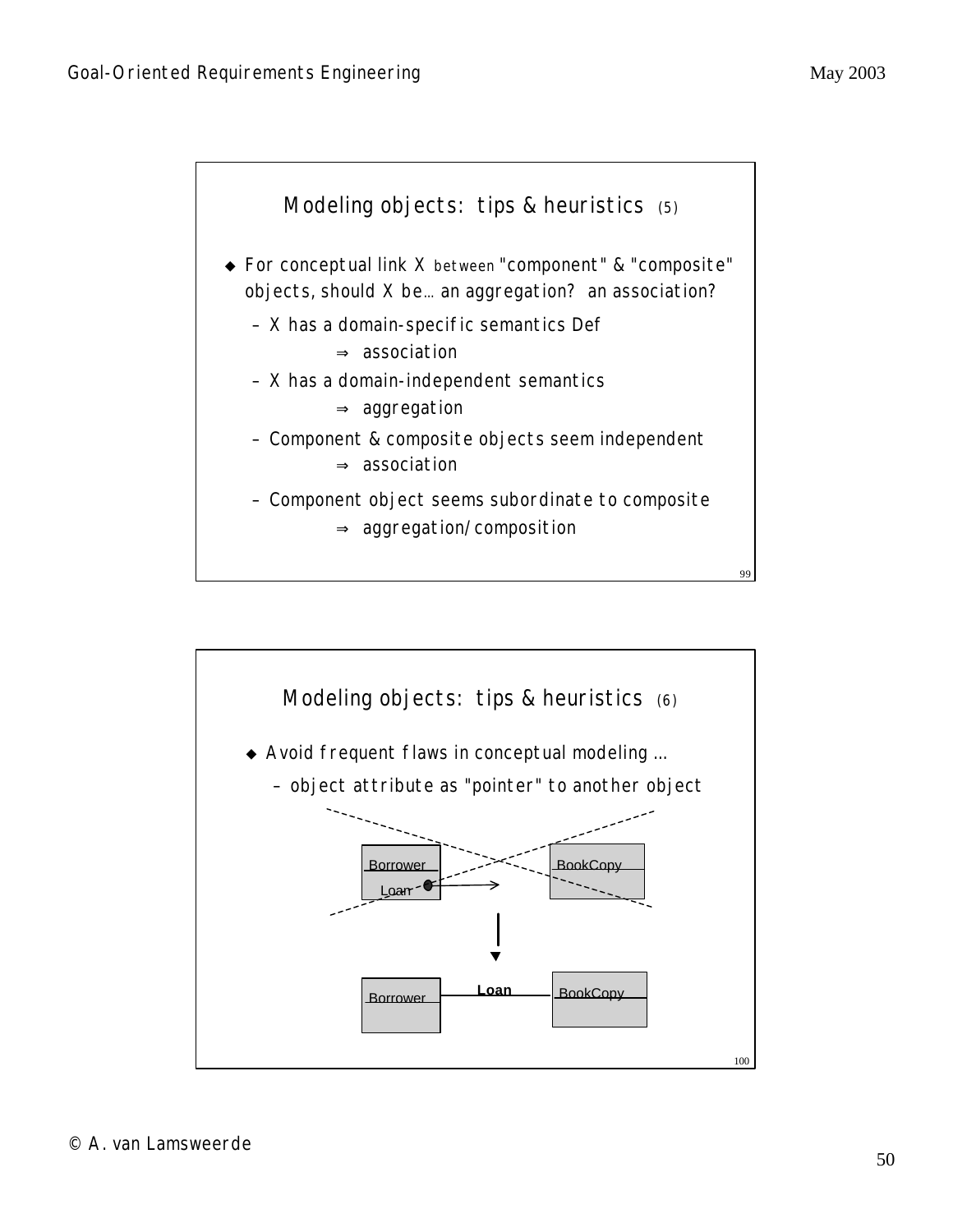

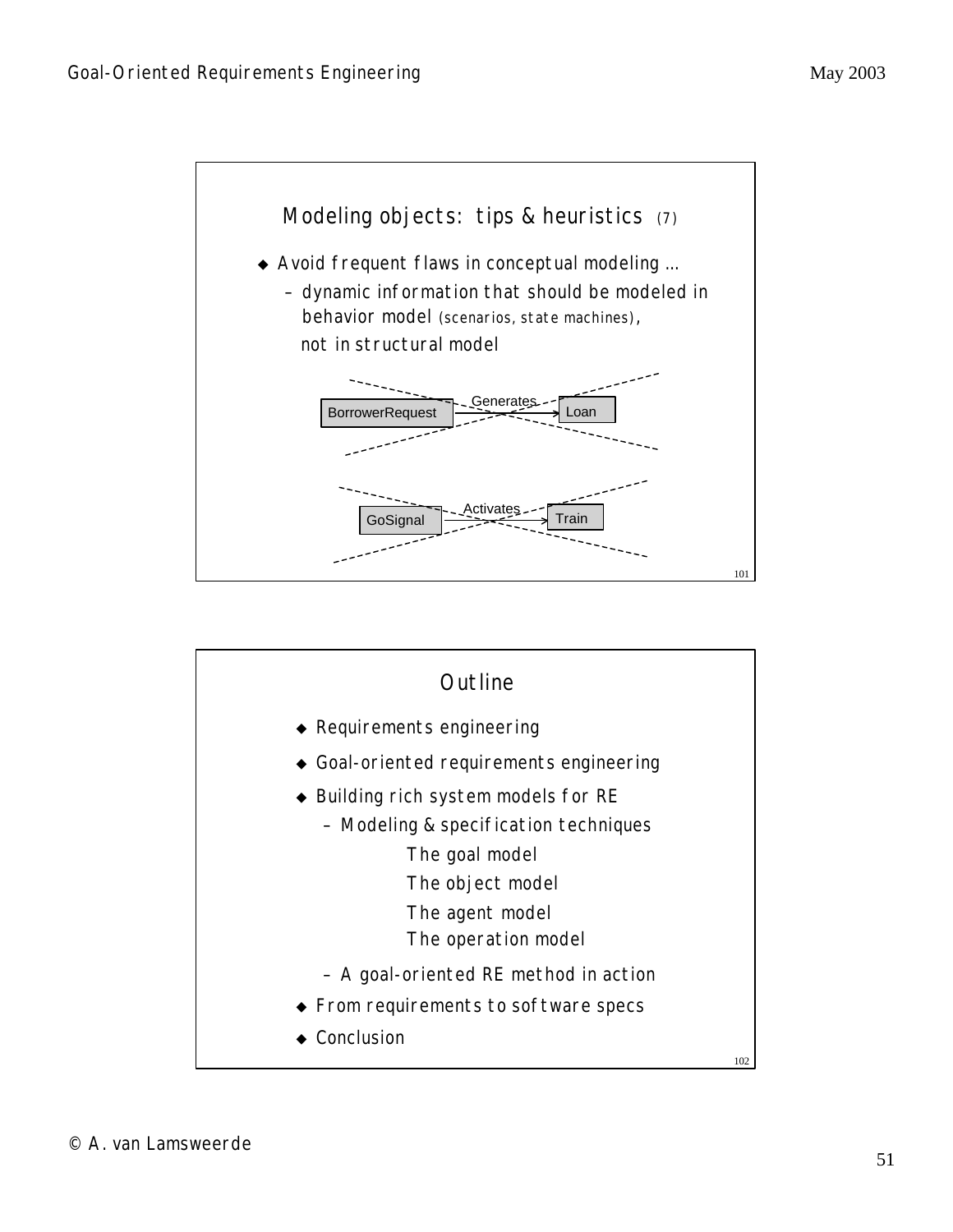

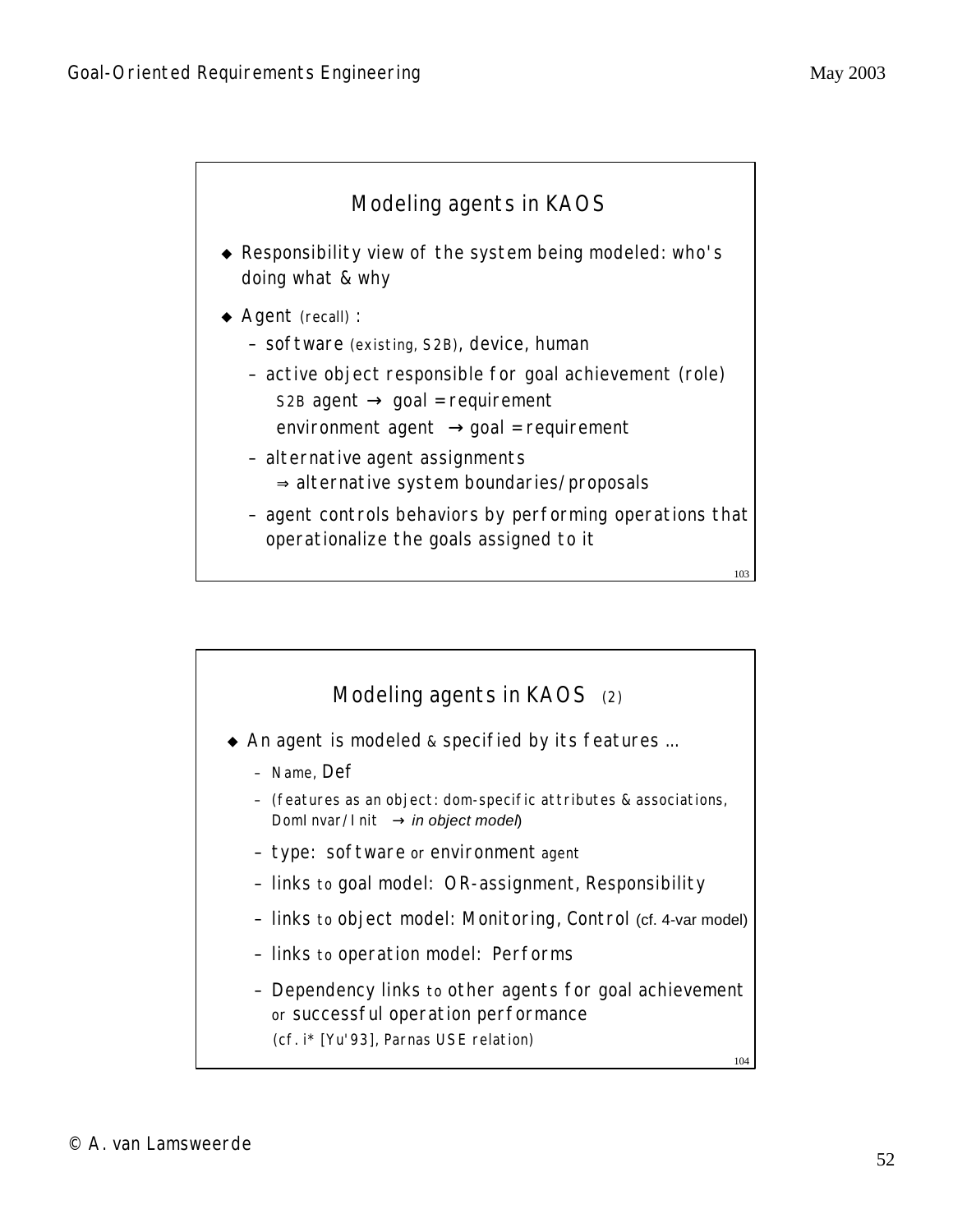

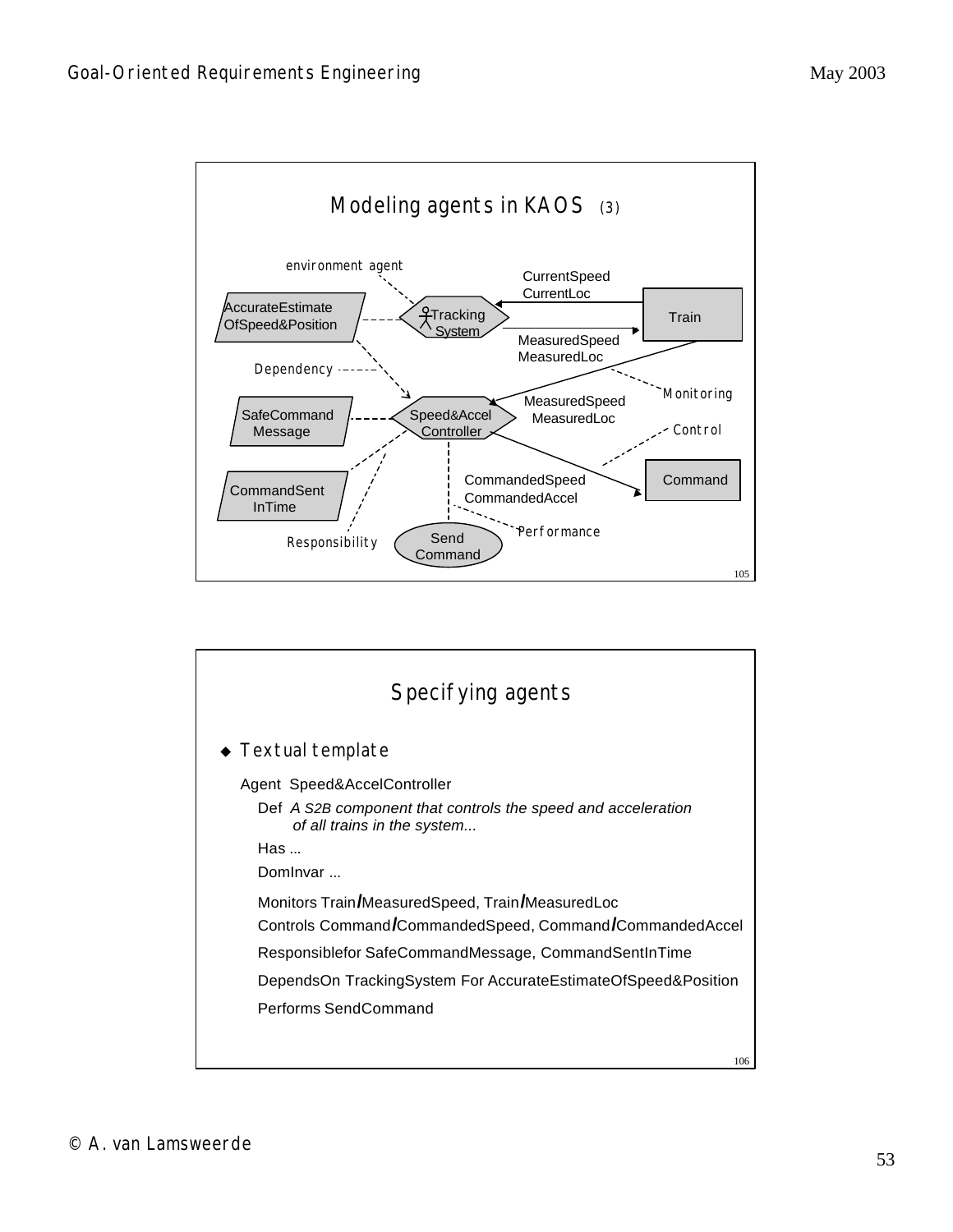

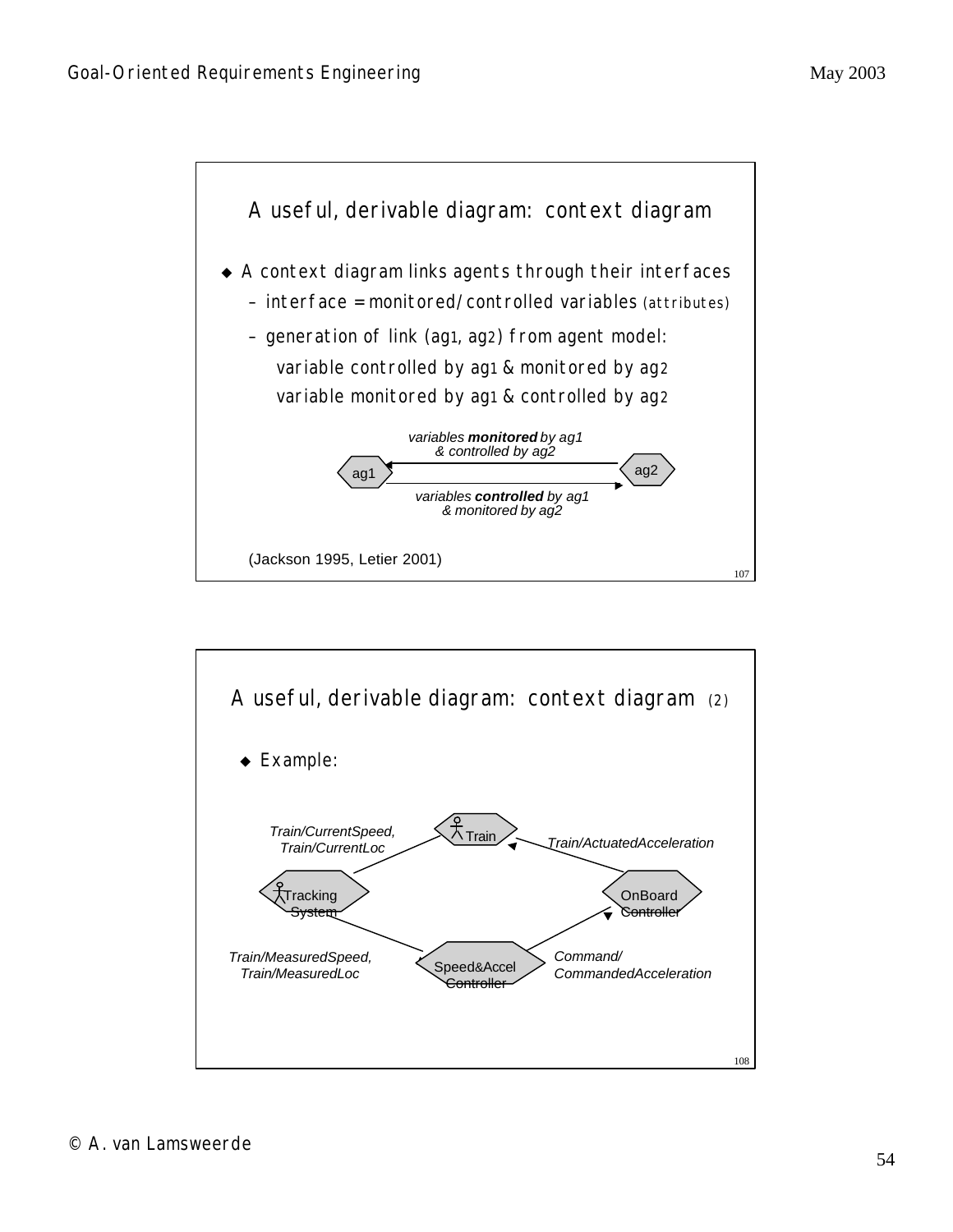

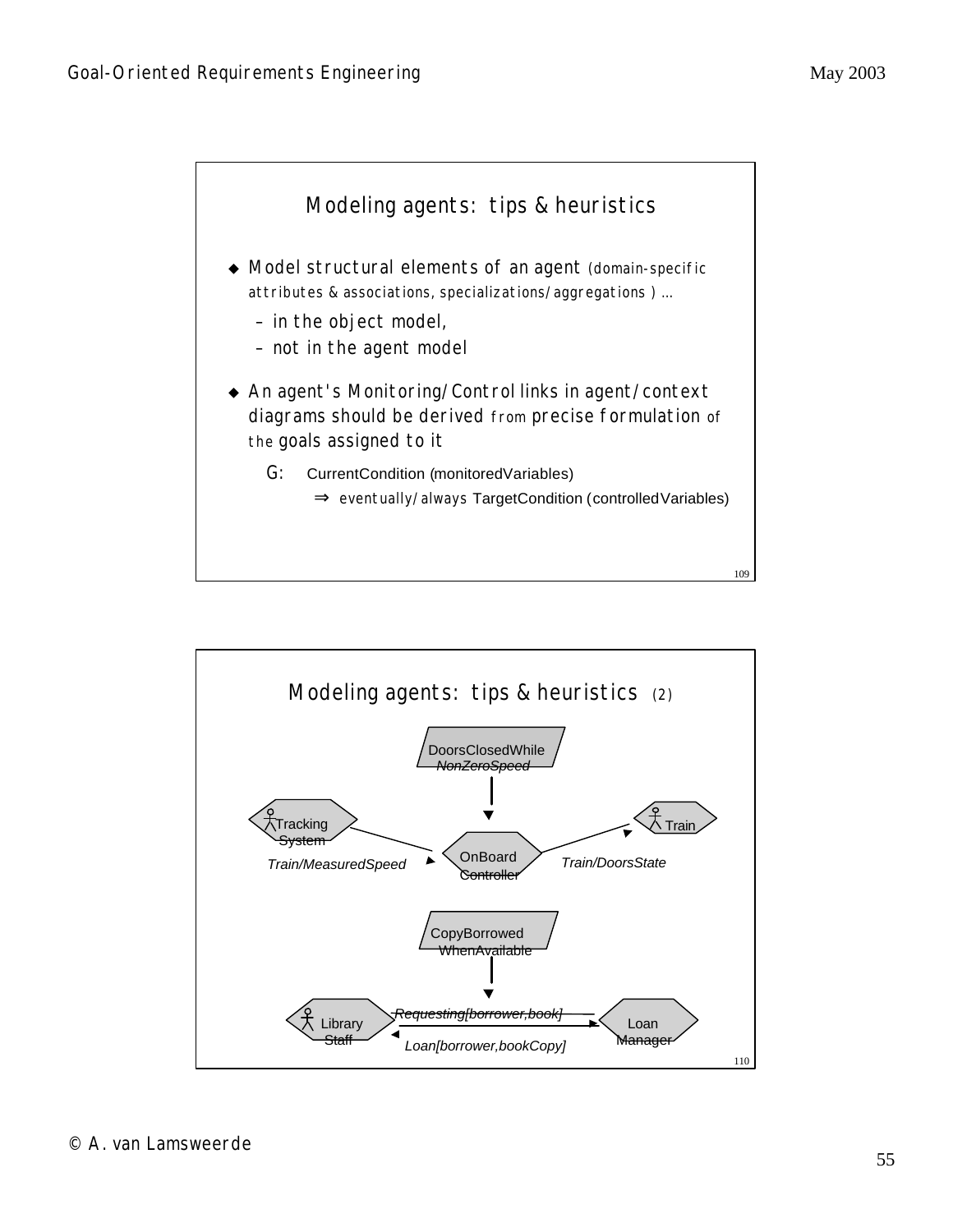

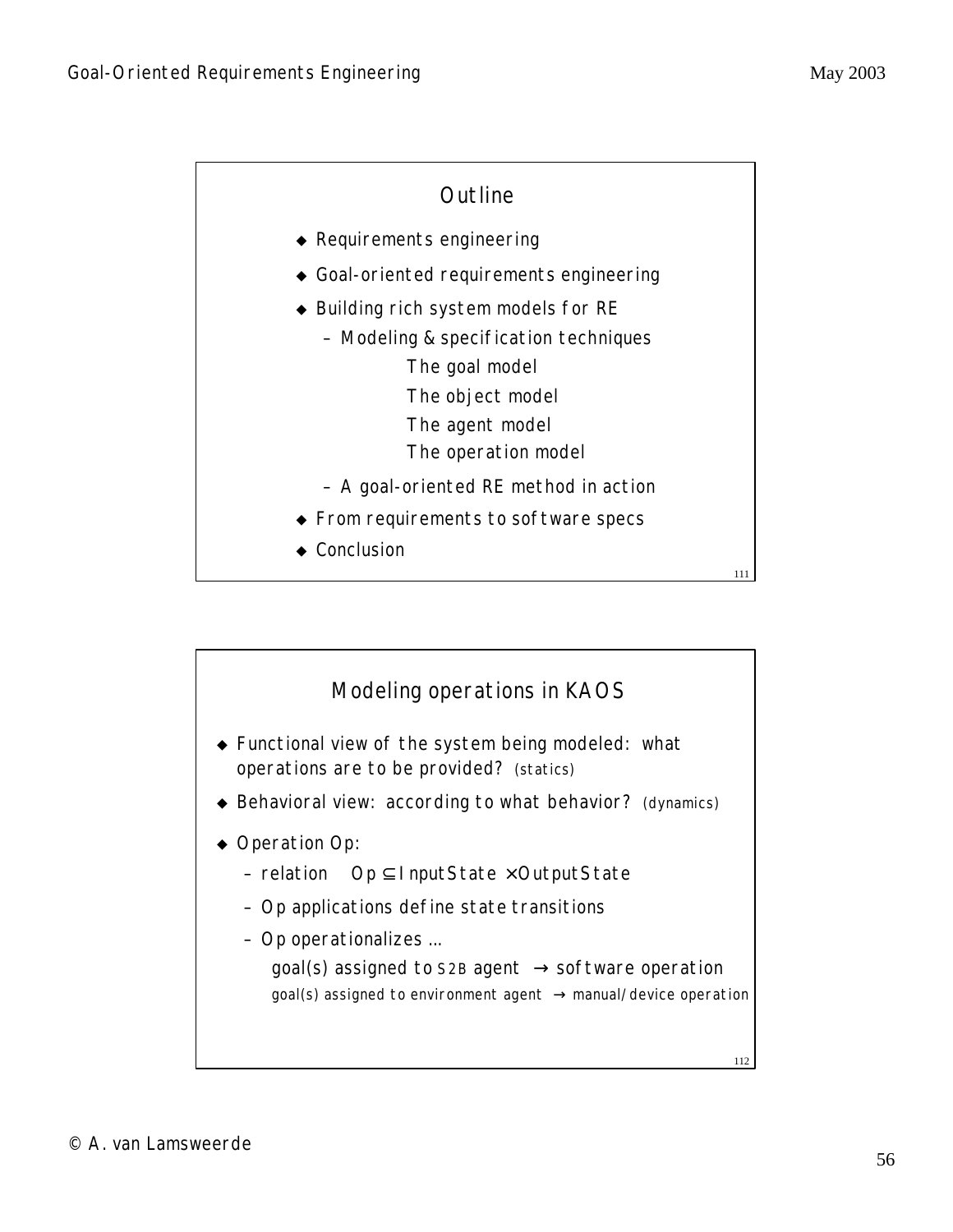

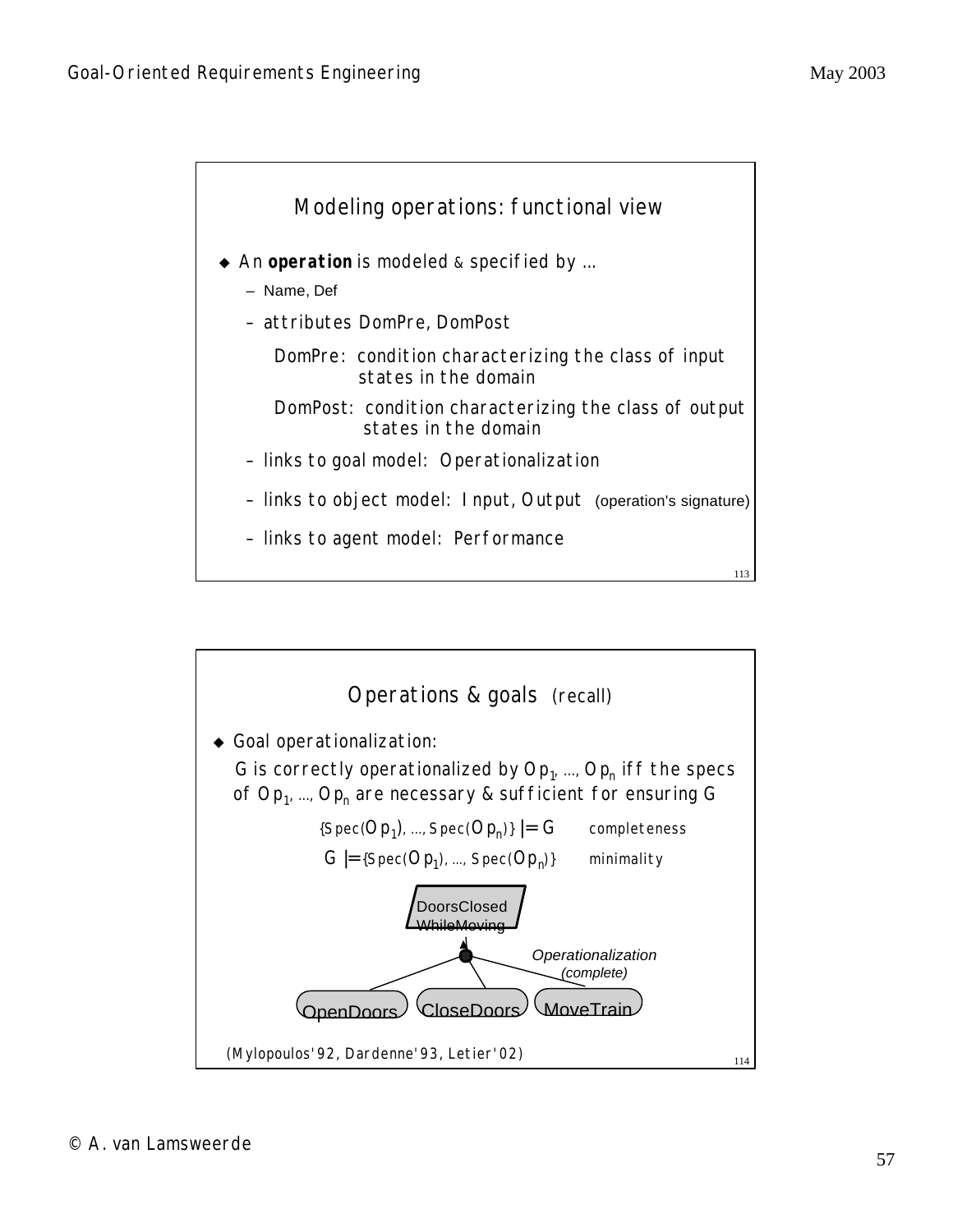

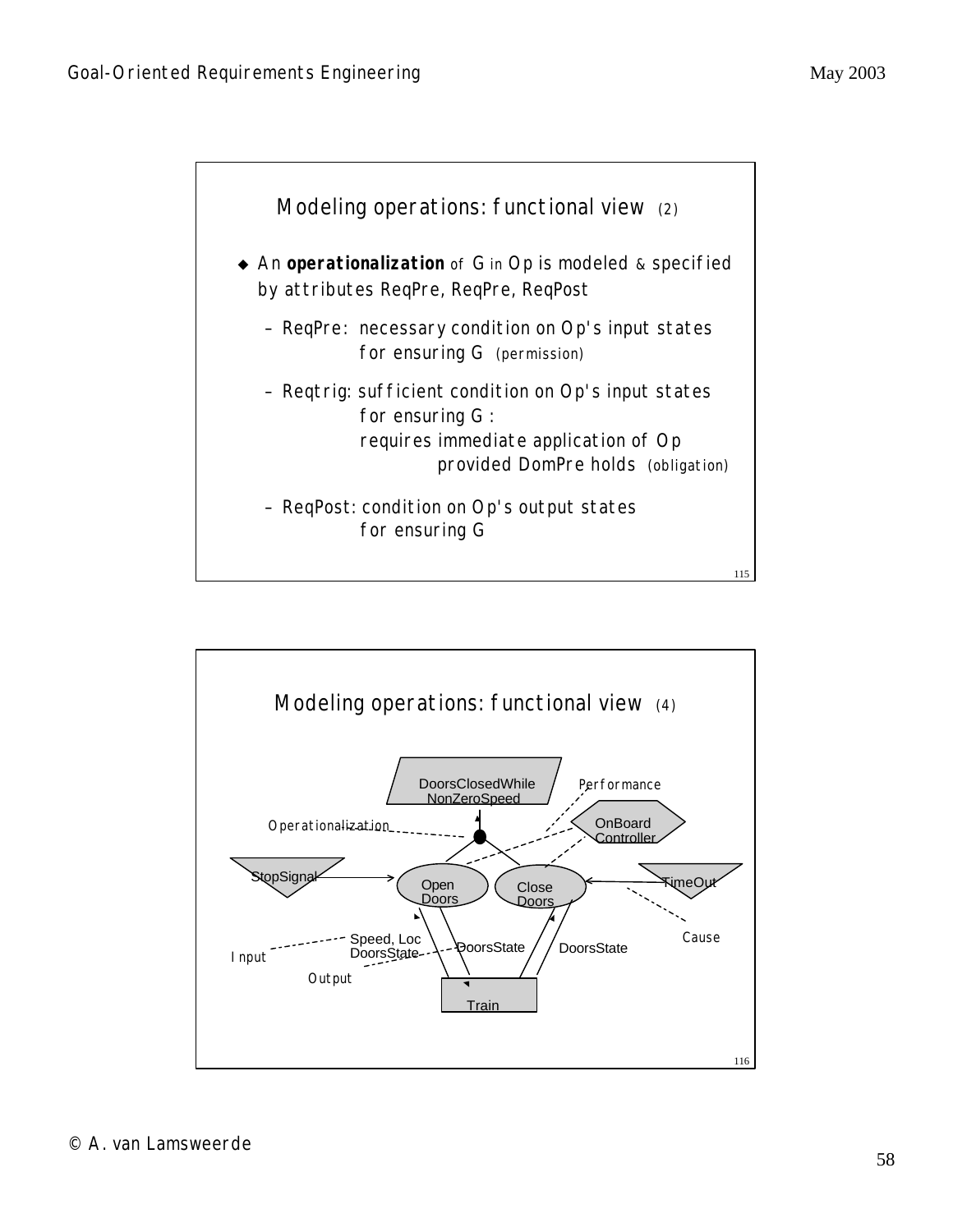

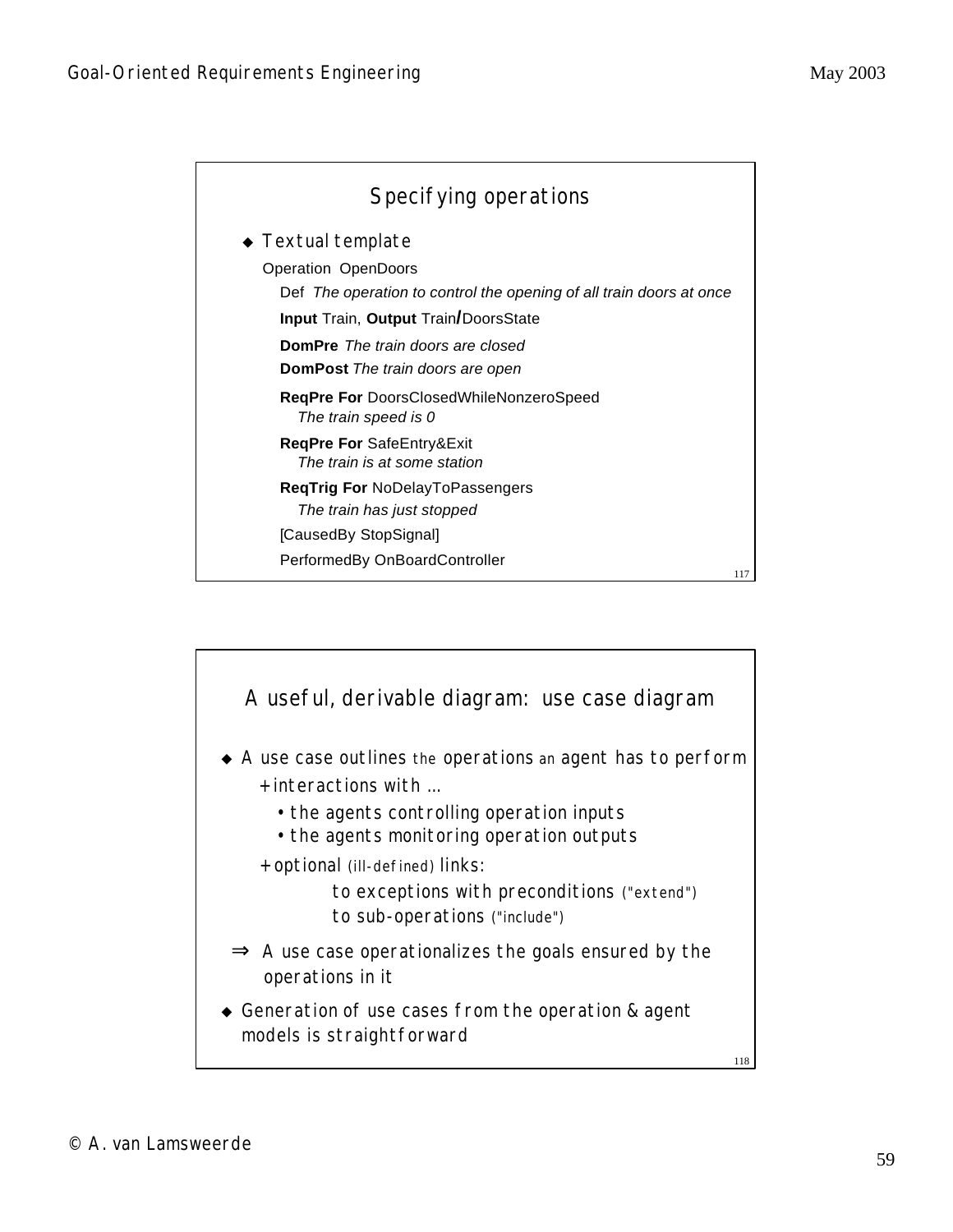

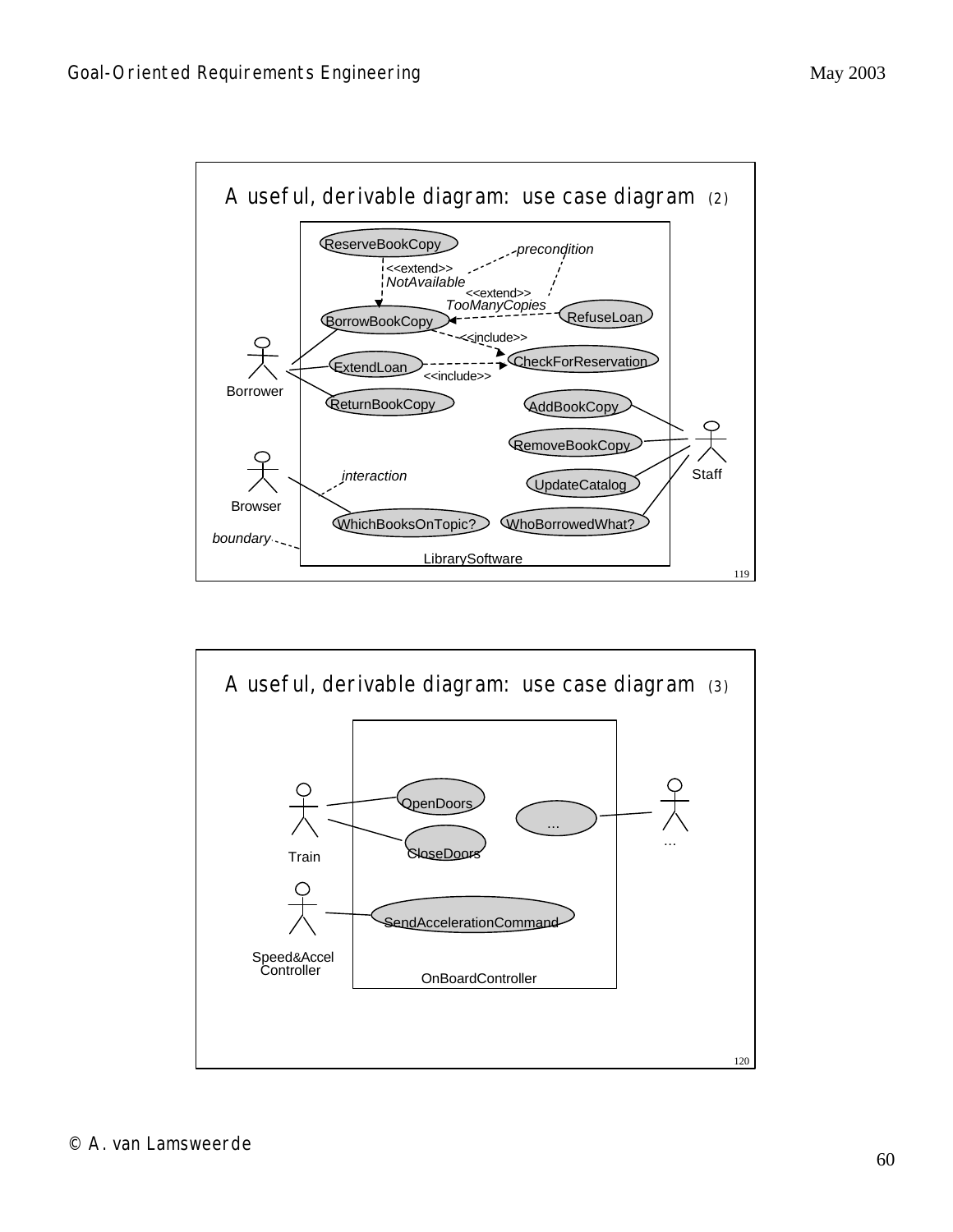

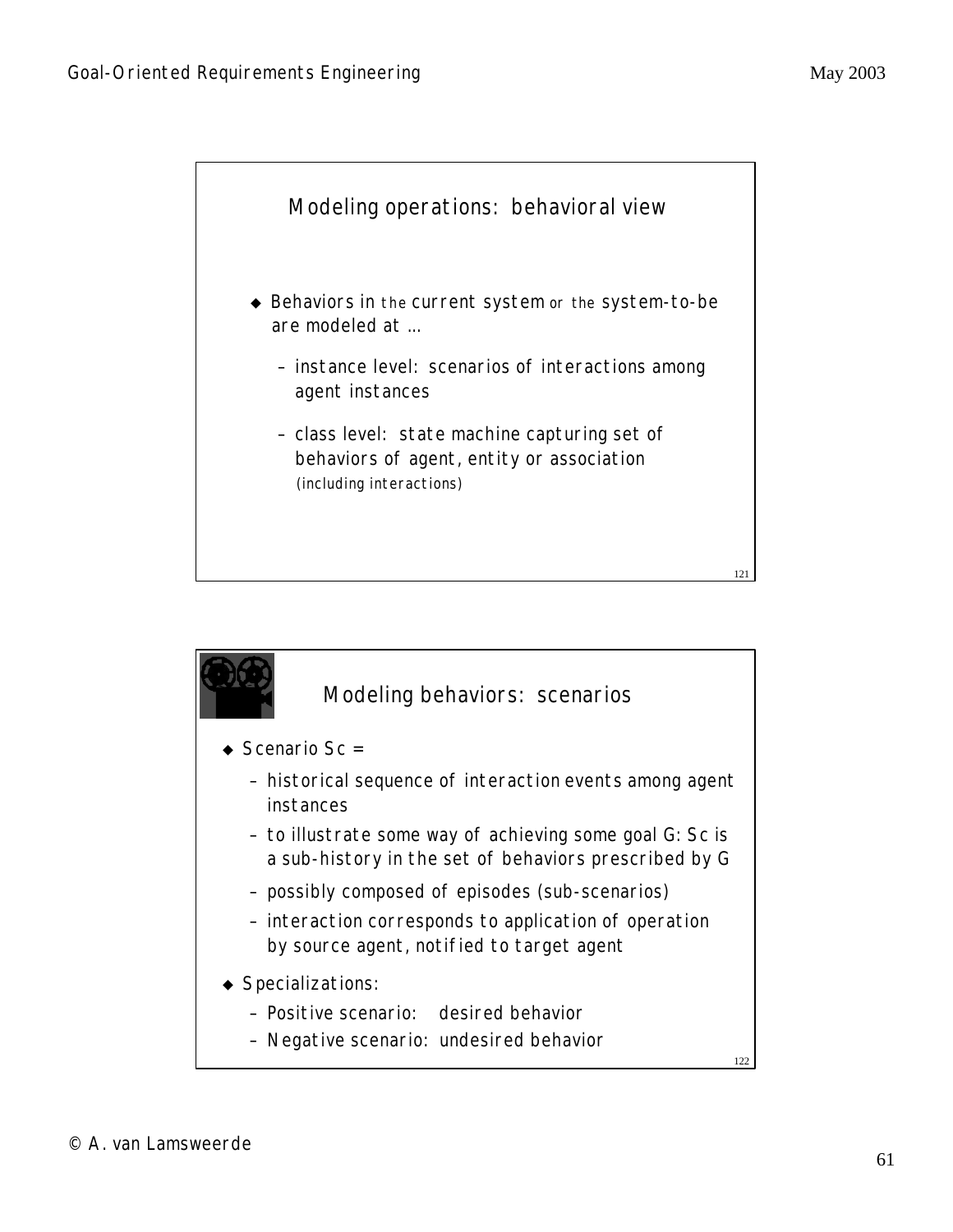

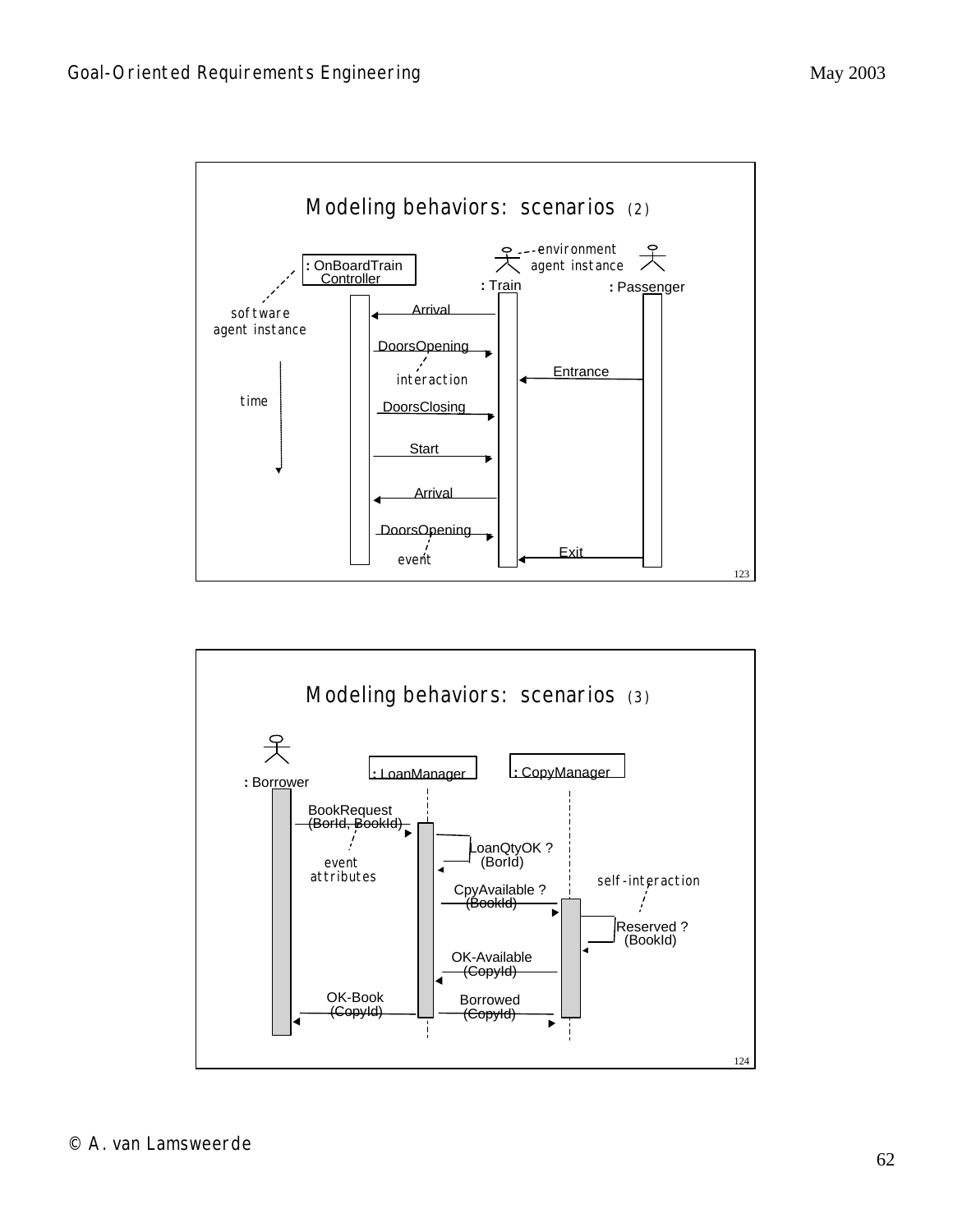

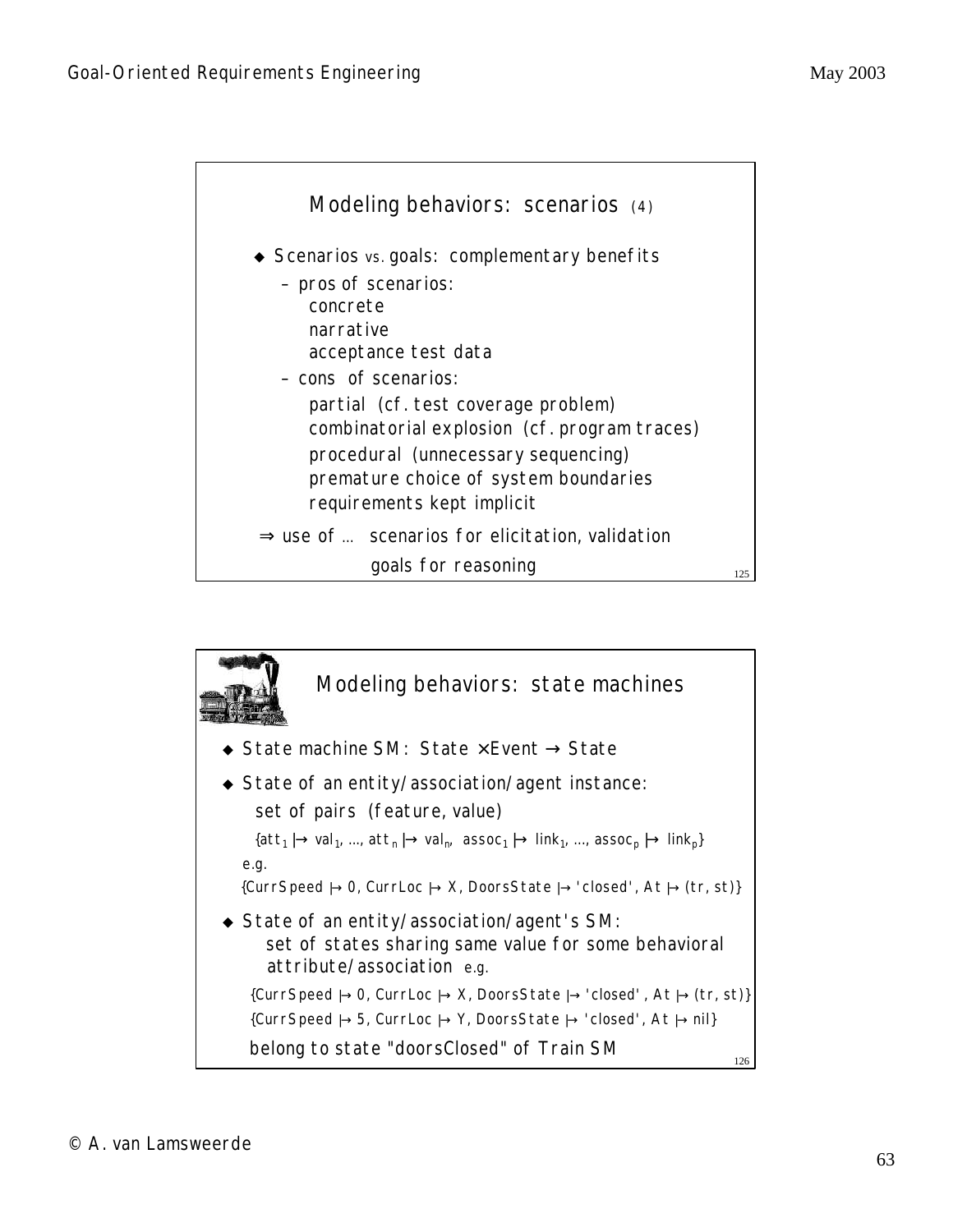

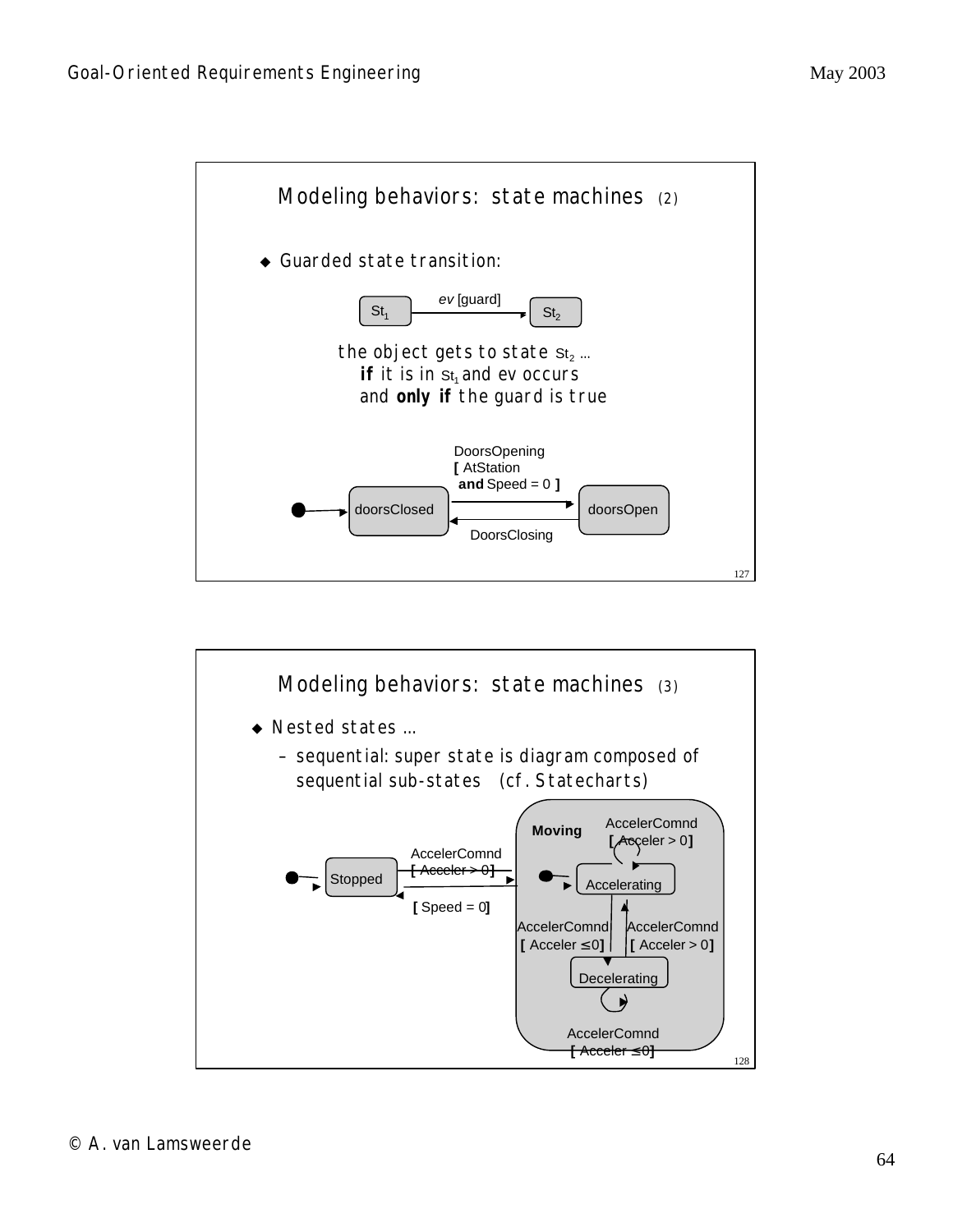

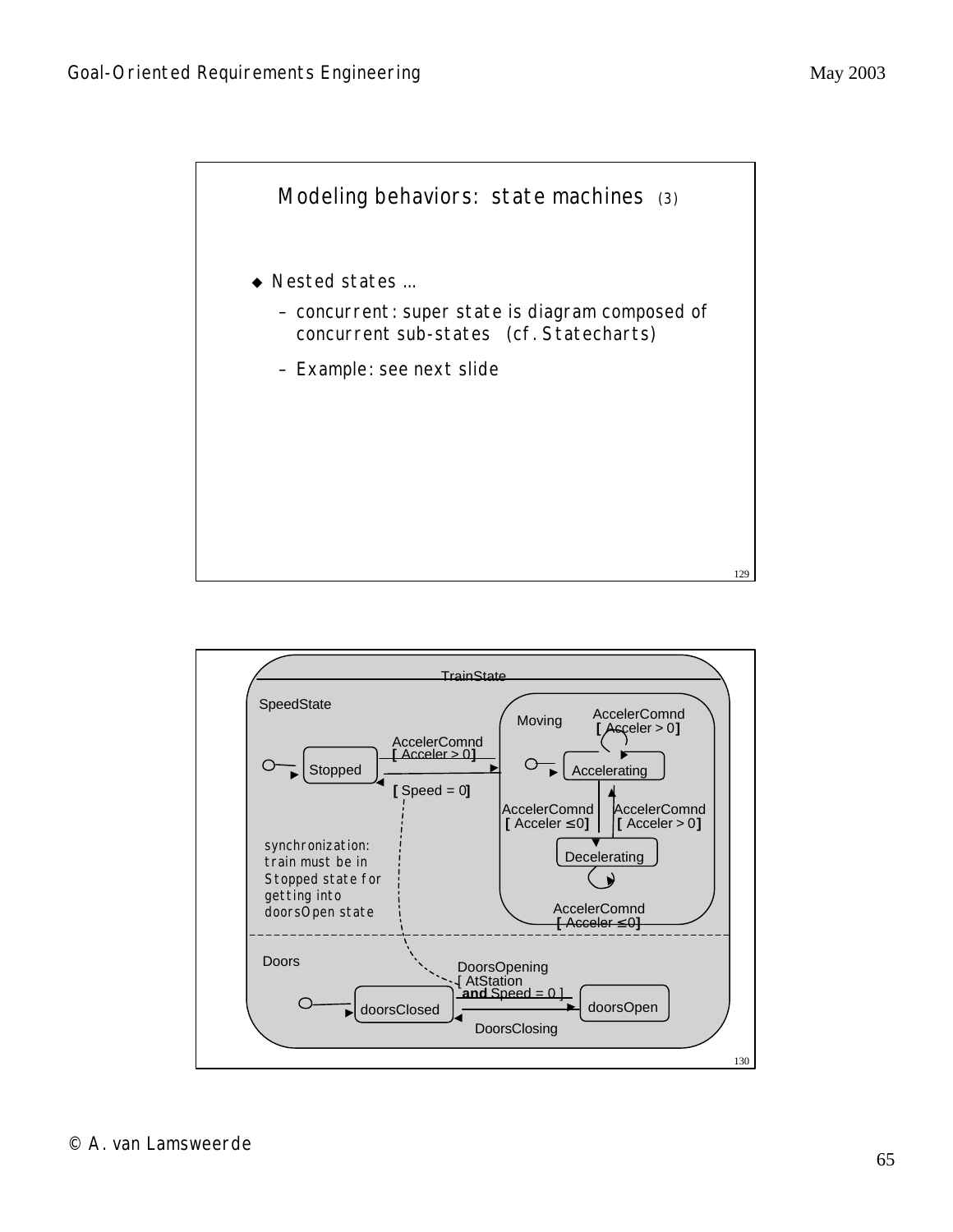

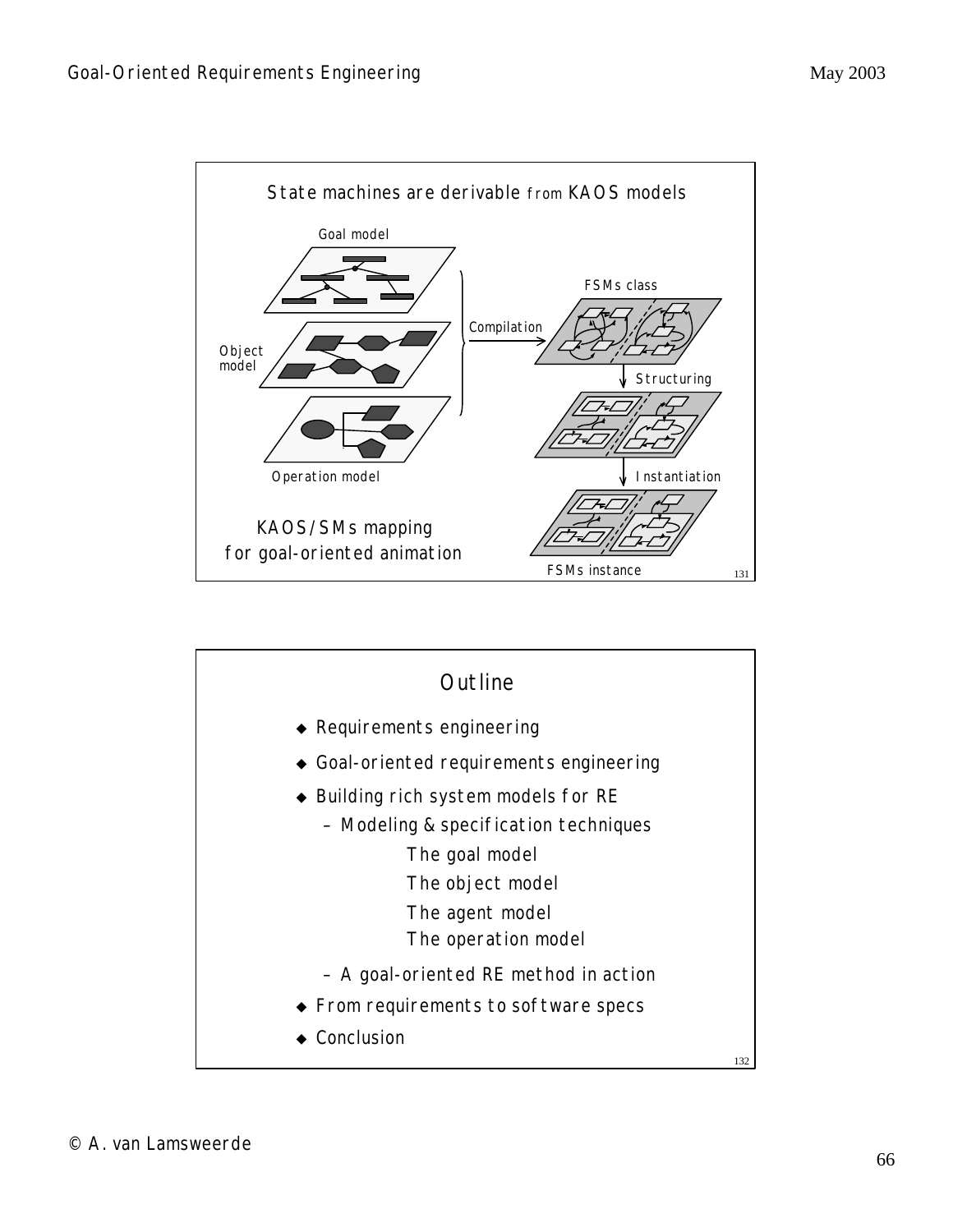

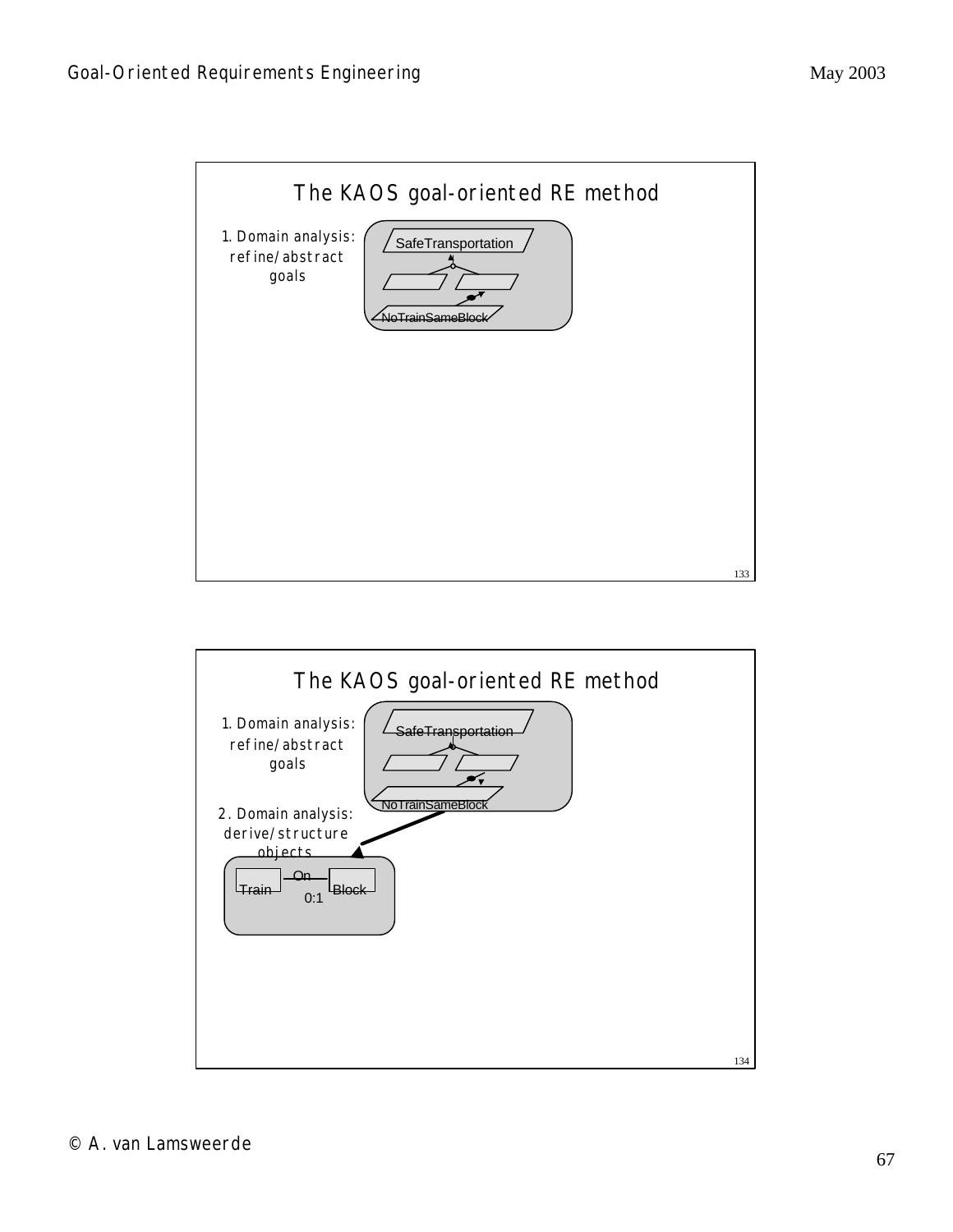

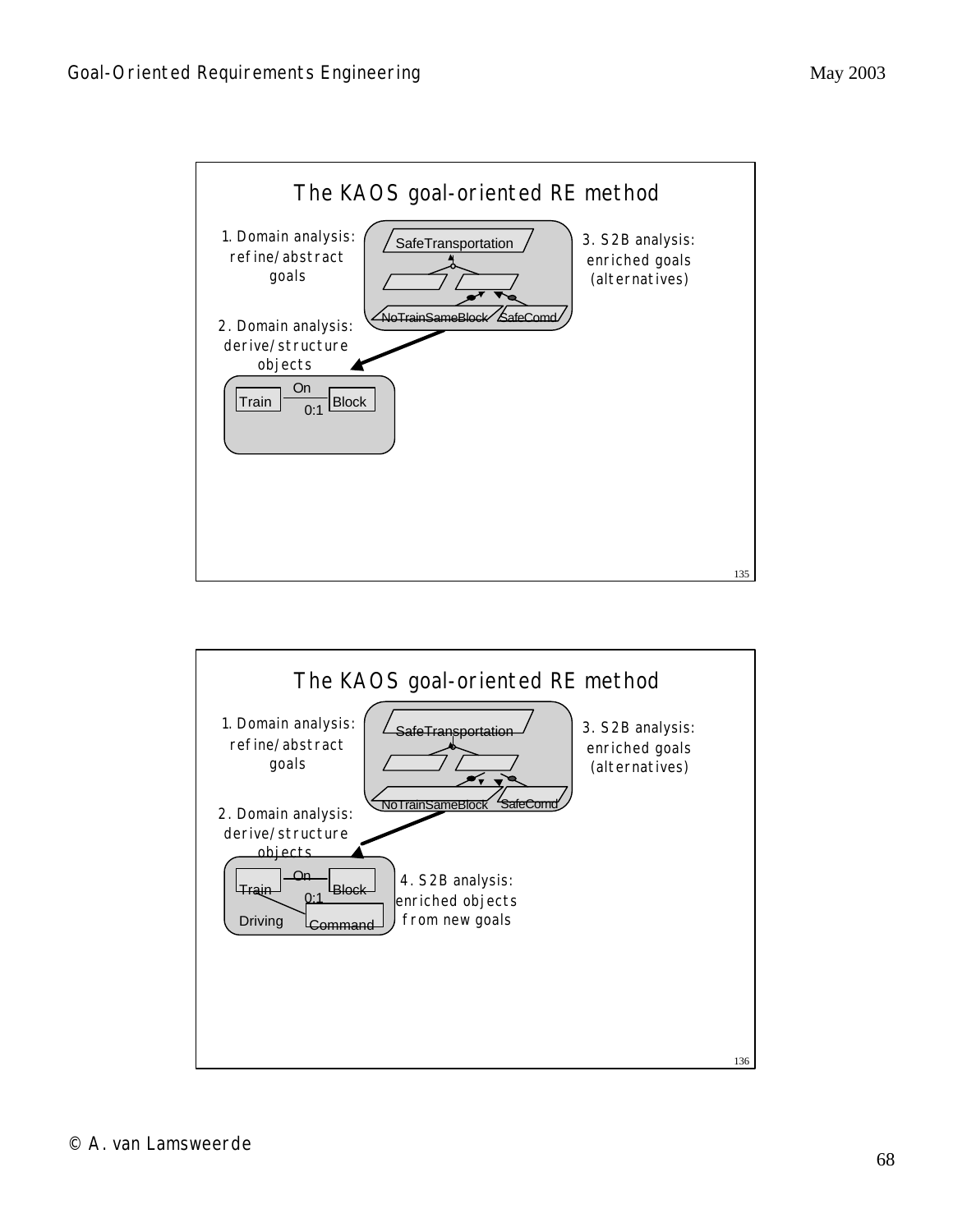

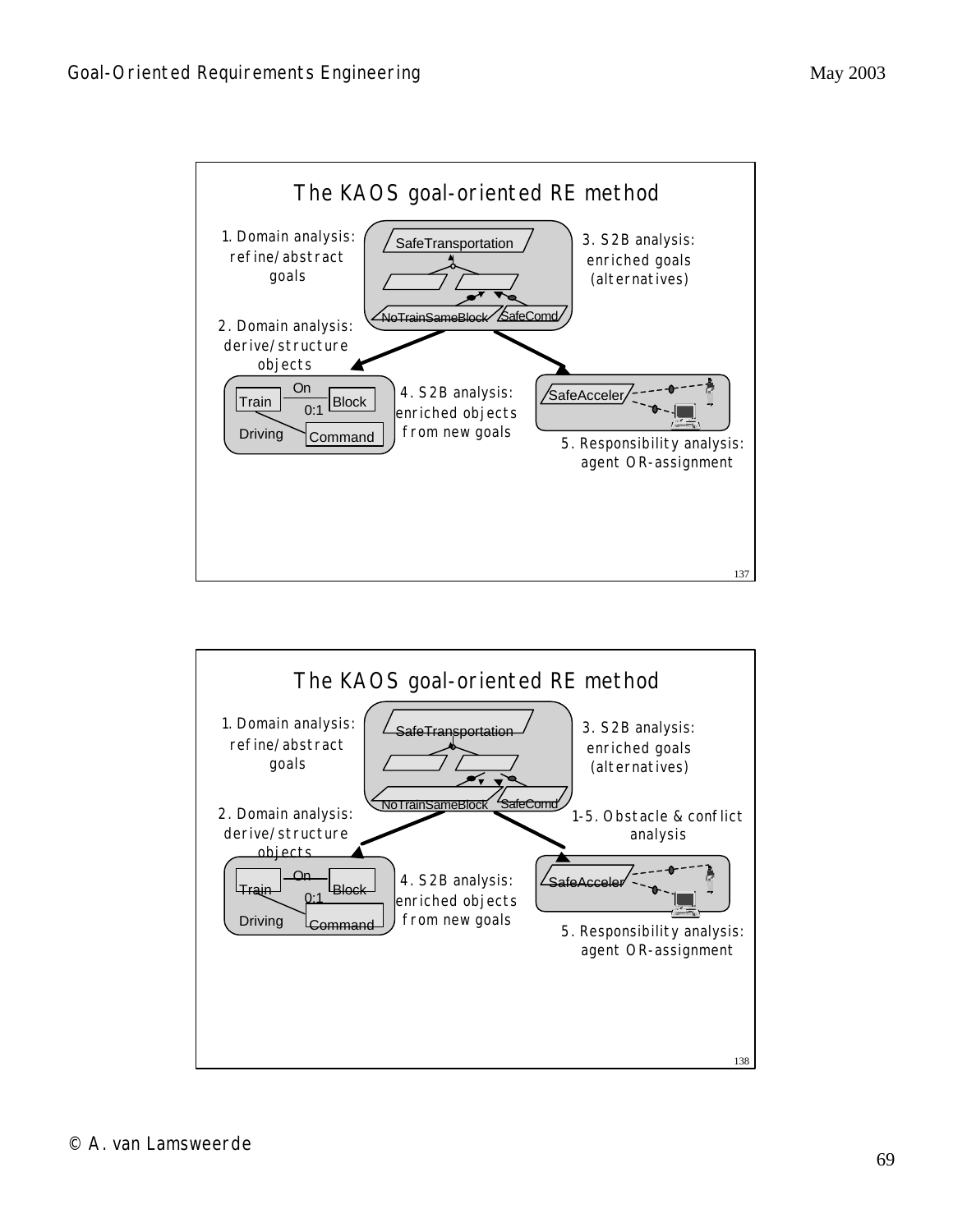

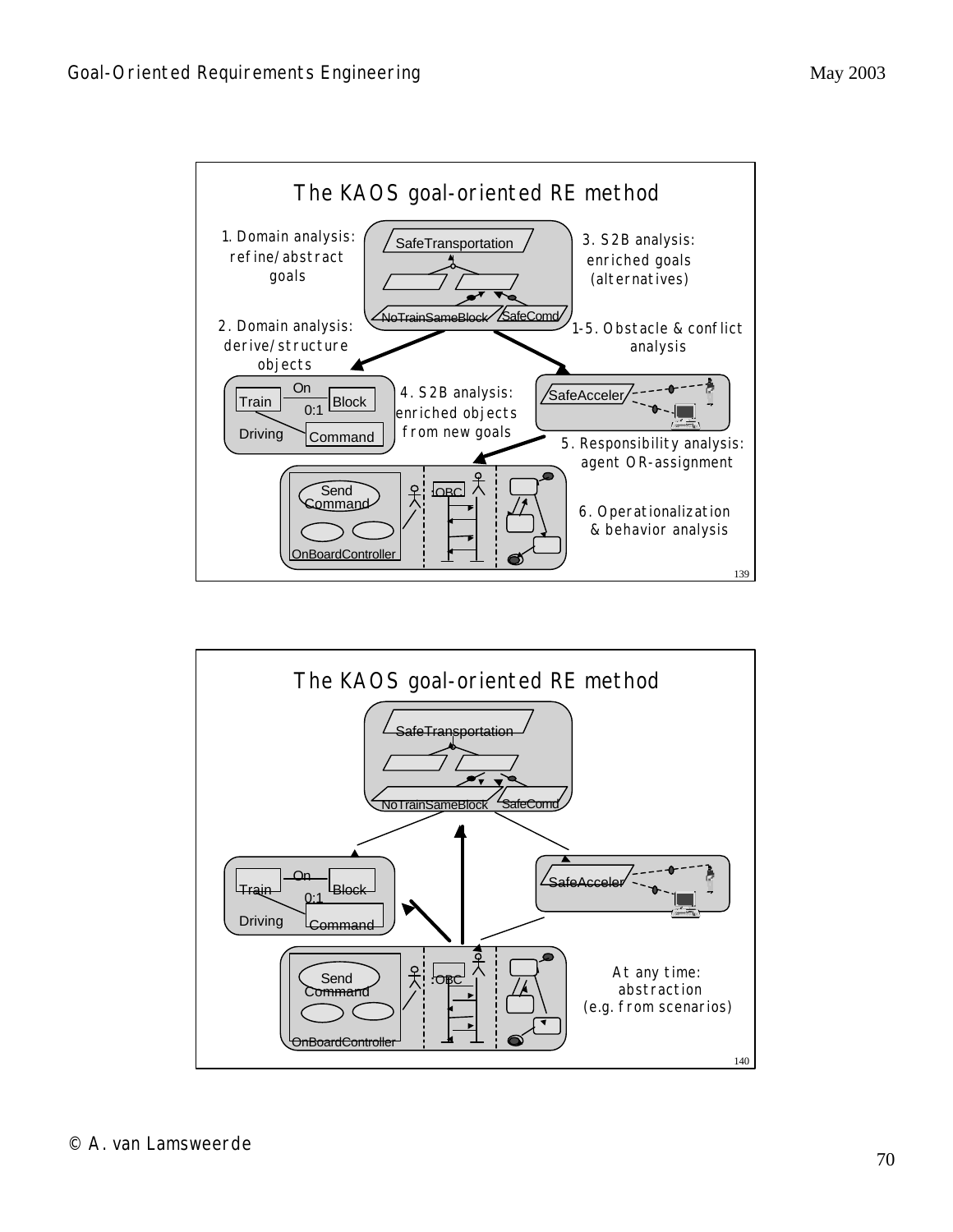

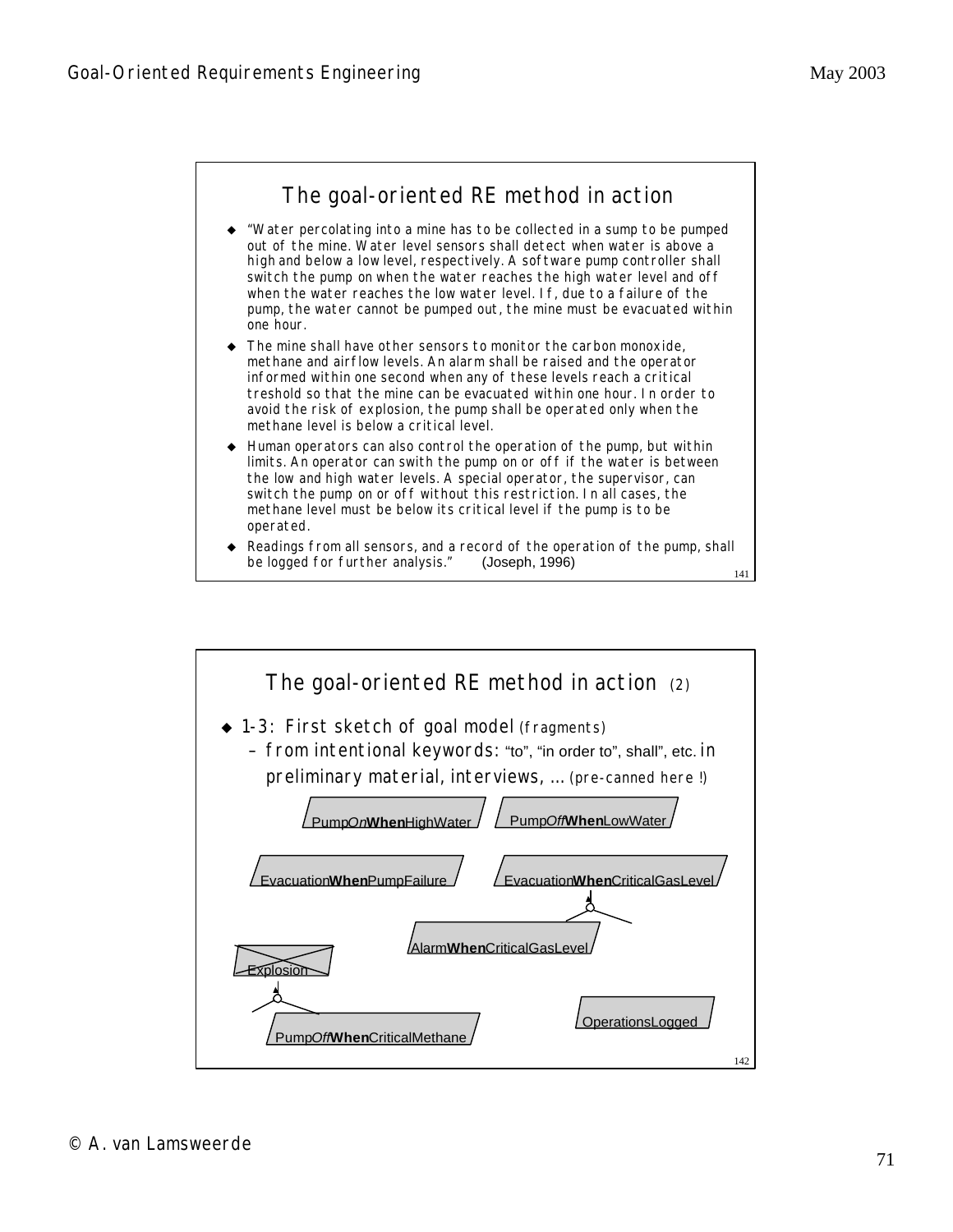

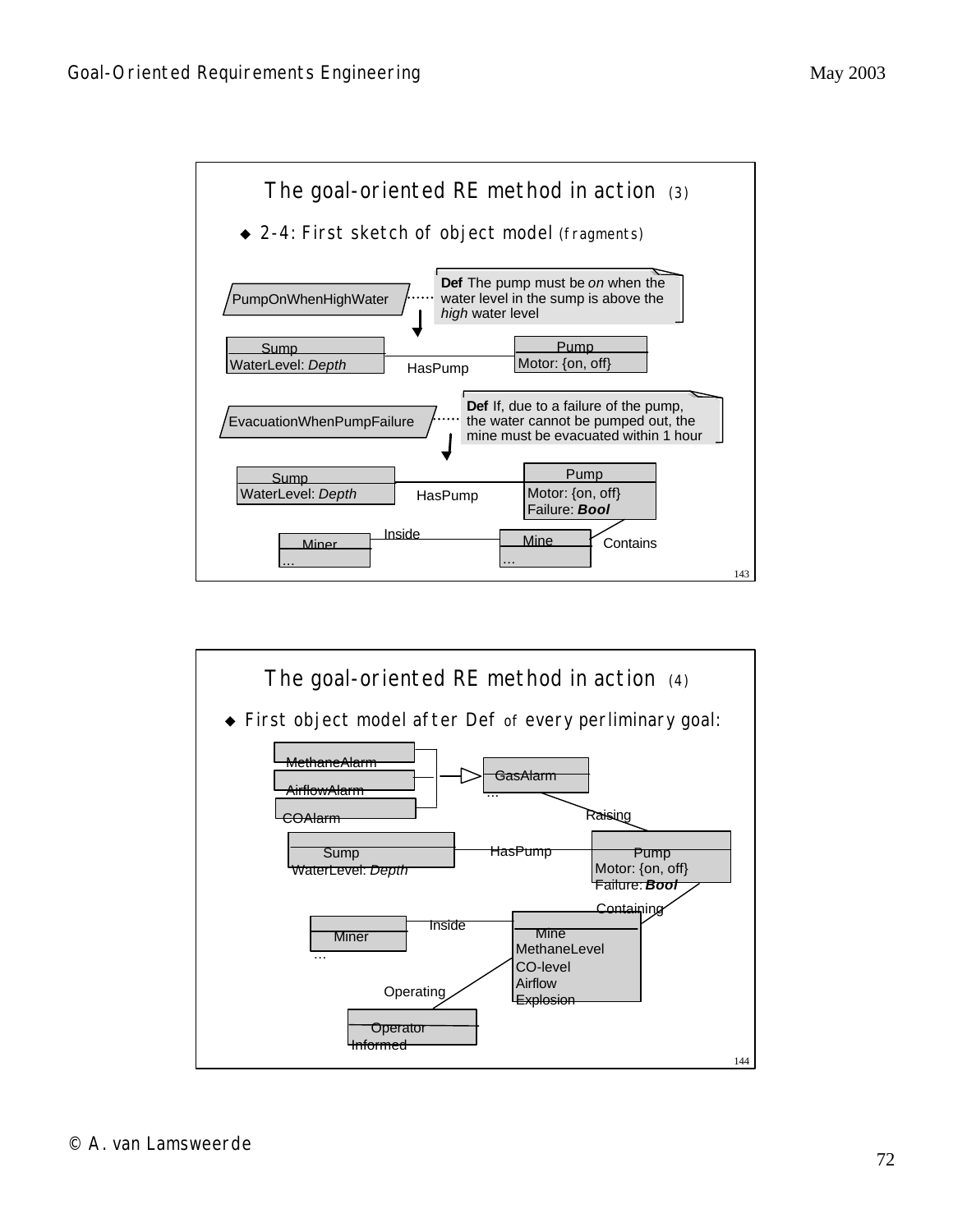

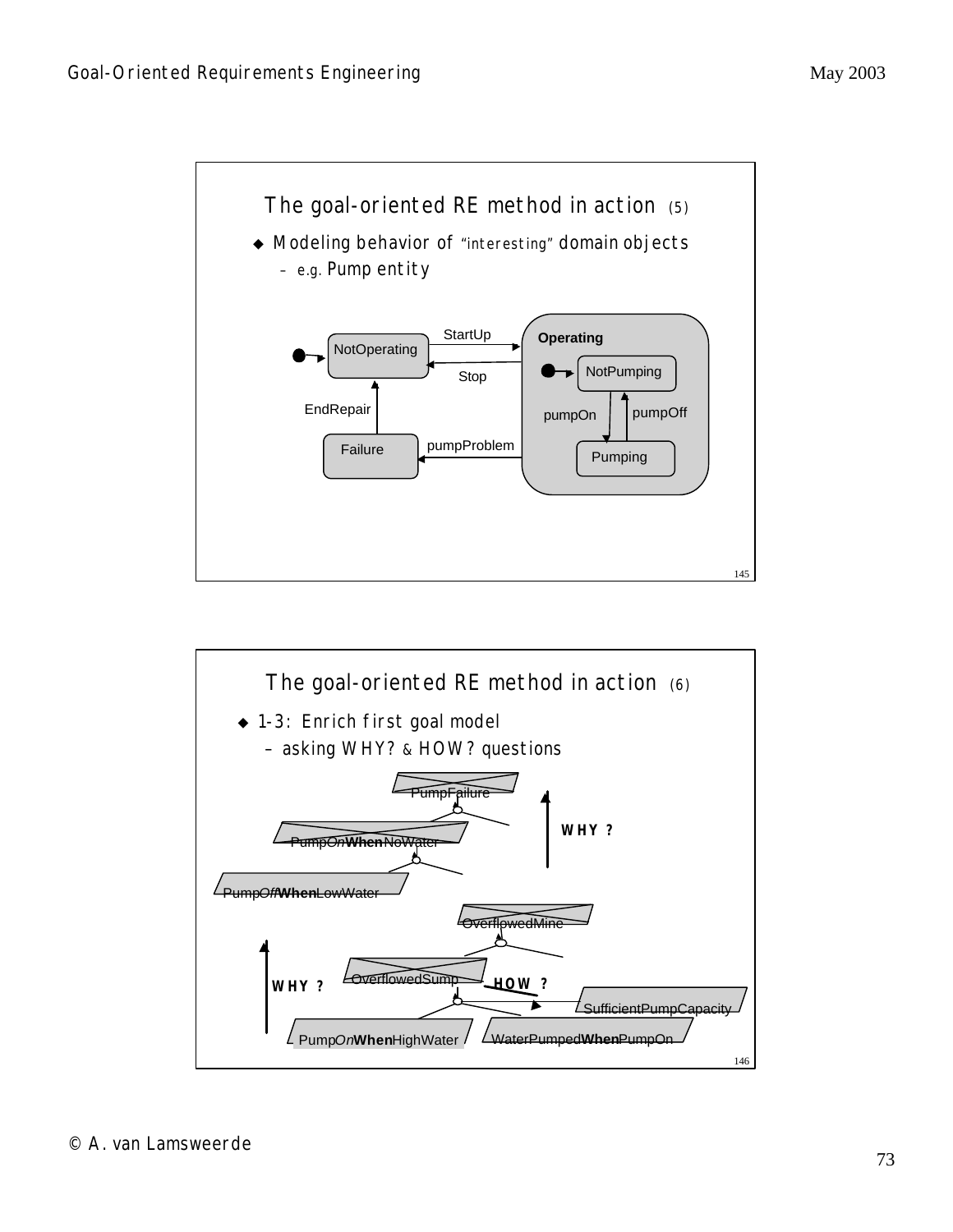

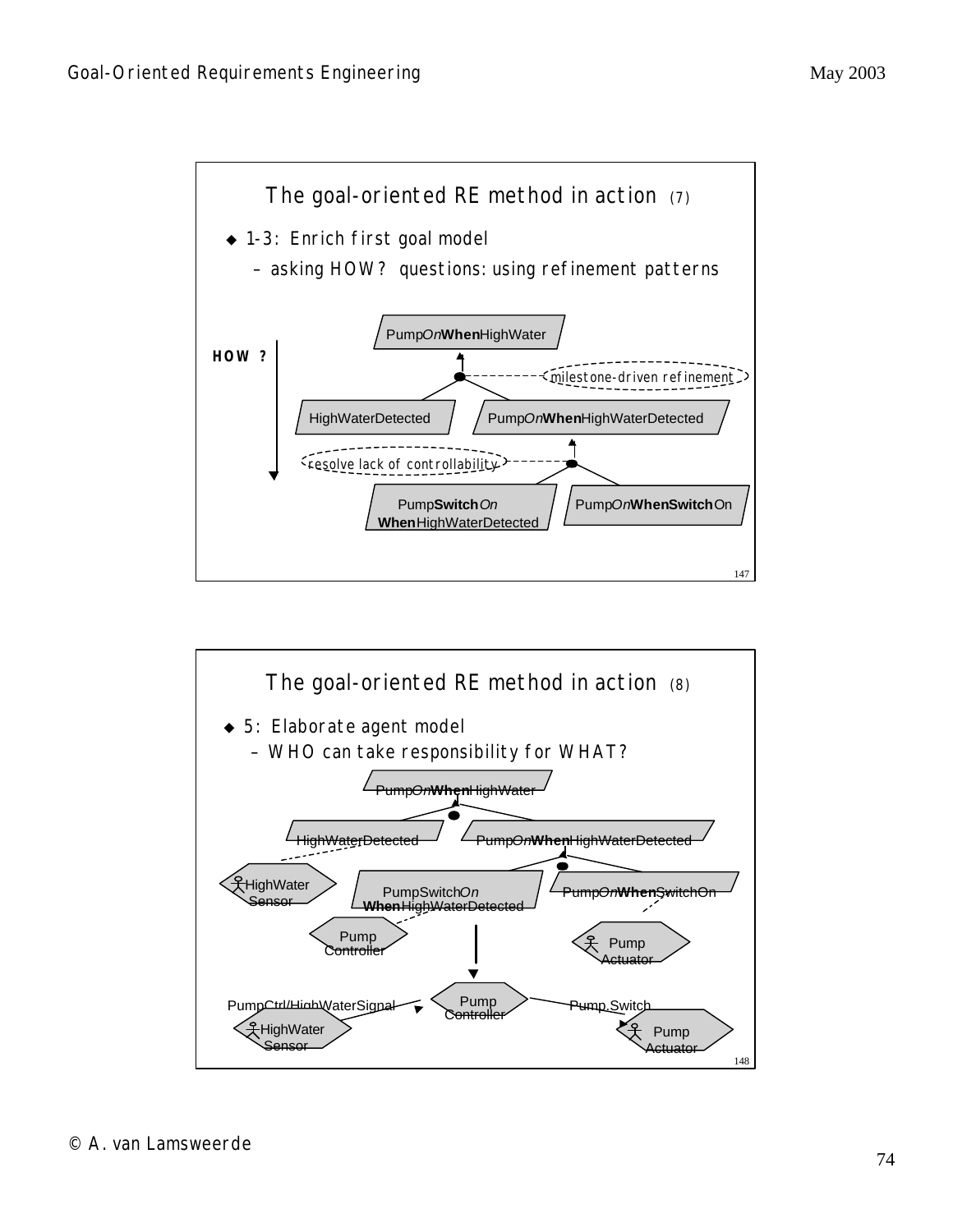

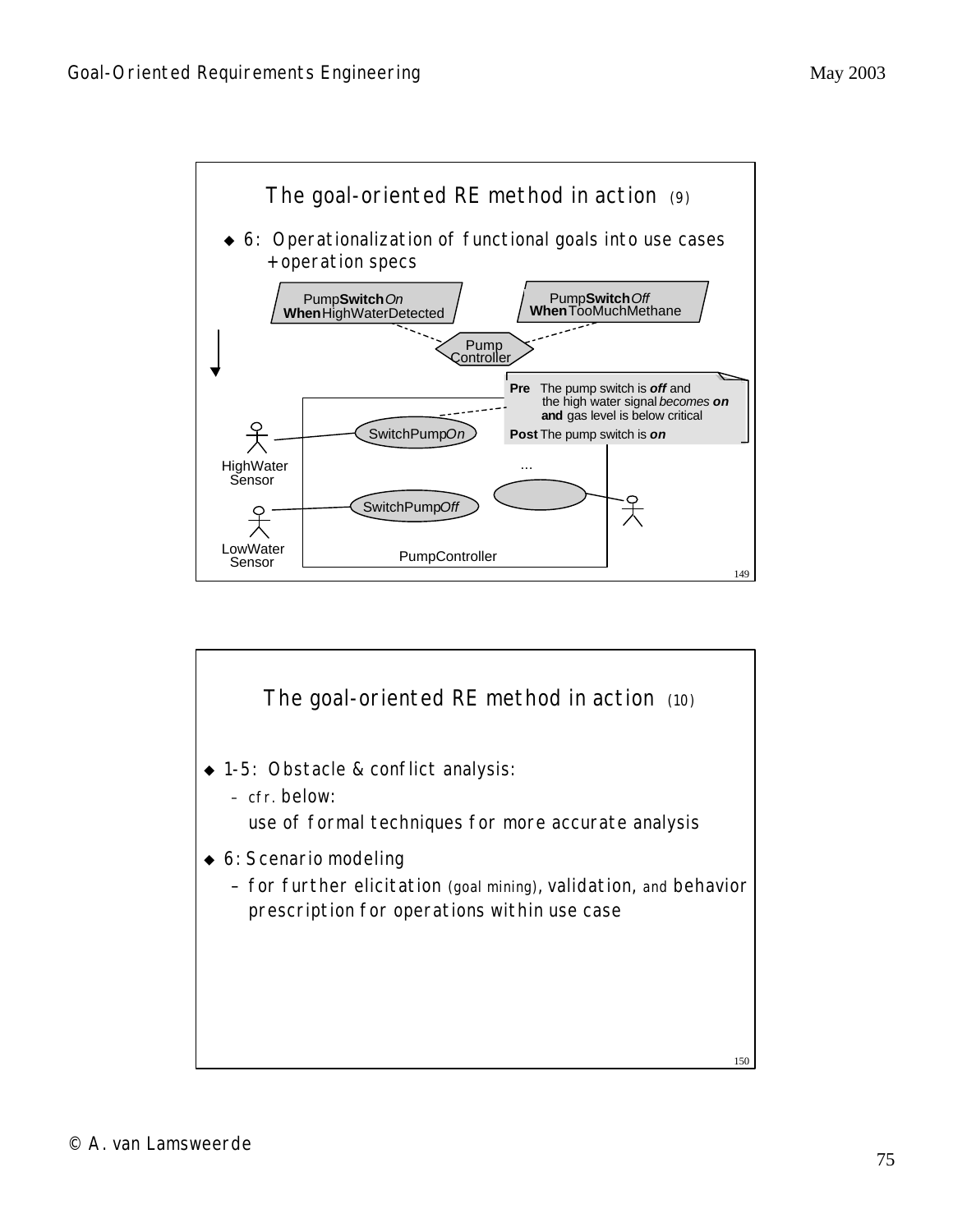

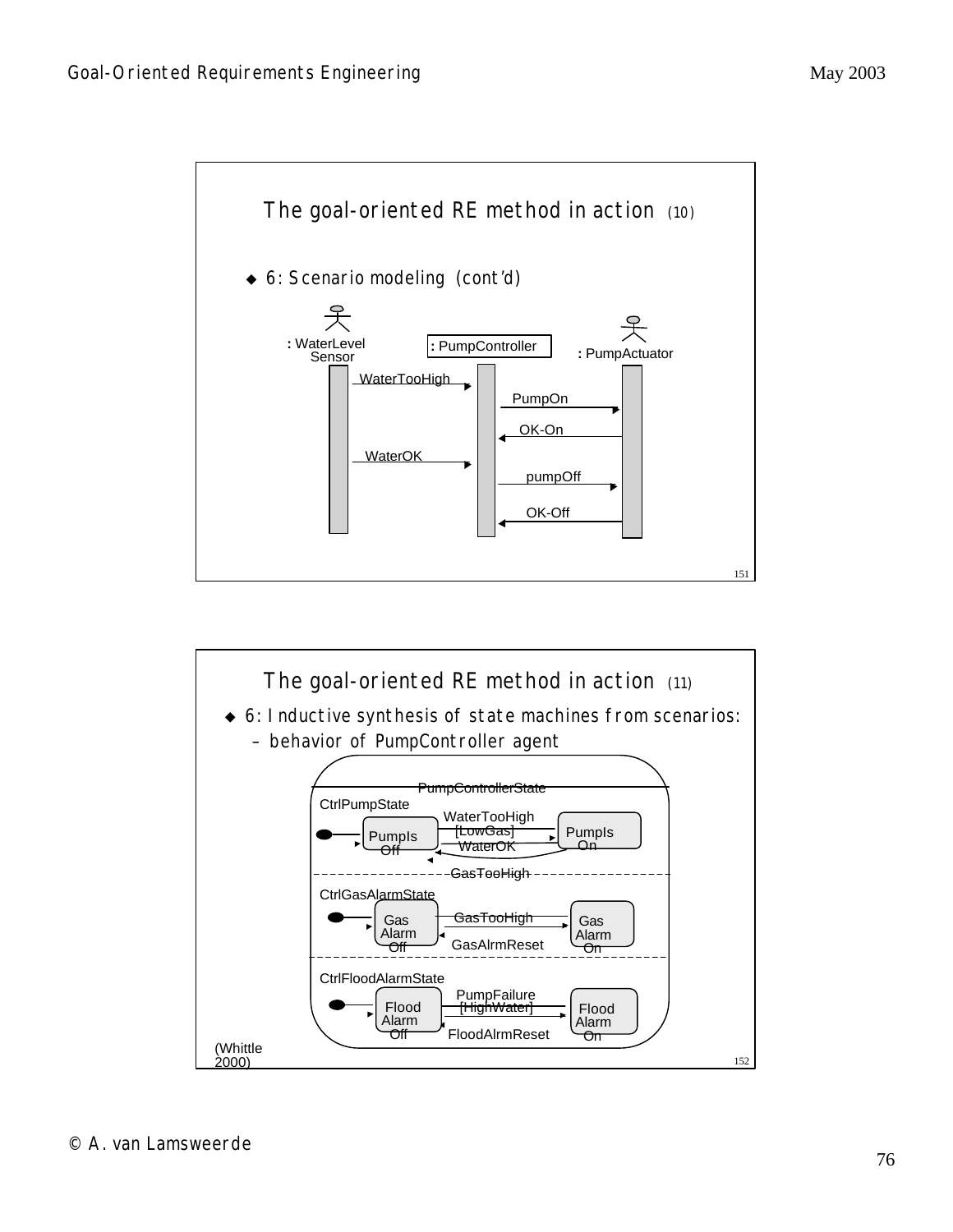

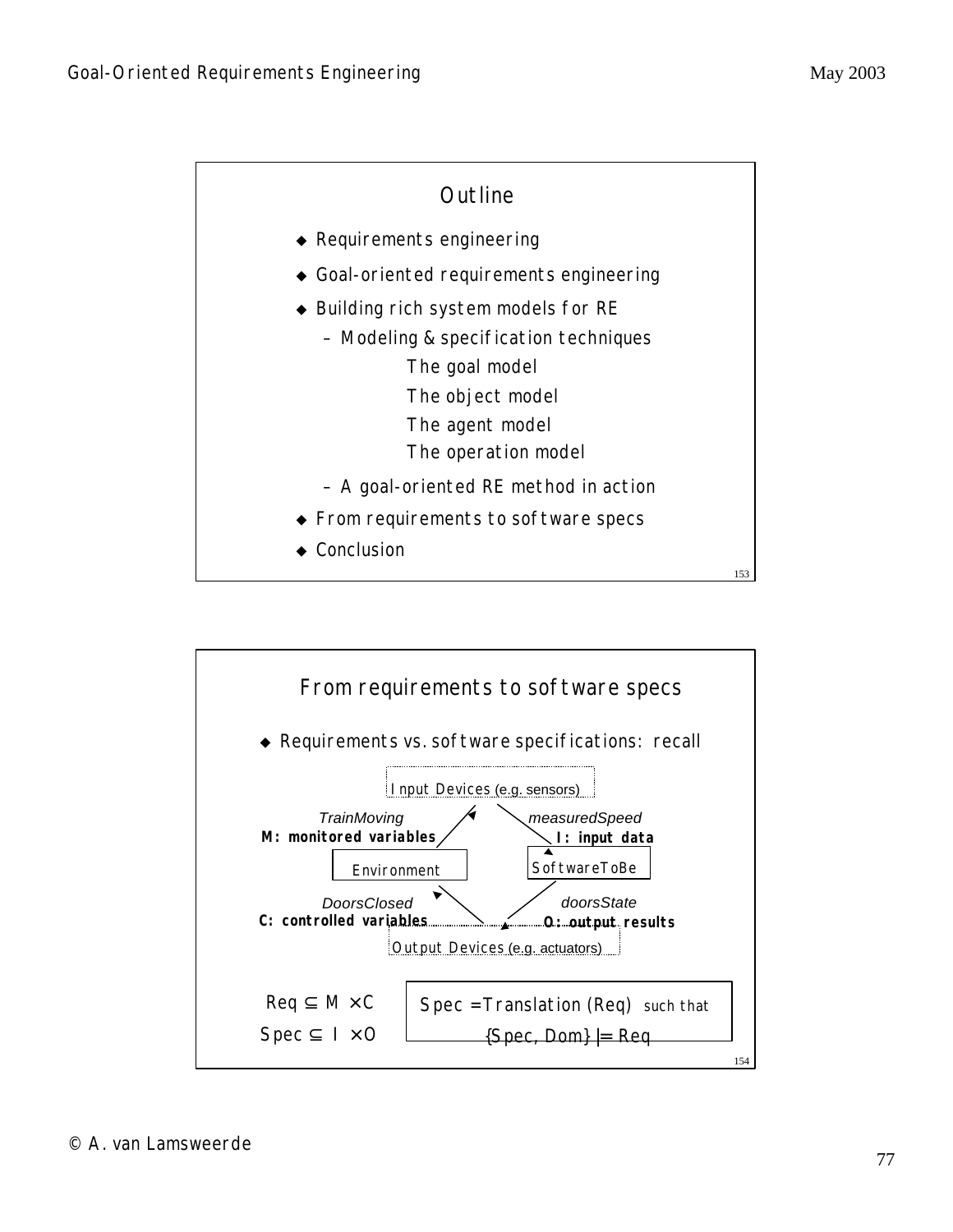

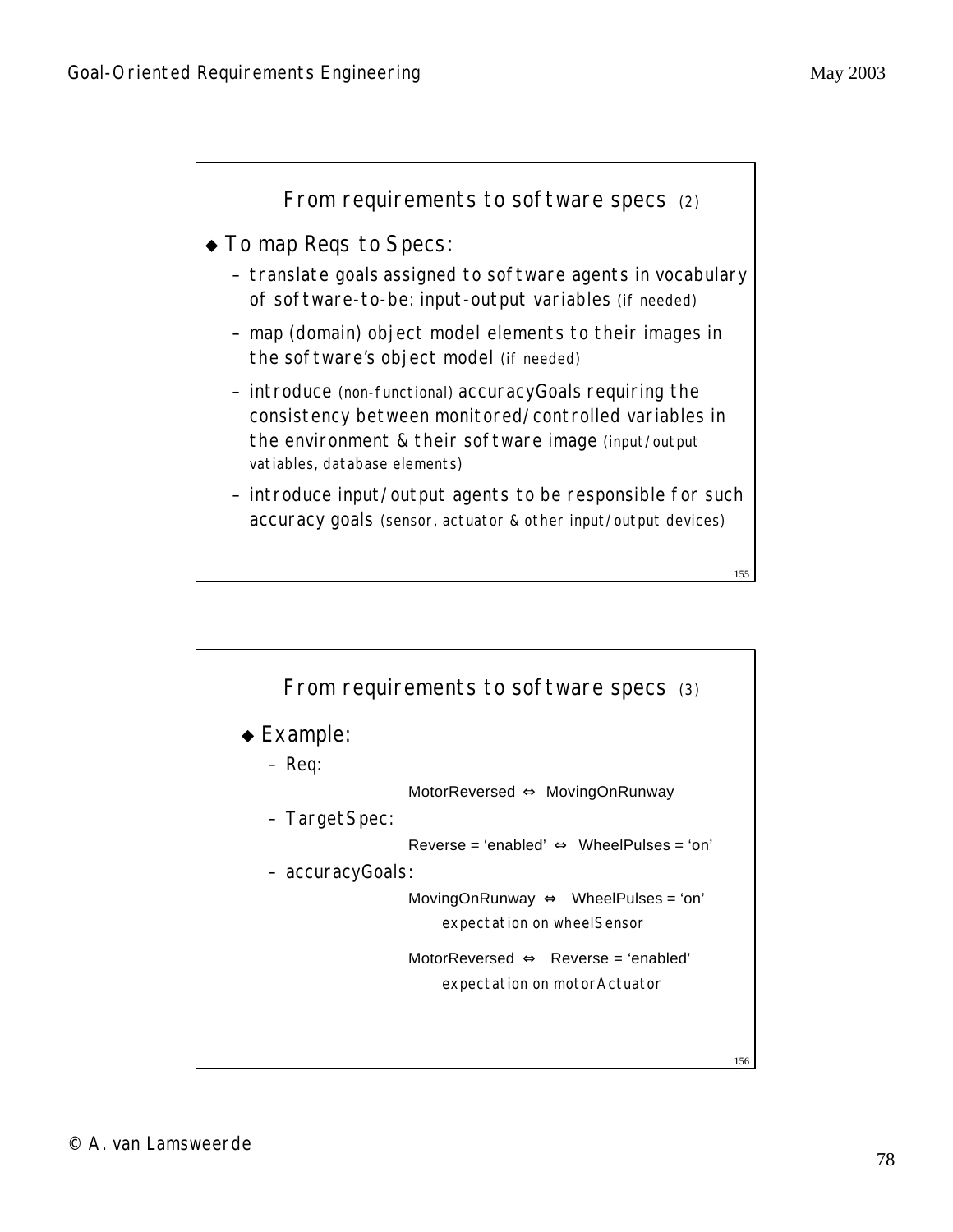

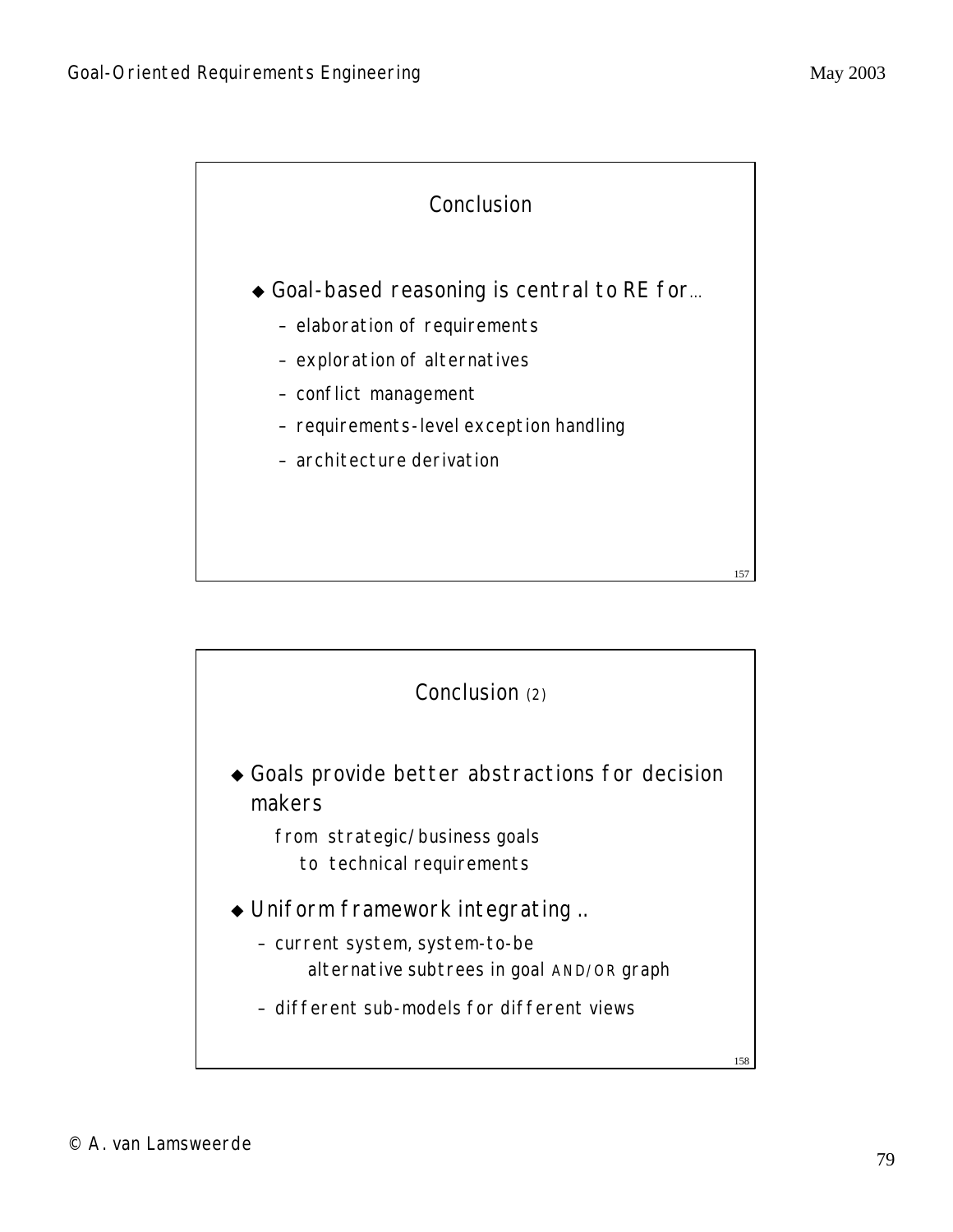